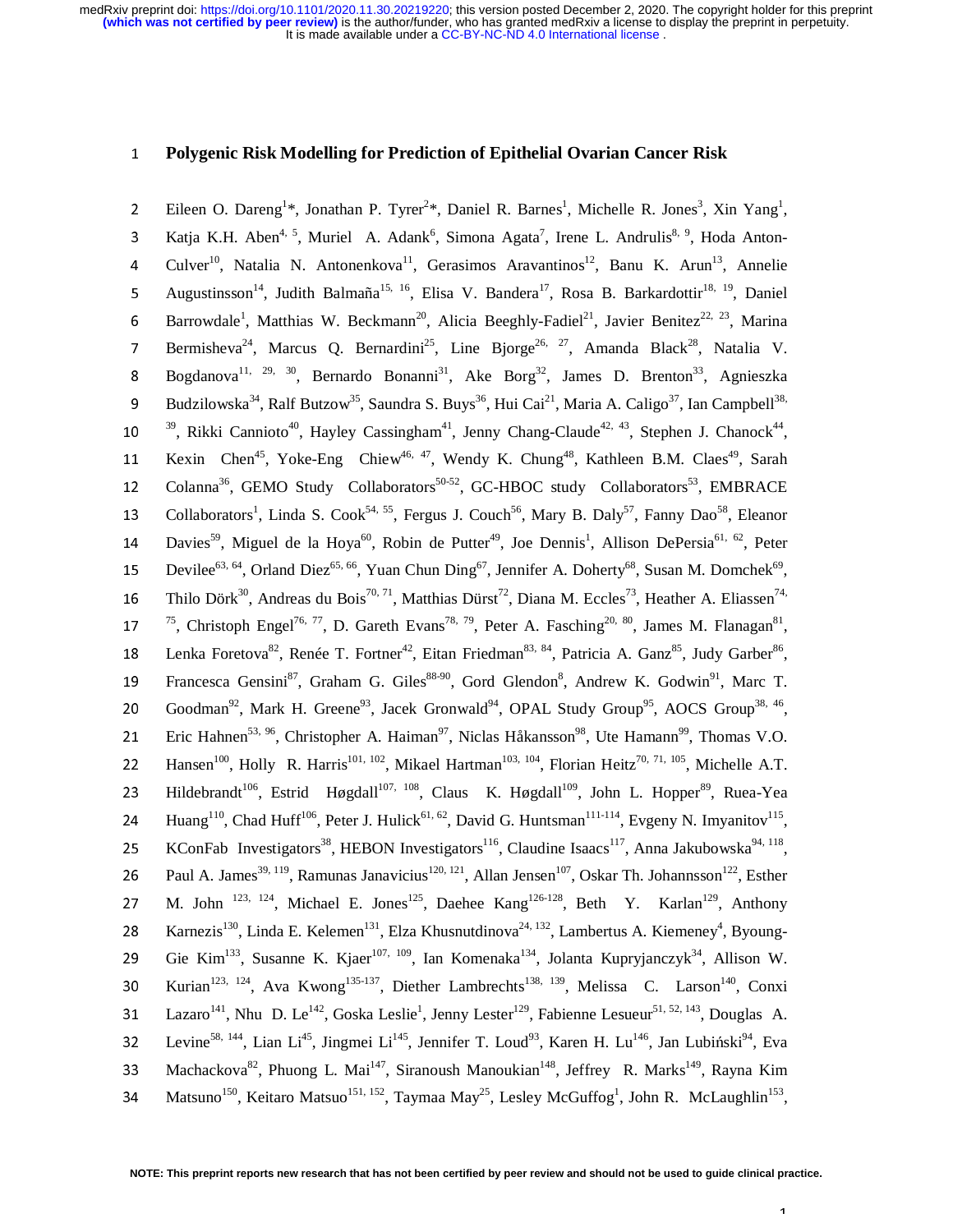155 Iain A. McNeish<sup>154, 155</sup>, Noura Mebirouk<sup>51, 52, 143</sup>, Usha Menon<sup>156</sup>, Austin Miller<sup>157</sup>, Roger L.<br>
156 Milne<sup>88-90</sup>, Albina Minlikeeva<sup>158</sup>, Francesmary Modugno<sup>159, 160</sup>, Marco Montagna<sup>7</sup>, Kirsten B. 36 Milne<sup>88-90</sup>, Albina Minlikeeva<sup>158</sup>, Francesmary Modugno<sup>159, 160</sup>, Marco Montagna<sup>7</sup>, Kirsten B.<br>37 Movsich<sup>158</sup>, Elizabeth Munro<sup>161, 162</sup>, , Katherine L. Nathanson<sup>69</sup>, Susan L. Neuhausen<sup>67</sup>, Heli Moysich<sup>158</sup>, Elizabeth Munro<sup>161, 162</sup>, , Katherine L. Nathanson<sup>69</sup>, Susan L. Neuhausen<sup>67</sup>, Heli<br>38 Nevanlinna<sup>163</sup>, Joanne Ngeow Yuen Yie<sup>164, 165</sup>, Henriette Roed Nielsen<sup>166</sup>, Finn C. Nielsen<sup>100</sup>, Nevanlinna<sup>163</sup>, Joanne Ngeow Yuen Yie<sup>164, 165</sup>, Henriette Roed Nielsen<sup>166</sup>, Finn C. Nielsen<sup>100</sup>,<br>39 Liene Nikitina-Zake<sup>167</sup>, Kunle Odunsi<sup>168</sup>, Kenneth Offit<sup>169, 170</sup>, Edith Olah<sup>171</sup>, Siel Olbrecht<sup>172</sup>, Liene Nikitina-Zake<sup>167</sup>, Kunle Odunsi<sup>168</sup>, Kenneth Offit<sup>169, 170</sup>, Edith Olah<sup>171</sup>, Siel Olbrecht<sup>172</sup>,<br>40 Olufunmilayo I. Olopade<sup>173</sup>, Sara H. Olson<sup>174</sup>, Håkan Olsson<sup>14</sup>, Ana Osorio<sup>23, 175</sup>, Laura Papi<sup>87</sup>, Olufunmilayo I. Olopade<sup>173</sup>, Sara H. Olson<sup>174</sup>, Håkan Olsson<sup>14</sup>, Ana Osorio<sup>23, 175</sup>, Laura Papi<sup>87</sup>, Ana Sue K. Park<sup>126-128</sup>, Michael T. Parsons<sup>176</sup>, Harsha Pathak<sup>91</sup>, Inge Sokilde Pedersen<sup>177-179</sup>, Ana Sue K. Park<sup>126-128</sup>, Michael T. Parsons<sup>176</sup>, Harsha Pathak<sup>91</sup>, Inge Sokilde Pedersen<sup>177-179</sup>, Ana<br>42 Peixoto<sup>180</sup>, Tania Peiovic<sup>161, 162</sup>, Pedro Perez-Segura<sup>60</sup>, Jennifer B. Permuth<sup>181</sup>, Beth Peshkin<sup>117</sup>, Peixoto<sup>180</sup>, Tanja Pejovic<sup>161, 162</sup>, Pedro Perez-Segura<sup>60</sup>, Jennifer B. Permuth<sup>181</sup>, Beth Peshkin<sup>117</sup>,<br>43 Paolo Peterlongo<sup>182</sup>, Anna Piskorz<sup>33</sup>, Darya Prokofyeva<sup>183</sup>, Paolo Radice<sup>184</sup>, Johanna Rantala<sup>185</sup>, Paolo Peterlongo<sup>182</sup>, Anna Piskorz<sup>33</sup>, Darya Prokofyeva<sup>183</sup>, Paolo Radice<sup>184</sup>, Johanna Rantala<sup>185</sup>,<br>44 Marjorie J. Riggan<sup>186</sup>, Harvey A. Risch<sup>187</sup>, Cristina Rodriguez-Antona<sup>22, 23</sup>, Eric Ross<sup>188</sup>, Mary Marjorie J. Riggan<sup>186</sup>, Harvey A. Risch<sup>187</sup>, Cristina Rodriguez-Antona<sup>22, 23</sup>, Eric Ross<sup>188</sup>, Mary<br>45 Anne Rossing<sup>101, 102</sup>, Ingo Runnebaum<sup>72</sup>, Dale P. Sandler<sup>189</sup>, Marta Santamariña<sup>175, 190, 191</sup>, Penny Anne Rossing<sup>101, 102</sup>, Ingo Runnebaum<sup>72</sup>, Dale P. Sandler<sup>189</sup>, Marta Santamariña<sup>175, 190, 191</sup>, Penny<br>46 Soucy<sup>192</sup>, Rita K. Schmutzler<sup>53, 96, 193</sup>, V. Wendy Setiawan<sup>97</sup>, Kang Shan<sup>194</sup>, Weiva Sieh<sup>195, 196</sup>, Soucy<sup>192</sup>, Rita K. Schmutzler<sup>53, 96, 193</sup>, V. Wendy Setiawan<sup>97</sup>, Kang Shan<sup>194</sup>, Weiva Sieh<sup>195, 196</sup>,<br>47 Jacques Simard<sup>197</sup>, Christian F. Singer<sup>198</sup>, Anna P. Sokolenko<sup>115</sup>, Honglin Song<sup>199</sup>, Melissa C. 17 Jacques Simard<sup>197</sup>, Christian F. Singer<sup>198</sup>, Anna P Sokolenko<sup>115</sup>, Honglin Song<sup>199</sup>, Melissa C.<br>
18 Southey<sup>88, 90, 200</sup>, Helen Steed<sup>201</sup>, Dominique Stoppa-Lyonnet<sup>50, 202, 203</sup>, Rebecca Sutphen<sup>204</sup>, Southey<sup>88, 90, 200</sup>, Helen Steed<sup>201</sup>, Dominique Stoppa-Lyonnet<sup>50, 202, 203</sup>, Rebecca Sutphen<sup>204</sup>,<br>49 Anthony J. Swerdlow<sup>125, 205</sup>, Yen Yen Tan<sup>206</sup>, Manuel R. Teixeira<sup>180, 207</sup>, Soo Hwang Teo<sup>208, 209</sup>, Anthony J. Swerdlow<sup>125, 205</sup>, Yen Yen Tan<sup>206</sup>, Manuel R. Teixeira<sup>180, 207</sup>, Soo Hwang Teo<sup>208, 209</sup>,<br>50 Kathryn L. Terry<sup>74, 210</sup>, Mary Beth Terry<sup>211</sup>, Mads Thomassen<sup>166</sup>, Pamela J. Thompson<sup>92</sup>, Liv 50 Kathryn L. Terry<sup>74, 210</sup>, Mary Beth Terry<sup>211</sup>, Mads Thomassen<sup>166</sup>, Pamela J. Thompson<sup>92</sup>, Liv<br>51 Cecilie Vestrheim Thomsen<sup>26, 27</sup>, Darcy L. Thull<sup>212</sup>, Marc Tischkowitz<sup>213, 214</sup>, Linda Titus<sup>215</sup>, 51 Cecilie Vestrheim Thomsen<sup>26, 27</sup>, Darcy L. Thull<sup>212</sup>, Marc Tischkowitz<sup>213, 214</sup>, Linda Titus<sup>215</sup>,<br>52 Amanda E. Toland<sup>216</sup>, Diana Torres<sup>99, 217</sup>, Britton Trabert<sup>28</sup>, Ruth Travis<sup>218</sup>, Nadine Tung<sup>219</sup>, 52 Amanda E. Toland<sup>216</sup>, Diana Torres<sup>99, 217</sup>, Britton Trabert<sup>28</sup>, Ruth Travis<sup>218</sup>, Nadine Tung<sup>219</sup>, Shelley S. Tworoger<sup>181, 220</sup>. Ellen Valen<sup>26, 27</sup>, Anne M. van Altena<sup>4</sup>. Annemieke H. van der 53 Shelley S. Tworoger<sup>181, 220</sup>, Ellen Valen<sup>26, 27</sup>, Anne M. van Altena<sup>4</sup>, Annemieke H. van der Hout<sup>221</sup>, Els Van Nieuwenhuysen<sup>172</sup>, Elizabeth J. van Rensburg<sup>222</sup>, Ana Vega<sup>223-225</sup>, Digna Velez 54 Hout<sup>221</sup>, Els Van Nieuwenhuysen<sup>172</sup>, Elizabeth J. van Rensburg<sup>222</sup>, Ana Vega<sup>223-225</sup>, Digna Velez<br>55 Edwards<sup>226</sup>, Robert A. Vierkant<sup>140</sup>, Frances Wang<sup>227, 228</sup>, Barbara Wappenschmidt<sup>53, 96</sup>, Edwards<sup>226</sup>, Robert A. Vierkant<sup>140</sup>, Frances Wang<sup>227, 228</sup>, Barbara Wappenschmidt<sup>53, 96</sup>,<br>56 Penelope M. Webb<sup>95</sup>, Clarice R. Weinberg<sup>229</sup>, Jeffrey N. Weitzel<sup>230</sup>, Nicolas Wentzensen<sup>28</sup>, 956 Penelope M. Webb<sup>95</sup>, Clarice R. Weinberg<sup>229</sup>, Jeffrey N. Weitzel<sup>230</sup>, Nicolas Wentzensen<sup>28</sup>, Emily White<sup>102, 231</sup>, Alice S. Whittemore<sup>123, 232</sup>, Stacey J. Winham<sup>140</sup>, Alicja Wolk<sup>98, 233</sup>, Yin-Ling 57 Emily White<sup>102, 231</sup>, Alice S. Whittemore<sup>123, 232</sup>, Stacey J. Winham<sup>140</sup>, Alicja Wolk<sup>98, 233</sup>, Yin-Ling<br>58 Woo<sup>234</sup>, Anna H. Wu<sup>97</sup>, Li Yan<sup>235</sup>, Drakoulis Yannoukakos<sup>236</sup>, Katia M. Zavaglia<sup>37</sup>, Wei 58 Woo<sup>234</sup>, Anna H. Wu<sup>97</sup>, Li Yan<sup>235</sup>, Drakoulis Yannoukakos<sup>236</sup>, Katia M. Zavaglia<sup>37</sup>, Wei<br>59 Zheng<sup>21</sup>, Argyrios Ziogas<sup>10</sup>, Kristin K. Zorn<sup>147</sup>, Douglas Easton<sup>1,2</sup>, Kate Lawrenson<sup>3, 237</sup>, Anna 29 Zheng<sup>21</sup>, Argyrios Ziogas<sup>10</sup>, Kristin K. Zorn<sup>147</sup>, Douglas Easton<sup>1,2</sup>, Kate Lawrenson<sup>3, 237</sup>, Anna<br>60 DeFazio<sup>46, 47</sup>, Thomas A. Sellers<sup>238</sup>, Susan J. Ramus<sup>239, 240</sup>, Celeste L. Pearce<sup>241, 242</sup>, Alvaro N. 60 DeFazio<sup>46, 47</sup>, Thomas A. Sellers <sup>238</sup>, Susan J. Ramus<sup>239, 240</sup>, Celeste L. Pearce<sup>241, 242</sup>, Alvaro N.<br>61 Monteiro<sup>181</sup>, Julie Cunningham<sup>243</sup>, Ellen L. Goode<sup>243</sup>, Joellen M. Schildkraut<sup>244</sup>, Andrew 61 Monteiro<sup>181</sup>, Julie Cunningham<sup>243</sup>, Ellen L. Goode<sup>243</sup>, Joellen M. Schildkraut<sup>244</sup>, Andrew<br>62 Berchuck<sup>186</sup>, Georgia Chenevix-Trench<sup>176</sup>, Simon A. Gavther<sup>3</sup>, Antonis C. Antoniou<sup>1</sup>, Paul D.P. 62 Berchuck<sup>186</sup>, Georgia Chenevix-Trench<sup>176</sup>, Simon A. Gayther<sup>3</sup>, Antonis C. Antoniou<sup>1</sup>, Paul D.P. 63 Pharoah<sup>1, 2</sup>

 $2^2$  University of Cambridge, Centre for Cancer Genetic Epidemiology, Department of Oncology,<br>  $68$  Cambridge UK 68 Cambridge, UK.

 $1$  University of Cambridge, Centre for Cancer Genetic Epidemiology, Department of Public<br>66 Health and Primary Care Cambridge UK 66 Health and Primary Care, Cambridge, UK.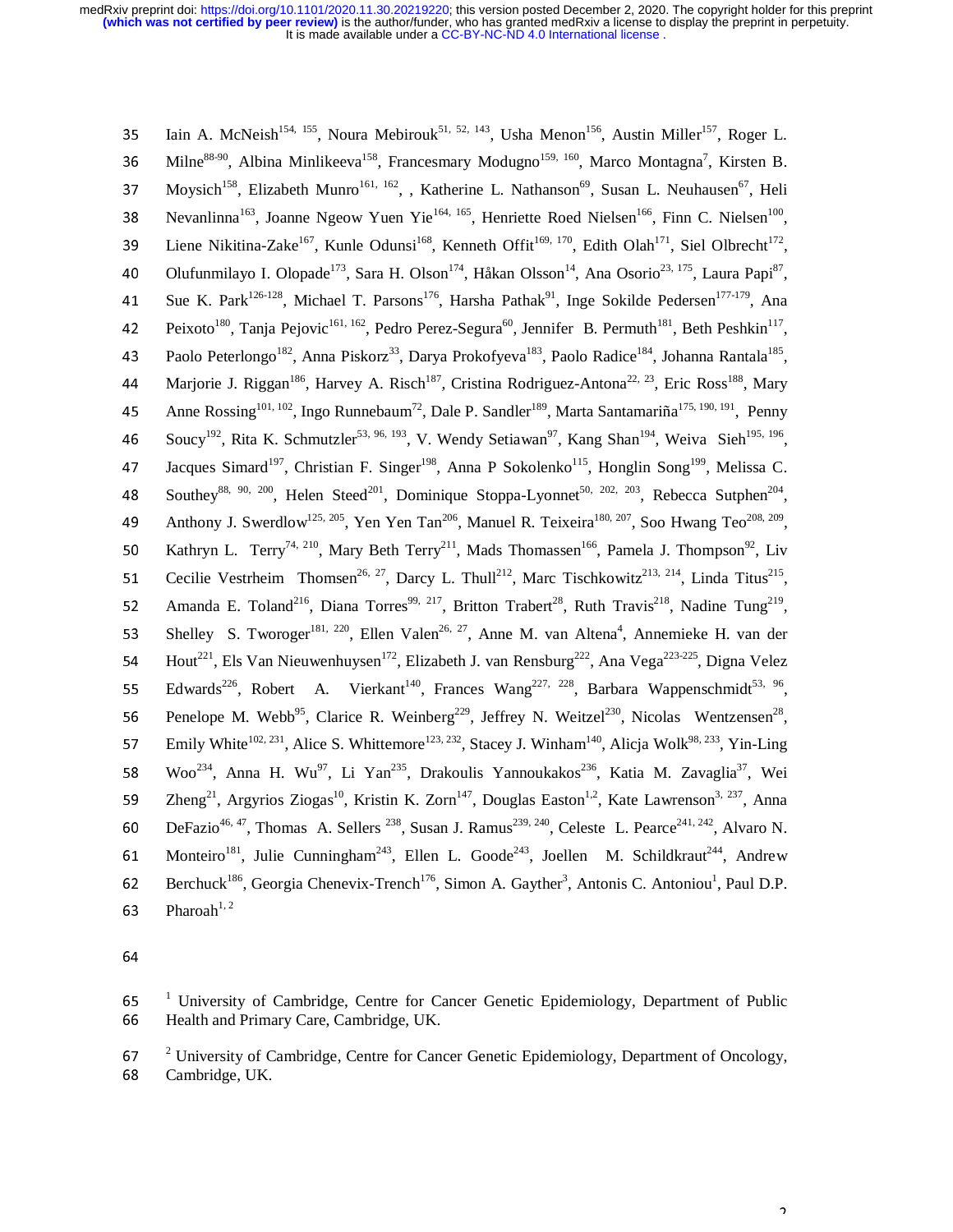- $\frac{3}{70}$  Center for Bioinformatics and Functional Genomics, Cedars-Sinai Medical Center, Los<br>70 Angeles CA USA 70 Angeles, CA, USA.
- <sup>4</sup> Radboud University Medical Center, Radboud Institute for Health Sciences, Nijmegen, The<br>
<sup>72</sup> Netherlands 72 Netherlands.
- <sup>5</sup> Netherlands Comprehensive Cancer Organisation, Utrecht, The Netherlands.
- <sup>6</sup> The Netherlands Cancer Institute Antoni van Leeuwenhoek hospital, Family Cancer Clinic,<br>75 Amsterdam The Netherlands 75 Amsterdam, The Netherlands.
- <sup>7</sup> Veneto Institute of Oncology IOV IRCCS, Immunology and Molecular Oncology Unit,<br>77 Padua Italy 77 Padua, Italy.
- <sup>8</sup> Lunenfeld-Tanenbaum Research Institute of Mount Sinai Hospital, Fred A. Litwin Center for<br>79 Cancer Genetics Toronto ON Canada 79 Cancer Genetics, Toronto, ON, Canada.
- <sup>9</sup> University of Toronto, Department of Molecular Genetics, Toronto, ON, Canada.

81 <sup>10</sup> University of California Irvine, Department of Epidemiology, Genetic Epidemiology<br>82 Besearch Institute Irvine CA USA 82 Research Institute, Irvine, CA, USA.

- <sup>11</sup> N.N. Alexandrov Research Institute of Oncology and Medical Radiology, Minsk, Belarus.
- 84 <sup>12</sup> 'Agii Anargiri' Cancer Hospital, Athens, Greece.
- $13$  University of Texas MD Anderson Cancer Center, Department of Breast Medical Oncology,<br>86 Houston TX USA 86 Houston, TX, USA.
- <sup>14</sup> Lund University, Department of Cancer Epidemiology, Clinical Sciences, Lund, Sweden.
- <sup>15</sup> Vall d'Hebron Institute of Oncology, Hereditary cancer Genetics Group, Barcelona, Spain.
- <sup>16</sup> University Hospital of Vall d'Hebron, Department of Medical Oncology, Barcelona, Spain.
- $17$  Rutgers Cancer Institute of New Jersey, Cancer Prevention and Control Program, New Brunswick NI USA 91 Brunswick, NJ, USA.
- <sup>18</sup> Landspitali University Hospital, Department of Pathology, Reykjavik, Iceland.
- 93 <sup>19</sup> University of Iceland, BMC (Biomedical Centre), Faculty of Medicine, Reykjavik, Iceland.
- 20 <sup>20</sup> University Hospital Erlangen, Friedrich-Alexander-University Erlangen-Nuremberg,<br>95 Department of Gynecology and Obstetrics, Comprehensive Cancer Center ER-EMN, Erlangen, 95 Department of Gynecology and Obstetrics, Comprehensive Cancer Center ER-EMN, Erlangen, Germany. Germany.
- $2^1$  Vanderbilt University School of Medicine, Division of Epidemiology, Department of Medicine, Vanderbilt Epidemiology Center, Vanderbilt-Ingram Cancer Center, Nashville, TN 98 Medicine, Vanderbilt Epidemiology Center, Vanderbilt-Ingram Cancer Center, Nashville, TN,<br>99 USA. USA.
- 100  $^{22}$  Biomedical Network on Rare Diseases (CIBERER), Madrid, Spain.
- <sup>23</sup> Spanish National Cancer Research Centre (CNIO), Human Cancer Genetics Programme,<br>102 Madrid Spain 102 Madrid, Spain.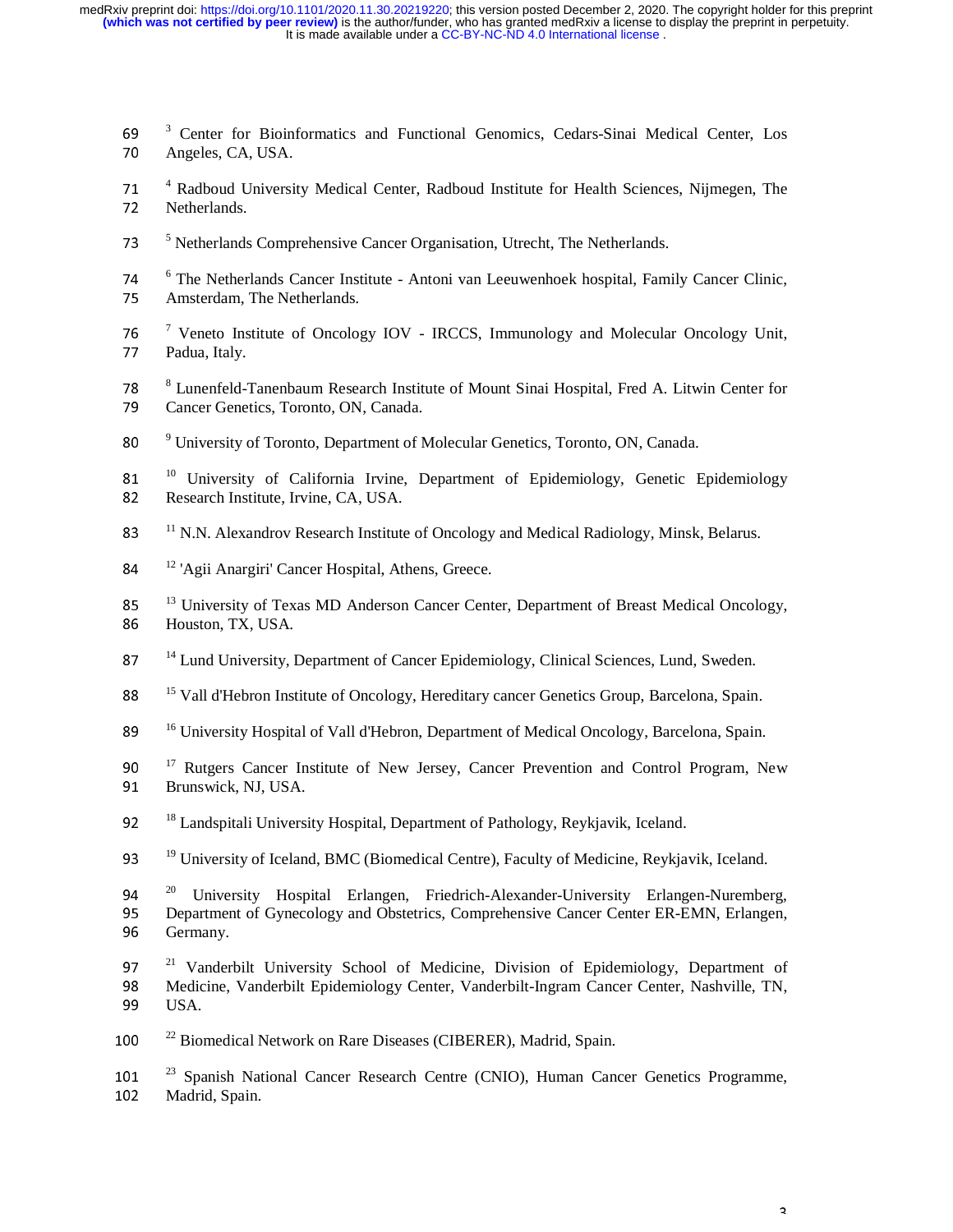- <sup>24</sup> Ufa Federal Research Centre of the Russian Academy of Sciences, Institute of Biochemistry<br>104 and Genetics Ufa Russia 104 and Genetics, Ufa, Russia.
- <sup>25</sup> Princess Margaret Hospital, Division of Gynecologic Oncology, University Health Network,<br>106 Toronto Ontario Canada 106 Toronto, Ontario, Canada.
- <sup>26</sup> Haukeland University Hospital, Department of Obstetrics and Gynecology, Bergen, Norway.
- <sup>27</sup> University of Bergen, Centre for Cancer Biomarkers CCBIO, Department of Clinical Science,<br>109 Bergen, Norway 109 Bergen, Norway.
- <sup>28</sup> National Cancer Institute, Division of Cancer Epidemiology and Genetics, Bethesda, MD, 111 **IISA** 111 USA.
- <sup>29</sup> Hannover Medical School, Department of Radiation Oncology, Hannover, Germany.
- <sup>30</sup> Hannover Medical School, Gynaecology Research Unit, Hannover, Germany.
- <sup>31</sup> IEO, European Institute of Oncology IRCCS, Division of Cancer Prevention and Genetics,<br>115 Milan Italy 115 Milan, Italy.
- 116  $32$  Lund University and Skåne University Hospital, Department of Oncology, Lund, Sweden.
- <sup>33</sup> Cancer Research UK Cambridge Institute, University of Cambridge, Cambridge, UK.
- <sup>34</sup> Maria Sklodowska-Curie National Research Institute of Oncology, Department of Pathology<br>119 and Laboratory Diagnostics, Warsaw, Poland 119 and Laboratory Diagnostics, Warsaw, Poland.
- <sup>35</sup> University of Helsinki, Department of Pathology, Helsinki University Hospital, Helsinki, 121 Finland 121 Finland.
- <sup>36</sup> Huntsman Cancer Institute, Department of Medicine, Salt Lake City, UT, USA.
- $37$  University Hospital, SOD Genetica Molecolare, Pisa, Italy.
- <sup>38</sup> Peter MacCallum Cancer Center, Melbourne, Victoria, Australia.
- <sup>39</sup> The University of Melbourne, Sir Peter MacCallum Department of Oncology, Melbourne,<br>126 Victoria Australia 126 Victoria, Australia.
- $127$ <sup>40</sup> Roswell Park Cancer Institute, Cancer Pathology & Prevention, Division of Cancer 128 Prevention and Population Sciences Buffalo NY USA 128 Prevention and Population Sciences, Buffalo, NY, USA.
- $^{41}$  Division of Human Genetics, The Ohio State University, Department of Internal Medicine, Columbus OH USA 130 Columbus, OH, USA.
- <sup>42</sup> German Cancer Research Center (DKFZ), Division of Cancer Epidemiology, Heidelberg, Germany 132 Germany.
- <sup>43</sup> University Medical Center Hamburg-Eppendorf, Cancer Epidemiology Group, University<br>134 Cancer Center Hamburg (UCCH) Hamburg Germany 134 Cancer Center Hamburg (UCCH), Hamburg, Germany.
- <sup>44</sup> National Cancer Institute, National Institutes of Health, Department of Health and Human<br>136 Services Division of Cancer Enidemiology and Genetics Bethesda MD USA 136 Services, Division of Cancer Epidemiology and Genetics, Bethesda, MD, USA.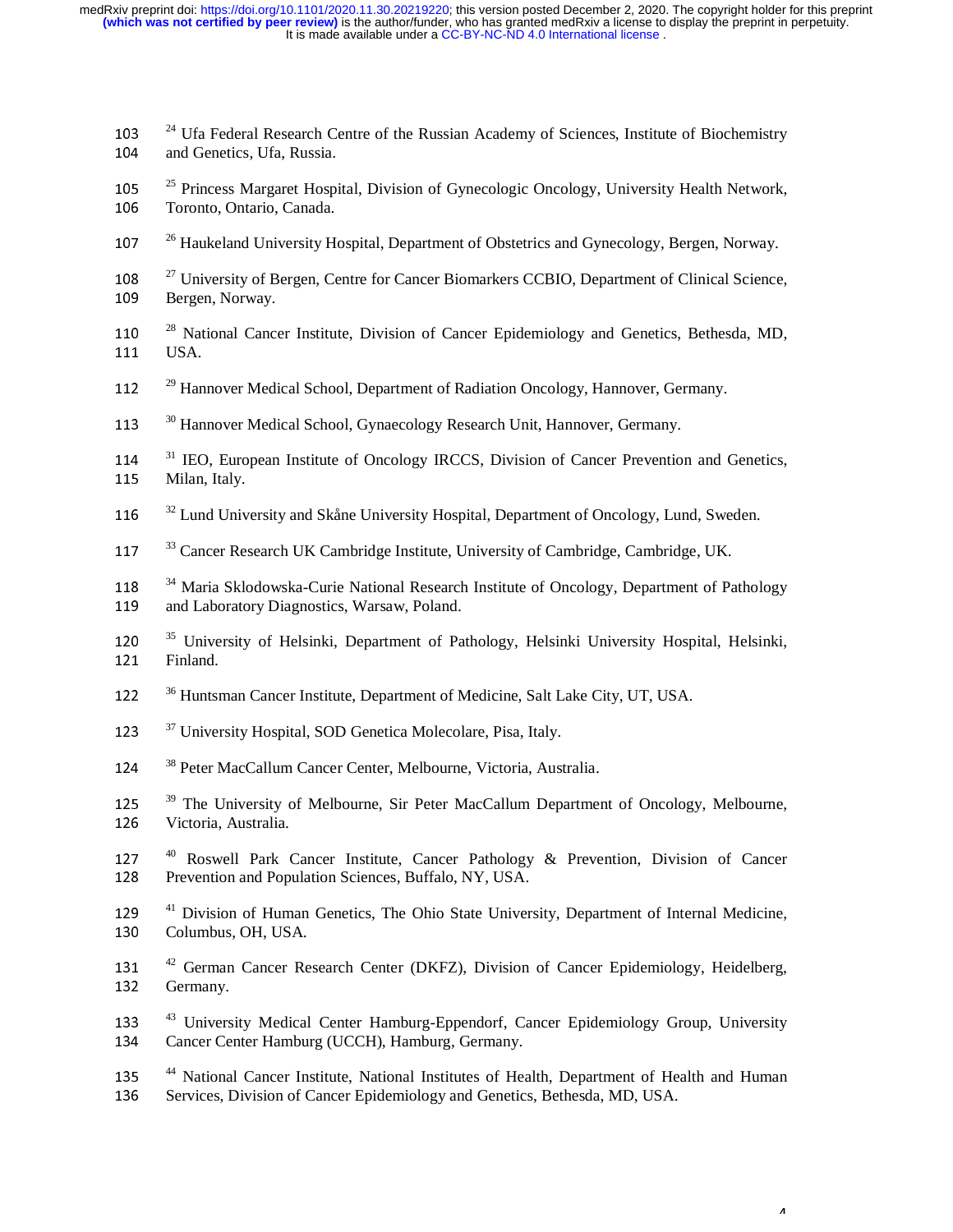- 137 <sup>45</sup> Tianjin Medical University Cancer Institute and Hospital, Department of Epidemiology, 138 Tianjin China 138 Tianjin, China.
- <sup>46</sup> The University of Sydney, Centre for Cancer Research, The Westmead Institute for Medical<br>140 Research, Sydney New South Wales, Australia 140 Research, Sydney, New South Wales, Australia.
- <sup>47</sup> Westmead Hospital, Department of Gynaecological Oncology, Sydney, New South Wales,<br>142 Australia 142 Australia.
- <sup>48</sup> Columbia University, Departments of Pediatrics and Medicine, New York, NY, USA.
- <sup>49</sup> Ghent University, Centre for Medical Genetics, Gent, Belgium.
- <sup>50</sup> INSERM U830, Department of Tumour Biology, Paris, France.
- 146  $<sup>51</sup>$  Institut Curie, Paris, France.</sup>
- 147 <sup>52</sup> Mines ParisTech, Fontainebleau, France.

<sup>53</sup> Faculty of Medicine and University Hospital Cologne, University of Cologne, Center for<br>149 Familial Breast and Ovarian Cancer Cologne, Germany 149 Familial Breast and Ovarian Cancer, Cologne, Germany.

- <sup>54</sup> University of New Mexico, University of New Mexico Health Sciences Center, Albuquerque,<br>151 NM JISA 151 NM, USA.
- <sup>55</sup> Alberta Health Services, Department of Cancer Epidemiology and Prevention Research,<br>153 Calgary AB Canada 153 Calgary, AB, Canada.
- <sup>56</sup> Mayo Clinic, Department of Laboratory Medicine and Pathology, Rochester, MN, USA.
- <sup>57</sup> Fox Chase Cancer Center, Department of Clinical Genetics, Philadelphia, PA, USA.
- <sup>58</sup> Memorial Sloan Kettering Cancer Center, Gynecology Service, Department of Surgery, New <br>157 Nork NY USA 157 York, NY, USA.
- 158 <sup>59</sup> Cambridge, Cambridge, UK.
- <sup>60</sup> CIBERONC, Hospital Clinico San Carlos, IdISSC (Instituto de Investigación Sanitaria del <br>160 Hospital Clínico San Carlos), Molecular Opcology Laboratory, Madrid, Spain 160 Hospital Clínico San Carlos), Molecular Oncology Laboratory, Madrid, Spain.
- <sup>61</sup> NorthShore University Health System, Center for Medical Genetics, Evanston, IL, USA.
- 162 <sup>62</sup> The University of Chicago Pritzker School of Medicine, Chicago, IL, USA.
- <sup>63</sup> Leiden University Medical Center, Department of Pathology, Leiden, The Netherlands.
- <sup>64</sup> Leiden University Medical Center, Department of Human Genetics, Leiden, The Netherlands.
- <sup>65</sup> Vall dHebron Institute of Oncology (VHIO), Oncogenetics Group, Barcelona, Spain.
- <sup>66</sup> University Hospital Vall dHebron, Clinical and Molecular Genetics Area, Barcelona, Spain.
- <sup>67</sup> Beckman Research Institute of City of Hope, Department of Population Sciences, Duarte, CA, 168 <br>168 USA 168 USA.

 $\bar{\mathbf{r}}$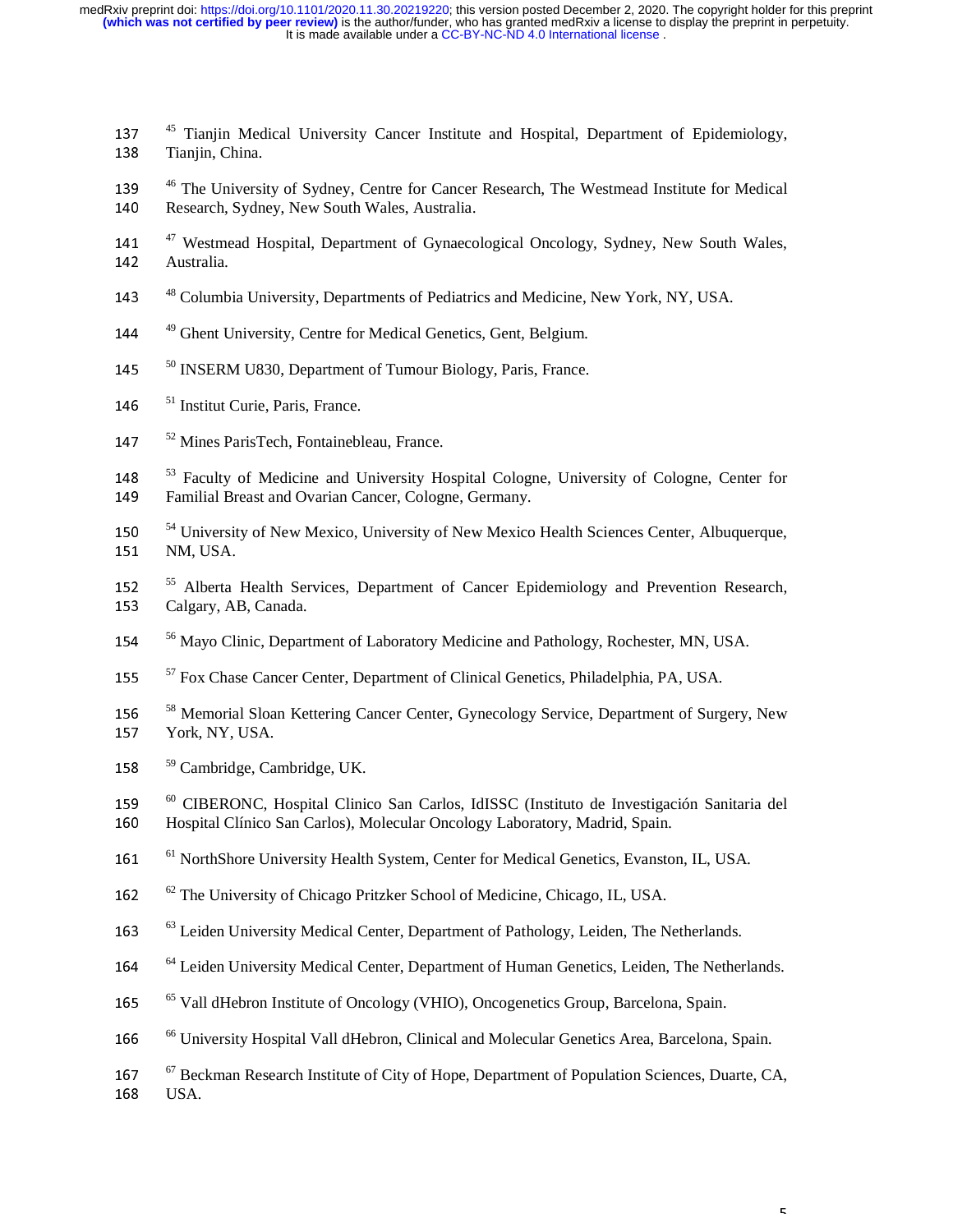- 169 <sup>68</sup> University of Utah, Huntsman Cancer Institute, Department of Population Health Sciences, 170 Salt Lake City UT USA 170 Salt Lake City, UT, USA.
- 171  $^{69}$  University of Pennsylvania, Basser Center for BRCA, Abramson Cancer Center, <br>172 Philadelphia PA USA 172 Philadelphia, PA, USA.
- $70^{70}$  Ev. Kliniken Essen-Mitte (KEM), Department of Gynecology and Gynecologic Oncology,  $174$  Essen Germany 174 Essen, Germany.
- 175<sup>71</sup> Dr. Horst Schmidt Kliniken Wiesbaden, Department of Gynecology and Gynecologic<br>176 Oncology Wiesbaden Germany 176 Oncology, Wiesbaden, Germany.
- 177<sup>72</sup> Jena University Hospital Friedrich Schiller University, Department of Gynaecology, Jena,<br>178 Germany 178 Germany.
- 179 <sup>73</sup> University of Southampton, Faculty of Medicine, Southampton, UK.
- 180  $^{74}$  Harvard T.H. Chan School of Public Health, Department of Epidemiology, Boston, MA, 181  $\overline{1154}$ 181 USA.
- 182 <sup>75</sup> Brigham and Women's Hospital and Harvard Medical School, Channing Division of Network<br>183 Medicine Boston MA USA 183 Medicine, Boston, MA, USA.
- <sup>76</sup> University of Leipzig, Institute for Medical Informatics, Statistics and Epidemiology, Leipzig, <br>185 Germany 185 Germany.
- 186 <sup>77</sup> University of Leipzig, LIFE Leipzig Research Centre for Civilization Diseases, Leipzig, Germany 187 Germany.
- <sup>78</sup> University of Manchester, Manchester Academic Health Science Centre, Division of 189 189 Evolution and Genomic Sciences, School of Biological Sciences, Faculty of Biology, Medicine<br>190 and Health, Manchester, UK. and Health, Manchester, UK.
- <sup>79</sup> 191<sup>79</sup> St Mary's Hospital, Manchester University NHS Foundation Trust, Manchester Academic<br>1921 Health Science Centre, North West Genomics Laboratory Hub, Manchester Centre for Genomic 192 Health Science Centre, North West Genomics Laboratory Hub, Manchester Centre for Genomic<br>193 Medicine, Manchester, UK. Medicine, Manchester, UK.
- $80$  University of California at Los Angeles, David Geffen School of Medicine, Department of Medicine Division of Hematology and Oncology Los Angeles  $CA$  USA 195 Medicine Division of Hematology and Oncology, Los Angeles, CA, USA.
- <sup>81</sup> Imperial College London, Division of Cancer and Ovarian Cancer Action Research Centre,<br>197 Department of Surgery and Cancer London UK 197 Department of Surgery and Cancer, London, UK.
- <sup>82</sup> Masaryk Memorial Cancer Institute, Department of Cancer Epidemiology and Genetics,<br>199 Brno Czech Republic 199 Brno, Czech Republic.
- 200<sup>83</sup> Chaim Sheba Medical Center, The Susanne Levy Gertner Oncogenetics Unit, Ramat Gan, 201<sup>8</sup> 201 Israel.
- 202 <sup>84</sup> Tel Aviv University, Sackler Faculty of Medicine, Ramat Aviv, Israel.
- 203  $^{85}$  Jonsson Comprehensive Cancer Centre, UCLA, Schools of Medicine and Public Health,<br>204 Division of Cancer Prevention & Control Research Los Angeles CA USA 204 Division of Cancer Prevention & Control Research, Los Angeles, CA, USA.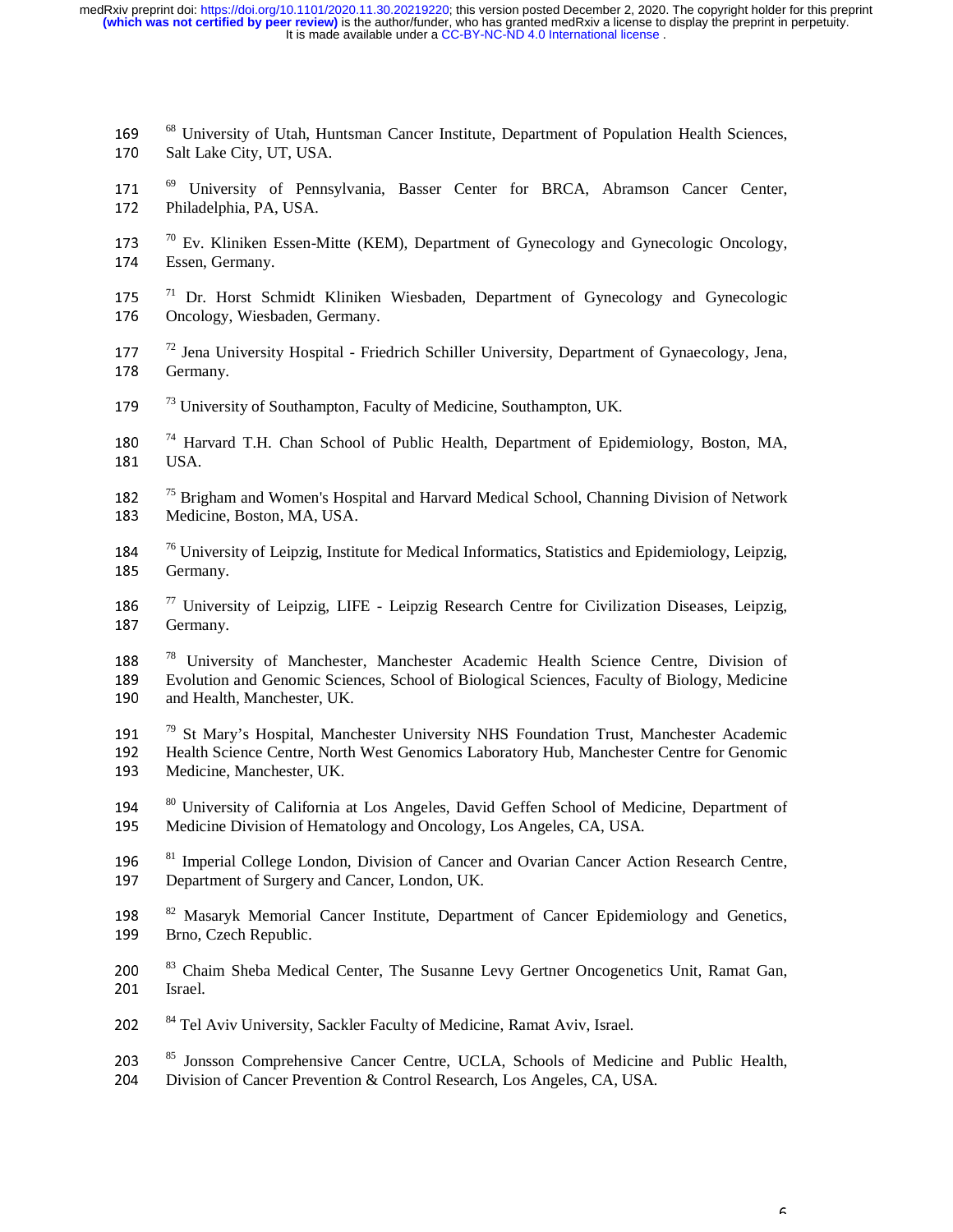205 <sup>86</sup> Dana-Farber Cancer Institute, Cancer Risk and Prevention Clinic, Boston, MA, USA. 206 <sup>87</sup> University of Florence, Department of Experimental and Clinical Biomedical Sciences 'Mario<br>207 Serio' Medical Genetics Unit Florence Italy 207 Serio', Medical Genetics Unit, Florence, Italy. 208 <sup>88</sup> Cancer Council Victoria, Cancer Epidemiology Division, Melbourne, Victoria, Australia. 209 <sup>89</sup> The University of Melbourne, Centre for Epidemiology and Biostatistics, Melbourne School<br>210 of Population and Global Health Melbourne Victoria Australia 210 of Population and Global Health, Melbourne, Victoria, Australia. 211 <sup>90</sup> Monash University, Precision Medicine, School of Clinical Sciences at Monash Health,<br>212 Clayton Victoria Australia 212 Clayton, Victoria, Australia. 213 <sup>91</sup> University of Kansas Medical Center, Department of Pathology and Laboratory Medicine,<br>214 Kansas City KS USA 214 Kansas City, KS, USA. 215  $^{92}$  Cedars-Sinai Medical Center, Samuel Oschin Comprehensive Cancer Institute, Cancer 216 Prevention and Genetics Program Los Angeles CA USA 216 Prevention and Genetics Program, Los Angeles, CA, USA. 217 <sup>93</sup> National Cancer Institute, Clinical Genetics Branch, Division of Cancer Epidemiology and<br>218 Genetics Bethesda MD USA 218 Genetics, Bethesda, MD, USA. <sup>94</sup> Pomeranian Medical University, Department of Genetics and Pathology, Szczecin, Poland. 220<sup>95</sup> QIMR Berghofer Medical Research Institute, Population Health Department, Brisbane, 221 Oueensland Australia 221 Queensland, Australia. 222  $^{96}$  Faculty of Medicine and University Hospital Cologne, University of Cologne, Center for 223 Integrated Oncology (CIO) Cologne Germany 223 Integrated Oncology (CIO), Cologne, Germany. 224  $\frac{97}{225}$  University of Southern California, Department of Preventive Medicine, Keck School of 225 225 Medicine, Los Angeles, CA, USA. 226 <sup>98</sup> Karolinska Institutet, Institute of Environmental Medicine, Stockholm, Sweden. <sup>99</sup> German Cancer Research Center (DKFZ), Molecular Genetics of Breast Cancer, Heidelberg,<br>228 Germany 228 Germany. 100 <sup>100</sup> Rigshospitalet, Copenhagen University Hospital, Department of Clinical Genetics,<br>230 Copenhagen, Denmark. Copenhagen, Denmark. 231 <sup>101</sup> Fred Hutchinson Cancer Research Center, Program in Epidemiology, Division of Public<br>232 Health Sciences Seattle WA USA 232 Health Sciences, Seattle, WA, USA. <sup>102</sup> University of Washington, Department of Epidemiology, Seattle, WA, USA. 234  $^{103}$  National University of Singapore and National University Health System, Saw Swee Hock<br>235 School of Public Health Singapore Singapore 235 School of Public Health, Singapore, Singapore. <sup>104</sup> National University Health System, Department of Surgery, Singapore, Singapore. 237 <sup>105</sup> Humboldt-UniversitŠt zu Berlin, and Berlin Institute of Health, Department for Gynecology<br>238 with the Center for Oncologic Surgery CharitŽ Campus Virchow-Klinikum, CharitŽ Đ 238 with the Center for Oncologic Surgery CharitŽ Campus Virchow-Klinikum, CharitŽ Đ<br>239 UniversitŠtsmedizin Berlin, corporate member of Freie UniversitŠt Berlin, Berlin, Germany. <sup>239</sup>UniversitŠtsmedizin Berlin, corporate member of Freie UniversitŠt Berlin, Berlin, Germany.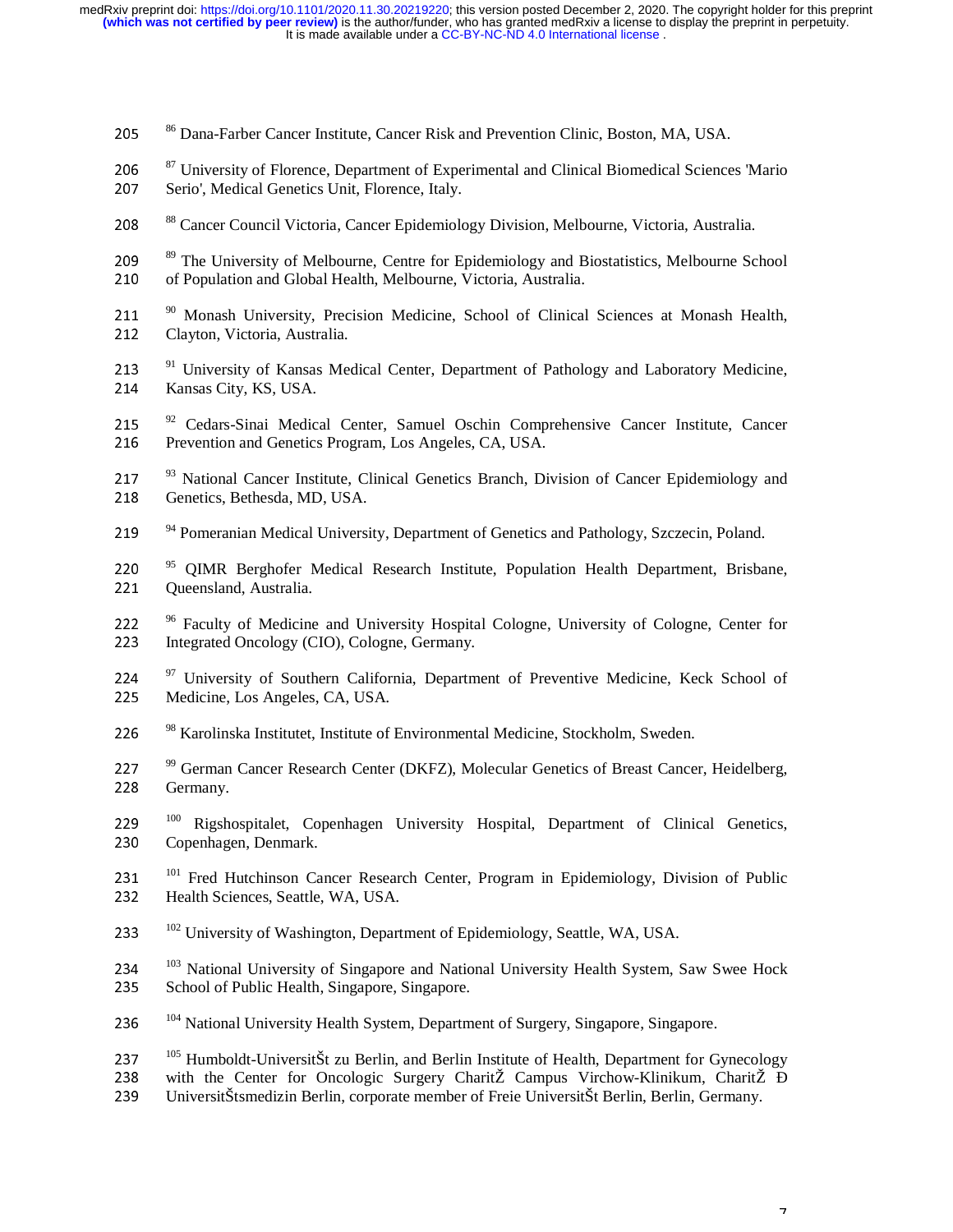- 240 <sup>106</sup> University of Texas MD Anderson Cancer Center, Department of Epidemiology, Houston,<br>241 TX USA 241 TX, USA.
- 242<sup>107</sup> Danish Cancer Society Research Center, Department of Virus, Lifestyle and Genes, 243 Copenhagen, Denmark.
- 244 <sup>108</sup> University of Copenhagen, Molecular Unit, Department of Pathology, Herlev Hospital, <br>245 Copenhagen Denmark 245 Copenhagen, Denmark.
- 246 <sup>109</sup> University of Copenhagen, Department of Gynaecology, Rigshospitalet, Copenhagen, 247 Denmark 247 Denmark.
- 248 <sup>110</sup> Roswell Park Cancer Institute, Center For Immunotherapy, Buffalo, NY, USA.
- 249  $\frac{111}{11}$  BC Cancer, Vancouver General Hospital, and University of British Columbia, British Columbia's Ovarian Cancer Research (OVCARE) Program Vancouver BC Canada 250 Columbia's Ovarian Cancer Research (OVCARE) Program, Vancouver, BC, Canada.
- 251 <sup>112</sup> University of British Columbia, Department of Pathology and Laboratory Medicine, 252 Vancouver, BC, Canada.
- 253 <sup>113</sup> University of British Columbia, Department of Obstetrics and Gynecology, Vancouver, BC, 254 254 Canada.
- 255 <sup>114</sup> BC Cancer Research Centre, Department of Molecular Oncology, Vancouver, BC, Canada.
- 256 <sup>115</sup> N.N. Petrov Institute of Oncology, St. Petersburg, Russia.
- 257 <sup>116</sup> Coordinating center: The Netherlands Cancer Institute, The Hereditary Breast and Ovarian<br>258 Cancer Research Group Netherlands (HEBON) Amsterdam The Netherlands 258 Cancer Research Group Netherlands (HEBON), Amsterdam, The Netherlands.
- 259 <sup>117</sup> Lombardi Comprehensive Cancer Center, Georgetown University, Washington, DC, USA.
- 260 <sup>118</sup> Pomeranian Medical University, Independent Laboratory of Molecular Biology and Genetic<br>261 Diagnostics Szczecin Poland 261 Diagnostics, Szczecin, Poland.
- 262 <sup>119</sup> Peter MacCallum Cancer Center, Parkville Familial Cancer Centre, Melbourne, Victoria, <br>263 Australia 263 Australia.
- 264 <sup>120</sup> Vilnius University Hospital Santariskiu Clinics, Hematology, oncology and transfusion<br>265 medicine center Dent of Molecular and Regenerative Medicine Vilnius Lithuania <sup>265</sup>medicine center, Dept. of Molecular and Regenerative Medicine, Vilnius, Lithuania.
- 266 <sup>121</sup> State Research Institute Centre for Innovative Medicine, Vilnius, Lithuania.
- <sup>122</sup> Landspitali University Hospital, Department of Oncology, Reykjavik, Iceland.
- 268 <sup>123</sup> Stanford University School of Medicine, Department of Epidemiology & Population Health,<br>269 Stanford CA USA 269 Stanford, CA, USA.
- 270  $^{124}$  Stanford Cancer Institute, Stanford University School of Medicine, Department of Medicine, Division of Oncology Stanford CA JISA 271 Division of Oncology, Stanford, CA, USA.

 $\mathbf Q$ 

<sup>125</sup> The Institute of Cancer Research, Division of Genetics and Epidemiology, London, UK.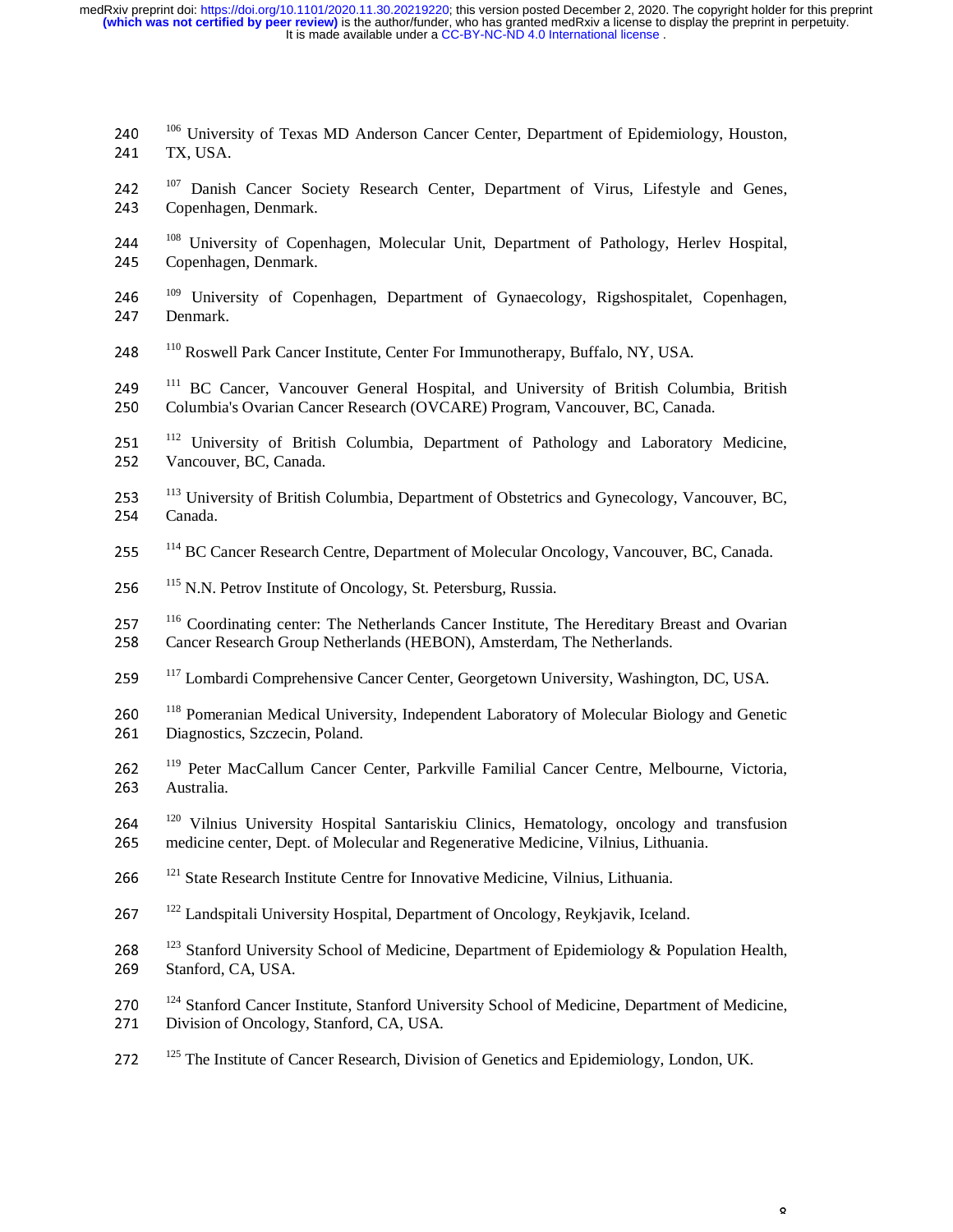- 273 <sup>126</sup> Seoul National University College of Medicine, Department of Preventive Medicine, Seoul, <br>274 Korea 274 Korea.
- 275 <sup>127</sup> Seoul National University Graduate School, Department of Biomedical Sciences, Seoul, <br>276 Korea 276 Korea.
- 277 <sup>128</sup> Seoul National University, Cancer Research Institute, Seoul, Korea.
- 278 <sup>129</sup> University of California at Los Angeles, David Geffen School of Medicine, Department of 279 Obstetrics and Gynecology Los Angeles CA USA 279 Obstetrics and Gynecology, Los Angeles, CA, USA.
- 280 <sup>130</sup> UC Davis Medical Center, Department of Pathology and Laboratory Medicine, Sacramento, 281 CA USA 281 CA, USA.
- 282 <sup>131</sup> Medical University of South Carolina, Hollings Cancer Center, Charleston, SC, USA.
- 283 <sup>132</sup> Saint Petersburg State University, Saint Petersburg, Russia.

284 <sup>133</sup> Sungkyunkwan University School of Medicine, Department of Obstetrics and Gynecology,<br>285 Samsung Medical Center Seoul Korea 285 Samsung Medical Center, Seoul, Korea.

- 286 <sup>134</sup> City of Hope Clinical Cancer Genetics Community Research Network, Duarte, CA, USA.
- 287 <sup>135</sup> Cancer Genetics Centre, Hong Kong Hereditary Breast Cancer Family Registry, Happy<br>288 Valley Hong Kong 288 Valley, Hong Kong.
- 289 <sup>136</sup> The University of Hong Kong, Department of Surgery, Pok Fu Lam, Hong Kong.
- 290 <sup>137</sup> Hong Kong Sanatorium and Hospital, Department of Surgery, Happy Valley, Hong Kong.
- 291 <sup>138</sup> VIB Center for Cancer Biology, Leuven, Belgium.
- $1392$   $139$  University of Leuven, Laboratory for Translational Genetics, Department of Human Genetics Leuven Belgium 293 Genetics, Leuven, Belgium.
- 294 <sup>140</sup> Mayo Clinic, Department of Health Sciences Research, Division of Biomedical Statistics and<br>295 Informatics Rochester MN USA 295 Informatics, Rochester, MN, USA.
- 296 <sup>141</sup> ONCOBELL-IDIBELL-IGTP, Catalan Institute of Oncology, CIBERONC, Hereditary<br>297 Cancer Program Barcelona Spain 297 Cancer Program, Barcelona, Spain.
- 298 <sup>142</sup> BC Cancer, Cancer Control Research, Vancouver, BC, Canada.
- 299<sup>143</sup> Inserm U900, Genetic Epidemiology of Cancer team, Paris, France.
- 144 NYU Langone Medical Center, Gynecologic Oncology, Laura and Isaac Pearlmutter Cancer<br>301 Center, New York, NY USA 301 Center, New York, NY, USA.
- 302 <sup>145</sup> Genome Institute of Singapore, Human Genetics Division, Singapore, Singapore.

146 University of Texas MD Anderson Cancer Center, Department of Gynecologic Oncology<br>304 and Clinical Cancer Genetics Program Houston TX USA 304 and Clinical Cancer Genetics Program, Houston, TX, USA.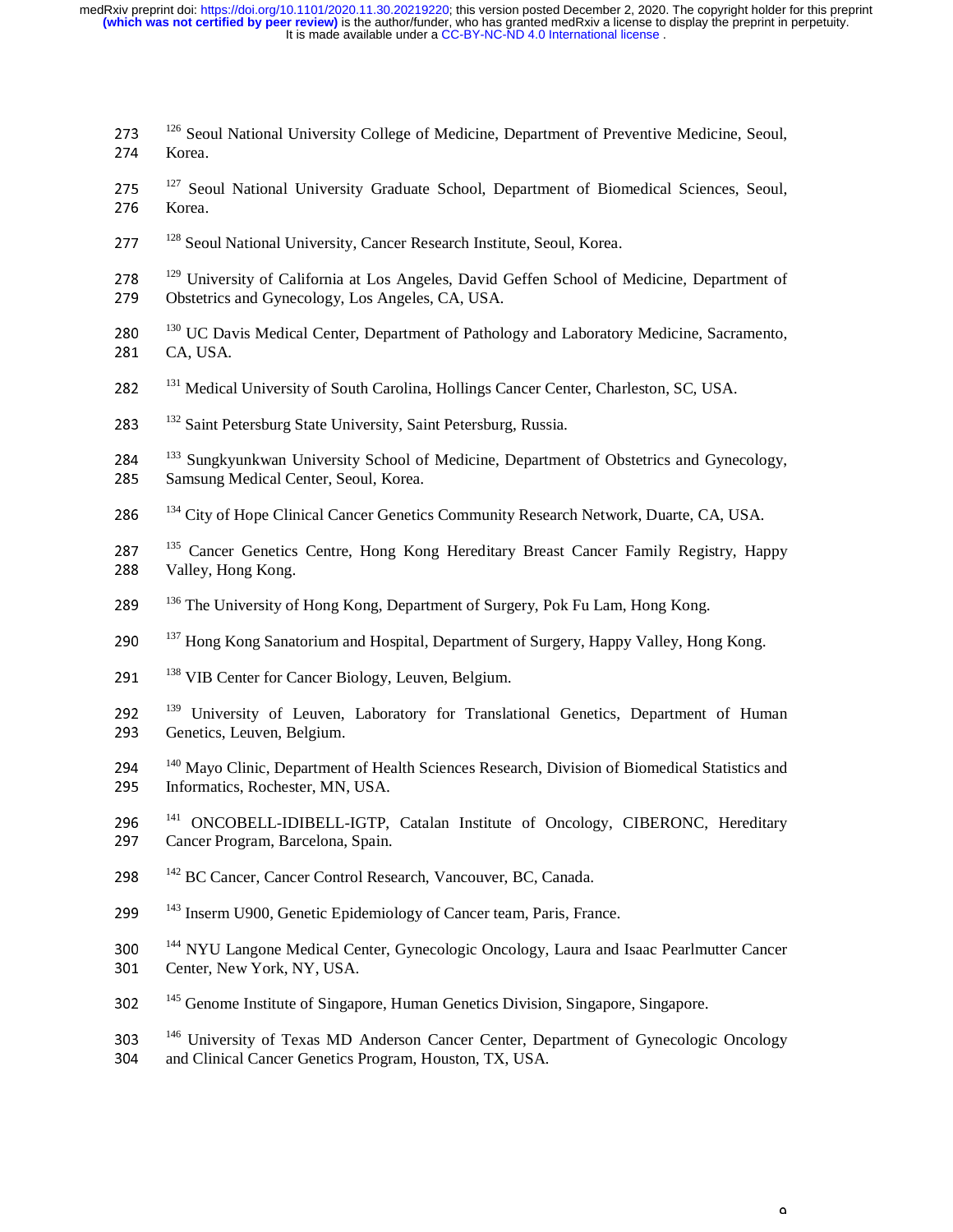- $147$  Magee-Womens Hospital, University of Pittsburgh School of Medicine, Pittsburgh, PA,  $164$ 306 USA.
- 1<sup>48</sup> Fondazione IRCCS Istituto Nazionale dei Tumori di Milano, Unit of Medical Genetics,<br>308 Department of Medical Oncology and Hematology Milan Italy 308 Department of Medical Oncology and Hematology, Milan, Italy.
- <sup>149</sup> Duke University Hospital, Department of Surgery, Durham, NC, USA.
- <sup>150</sup> University of Hawaii Cancer Center, Cancer Epidemiology Program, Honolulu, HI, USA.
- 151 <sup>151</sup> Aichi Cancer Center Research Institute, Division of Cancer Epidemiology and Prevention, 312 Nagoya, Japan.
- 152 Nagoya University Graduate School of Medicine, Division of Cancer Epidemiology, 314 Nagoya, Japan.
- <sup>153</sup> Samuel Lunenfeld Research Institute, Public Health Ontario, Toronto, ON, Canada.
- $154$  Imperial College London, Division of Cancer and Ovarian Cancer Action Research Centre,<br>  $154$  Department Surgery & Cancer London LIK 317 Department Surgery & Cancer, London, UK.
- <sup>155</sup> University of Glasgow, Institute of Cancer Sciences, Glasgow, UK.
- $156$  University College London, MRC Clinical Trials Unit at UCL, Institute of Clinical Trials &  $\frac{320}{\text{Methodology}}$  London, LIK 320 Methodology, London, UK.
- $157$   $157$  Roswell Park Cancer Institute, NRG Oncology, Statistics and Data Management Center, 322 Buffalo, NY, USA.
- $158$  323<sup>158</sup> Roswell Park Cancer Institute, Division of Cancer Prevention and Control, Buffalo, NY, 324 USA.
- $159$   $^{159}$  Magee-Womens Research Institute and Hillman Cancer Center, Womens Cancer Research<br>326 Center Pittsburgh PA JISA 326 Center, Pittsburgh, PA, USA.
- <sup>160</sup> University of Pittsburgh School of Medicine, Division of Gynecologic Oncology,<br>328 Department of Obstetrics Gynecology and Reproductive Sciences Pittsburgh PA USA 328 Department of Obstetrics, Gynecology and Reproductive Sciences, Pittsburgh, PA, USA.
- 161 <sup>329</sup>Oregon Health & Science University, Department of Obstetrics and Gynecology, Portland, 330 OR, USA.
- 331  $162$  Oregon Health & Science University, Knight Cancer Institute, Portland, OR, USA.
- 163 University of Helsinki, Department of Obstetrics and Gynecology, Helsinki University<br>1833 Hospital Helsinki Finland <sup>333</sup>Hospital, Helsinki, Finland.
- <sup>164</sup> National Cancer Centre, Cancer Genetics Service, Singapore, Singapore.
- 335 <sup>165</sup> Nanyang Technological University, Lee Kong Chian School of Medicine, Singapore, 336 Singapore, 336 Singapore.
- <sup>166</sup> Odense University Hospital, Department of Clinical Genetics, Odence C, Denmark.
- 338  $167$  Latvian Biomedical Research and Study Centre, Riga, Latvia.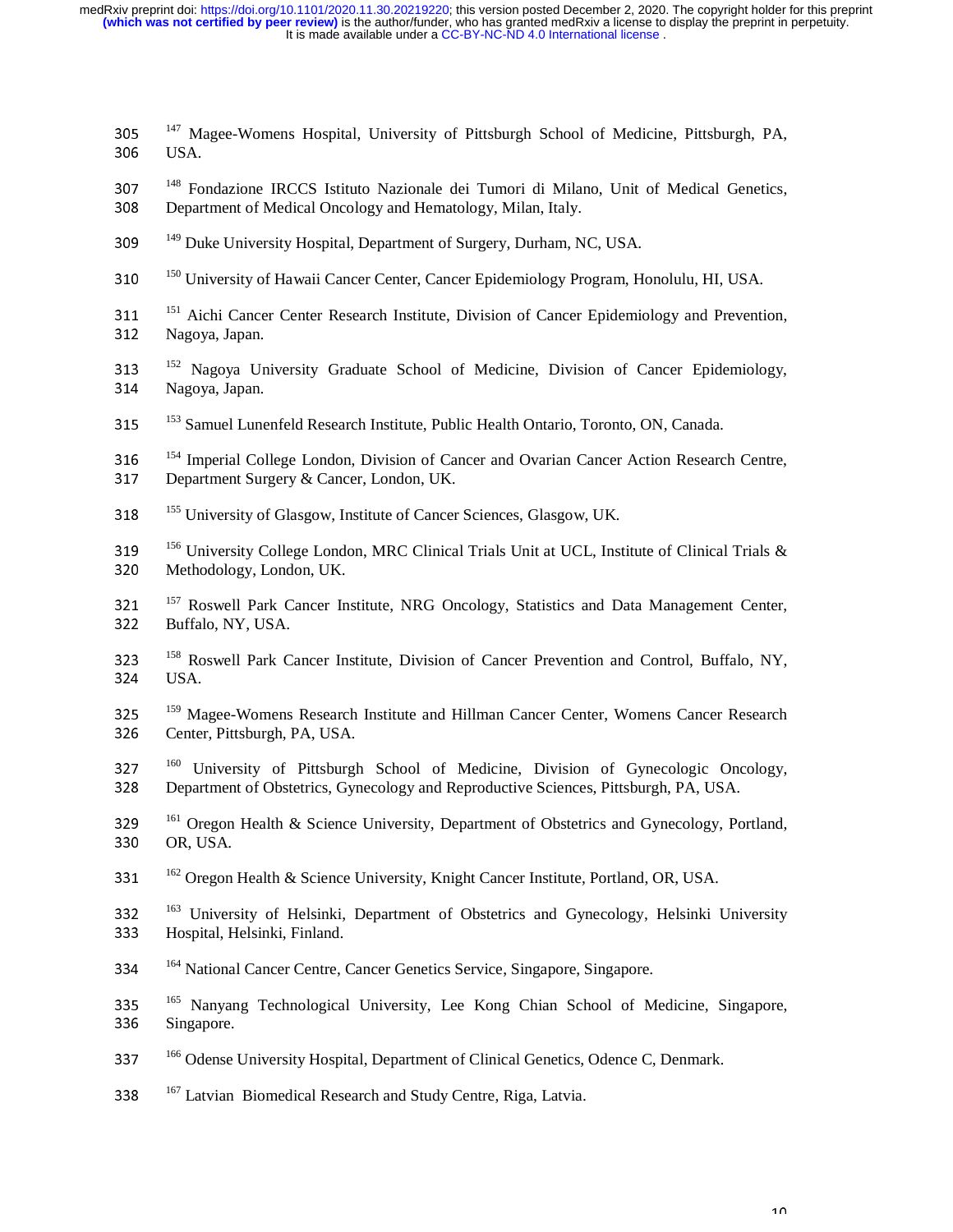- <sup>168</sup> Roswell Park Cancer Institute, Department of Gynecologic Oncology, Buffalo, NY, USA.
- <sup>169</sup> Memorial Sloan Kettering Cancer Center, Clinical Genetics Research Lab, Department of 341 Cancer Biology and Genetics New York NY USA 341 Cancer Biology and Genetics, New York, NY, USA.
- $170$  Memorial Sloan Kettering Cancer Center, Clinical Genetics Service, Department of  $343$  Medicine New York NY USA 343 Medicine, New York, NY, USA.
- <sup>171</sup> National Institute of Oncology, Department of Molecular Genetics, Budapest, Hungary.
- $172$  University Hospitals Leuven, Division of Gynecologic Oncology, Department of Obstetrics<br>346 and Gynaecology and Leuven Cancer Institute, Leuven, Belgium 346 and Gynaecology and Leuven Cancer Institute, Leuven, Belgium.
- <sup>173</sup> The University of Chicago, Center for Clinical Cancer Genetics, Chicago, IL, USA.
- $174$  Memorial Sloan-Kettering Cancer Center, Department of Epidemiology and Biostatistics, New York NY USA 349 New York, NY, USA.
- 350<sup>175</sup> Centro de Investigación en Red de Enfermedades Raras (CIBERER), Madrid, Spain.
- $176$  QIMR Berghofer Medical Research Institute, Department of Genetics and Computational  $352$  Riology Brisbane Queensland Australia 352 Biology, Brisbane, Queensland, Australia.
- <sup>177</sup> Aalborg University Hospital, Molecular Diagnostics, Aalborg, Denmark.
- <sup>178</sup> Aalborg University Hospital, Clinical Cancer Research Center, Aalborg, Denmark.
- <sup>179</sup> Aalborg University, Department of Clinical Medicine, Aalborg, Denmark.
- <sup>180</sup> Portuguese Oncology Institute, Department of Genetics, Porto, Portugal.
- <sup>181</sup> Moffitt Cancer Center, Department of Cancer Epidemiology, Tampa, FL, USA.
- $182$  IFOM the FIRC Institute of Molecular Oncology, Genome Diagnostics Program, Milan,  $1859$  Italy 359 Italy.
- <sup>183</sup> Bashkir State University, Department of Genetics and Fundamental Medicine, Ufa, Russia.
- 184 361 <sup>184</sup> Fondazione IRCCS Istituto Nazionale dei Tumori (INT), Unit of Molecular Bases of Genetic<br>1862 Bisk and Genetic Testing, Department of Besearch Milan, Italy 362 Risk and Genetic Testing, Department of Research, Milan, Italy.
- 363 <sup>185</sup> Karolinska Institutet, Clinical Genetics, Stockholm, Sweden.
- <sup>186</sup> Duke University Hospital, Department of Gynecologic Oncology, Durham, NC, USA.
- <sup>187</sup> Yale School of Public Health, Chronic Disease Epidemiology, New Haven, CT, USA.
- <sup>188</sup> Fox Chase Cancer Center, Population Studies Facility, Philadelphia, PA, USA.
- 189 367 <sup>189</sup> National Institute of Environmental Health Sciences, NIH, Epidemiology Branch, Research<br>368 Triangle Park NC USA
- 368 Triangle Park, NC, USA.
- 369 <sup>190</sup> Fundación Pública Galega Medicina Xenómica, Santiago De Compostela, Spain.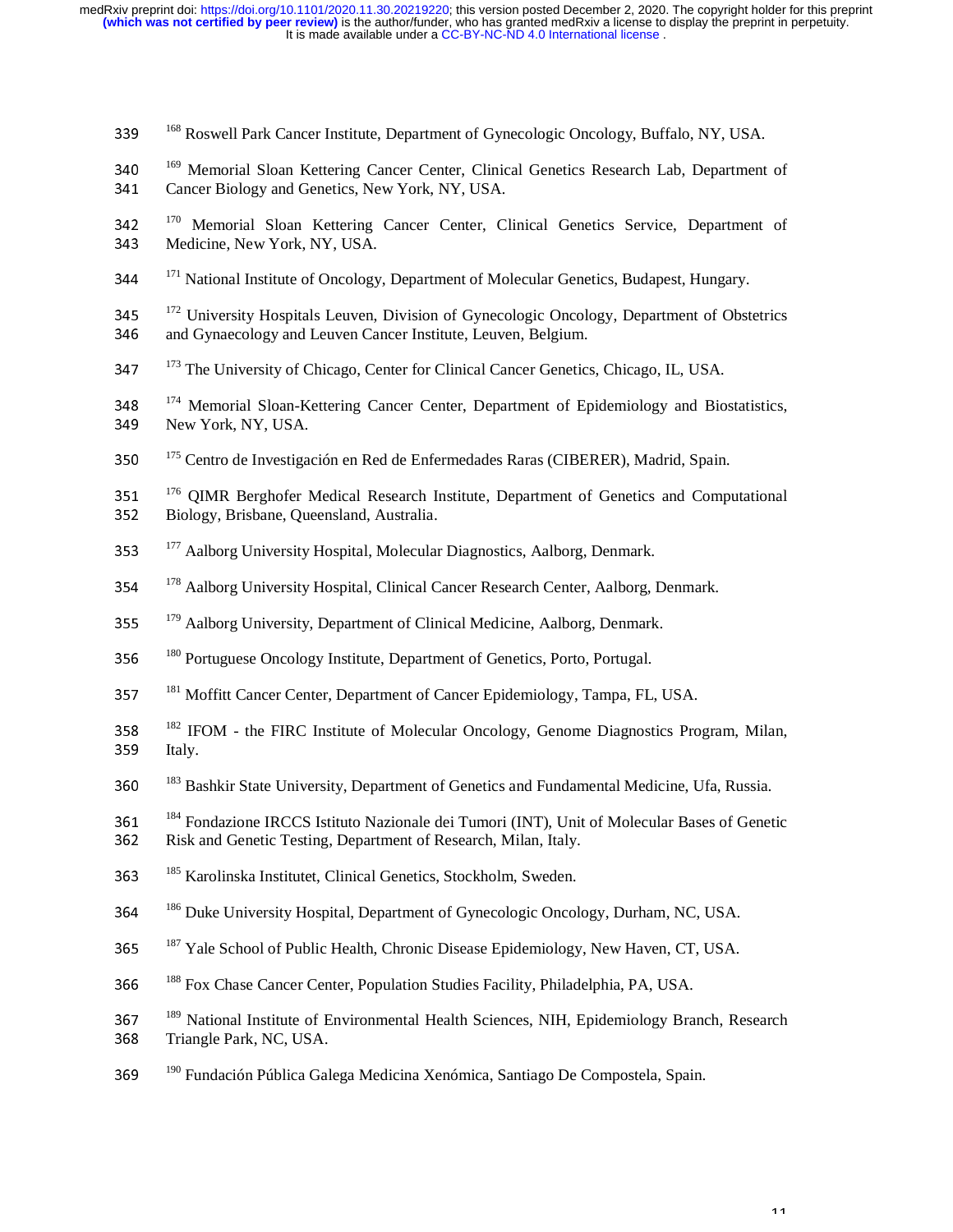- 370 <sup>191</sup> Instituto de Investigación Sanitaria de Santiago de Compostela, Santiago De Compostela, <sup>371</sup> Spain 371 Spain.
- 372 <sup>192</sup> Centre Hospitalier Universitaire de Québec Université Laval Research Center, Genomics<br>373 Center, Québec City OC Canada 373 Center, Québec City, OC, Canada.
- 274 <sup>193</sup> Faculty of Medicine and University Hospital Cologne, University of Cologne, Center for 375 Molecular Medicine Cologne (CMMC) Cologne Germany 375 Molecular Medicine Cologne (CMMC), Cologne, Germany.
- 194 Hebei Medical University, Fourth Hospital, Department of Obstetrics and Gynaecology, Shijiazhuang China 377 Shijiazhuang, China.
- $195$   $^{195}$  Icahn School of Medicine at Mount Sinai, Department of Population Health Science and  $379$  Policy New York NY USA 379 Policy, New York, NY, USA.
- $\frac{196}{196}$  Icahn School of Medicine at Mount Sinai, Department of Genetics and Genomic Sciences, New York NY USA 381 New York, NY, USA.
- 382  $^{197}$  Centre Hospitalier Universitaire de Québec-Université Laval Research Center, Genomic 383 383 Center, Québec City, QC, Canada.
- 198 Medical University of Vienna, Dept of OB/GYN and Comprehensive Cancer Center, Vienna, 285 Austria 385 Austria.
- <sup>199</sup> University of Cambridge, Department of Public Health and Primary Care, Cambridge, UK.
- $200$  The University of Melbourne, Department of Clinical Pathology, Melbourne, Victoria,  $\frac{200}{4}$  Australia 388 Australia.
- 201 Royal Alexandra Hospital, Department of Obstetrics and Gynecology, Division of 390 Gynecologic Opeology Edmonton Alberta Canada 390 Gynecologic Oncology, Edmonton, Alberta, Canada.
- 391  $^{202}$  Institut Curie, Service de Génétique, Paris, France.
- 392  $^{203}$  Université Paris Descartes, Paris, France.
- <sup>204</sup> University of South Florida, Epidemiology Center, College of Medicine, Tampa, FL, USA.
- <sup>205</sup> The Institute of Cancer Research, Division of Breast Cancer Research, London, UK.
- $2^{206}$  Medical University of Vienna, Dept of OB/GYN and Comprehensive Cancer Center, Vienna,  $2^{206}$  Austria 396 Austria.
- $207 \, \text{University of Porto, Biomedical Sciences Institute (ICBAS), Porto, Portugal.}$
- <sup>208</sup> Cancer Research Malaysia, Breast Cancer Research Programme, Subang Jaya, Selangor, <br>399 Malaysia 399 Malaysia.
- 400  $^{209}$  University of Malaya, Department of Surgery, Faculty of Medicine, Kuala Lumpur, Malaysia 401 Malaysia.
- 402<sup>210</sup> Brigham and Women's Hospital and Harvard Medical School, Obstetrics and Gynecology<br>403 Enidemiology Center Boston MA USA <sup>403</sup>Epidemiology Center, Boston, MA, USA.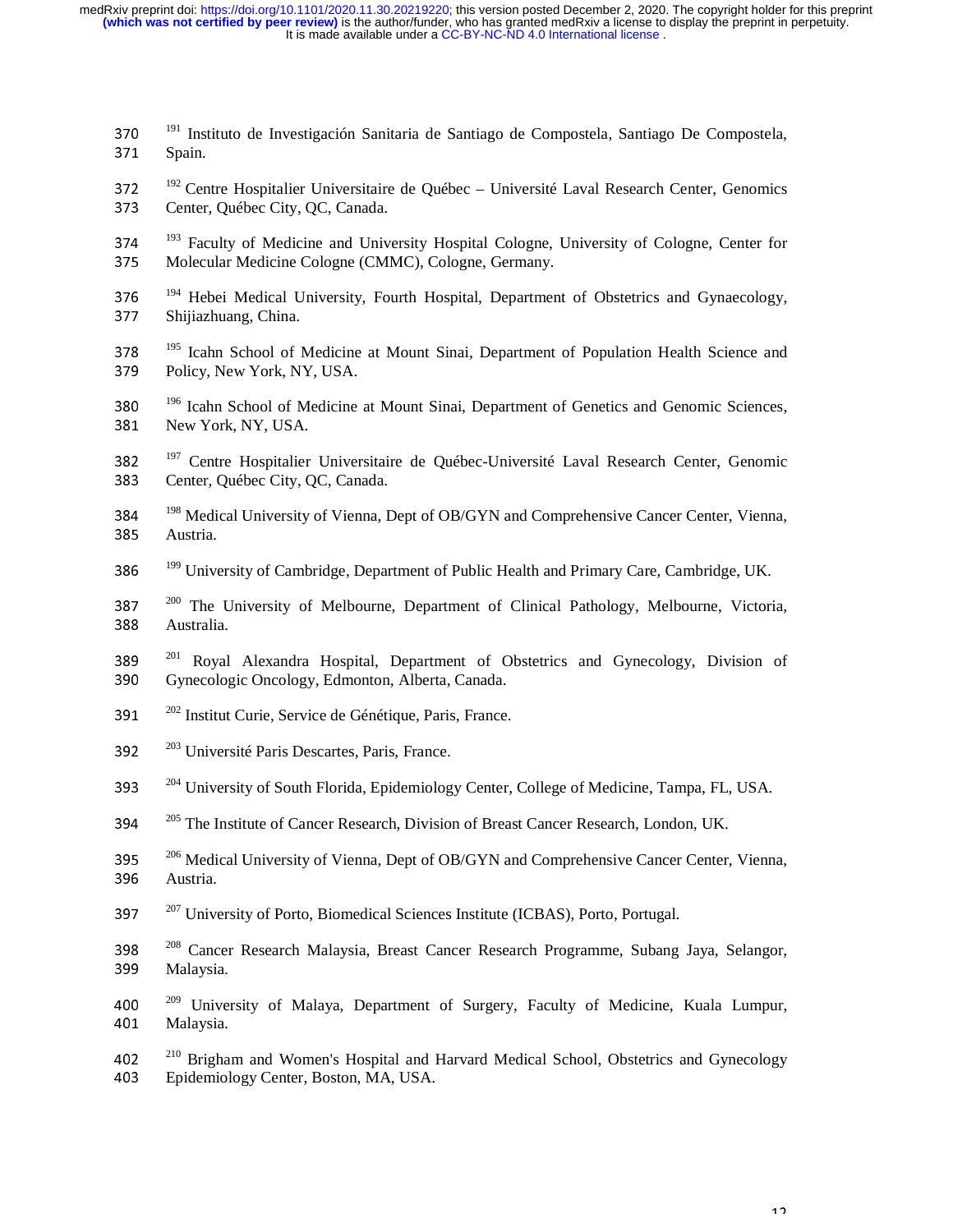- 2<sup>211</sup> Columbia University, Department of Epidemiology, Mailman School of Public Health, New<br>205 North NY USA 405 York, NY, USA.
- 406  $^{212}$  Magee-Womens Hospital, University of Pittsburgh School of Medicine, Department of Medicine, Pittsburgh PA USA 407 Medicine, Pittsburgh, PA, USA.
- 408 <sup>213</sup> McGill University, Program in Cancer Genetics, Departments of Human Genetics and Oncology Montréal OC Canada 409 Oncology, Montréal, QC, Canada.
- 410 <sup>214</sup> University of Cambridge, Department of Medical Genetics, Cambridge, UK.
- 411 <sup>215</sup> Dartmouth College, Geisel School of Medicine, Hanover, NH, USA.
- 412 <sup>216</sup> The Ohio State University, Department of Cancer Biology and Genetics, Columbus, OH,  $113$  ISA 413 USA.
- 414  $\frac{217}{\pi}$ Pontificia Universidad Javeriana, Institute of Human Genetics, Bogota, Colombia.
- 415 <sup>218</sup> University of Oxford, Cancer Epidemiology Unit, Oxford, UK.
- 416 <sup>219</sup> Beth Israel Deaconess Medical Center, Department of Medical Oncology, Boston, MA, 417 USA.
- 418  $^{220}$  Harvard T.H. Chan School of Public Health, Department of Epidemiology, Boston, MA,  $^{119}$ 419 USA.
- 420<sup>221</sup> University Medical Center Groningen, University Groningen, Department of Genetics, 421 Groningen, The Netherlands.
- 422 <sup>222</sup> University of Pretoria, Department of Genetics, Arcadia, South Africa.
- <sup>223</sup> Centro de Investigación en Red de Enfermedades Raras (CIBERER), Madrid, Spain.
- 424 <sup>224</sup> Fundación Pública Galega de Medicina Xenómica, Santiago de Compostela, Spain.
- 425 <sup>225</sup> Instituto de Investigación Sanitaria de Santiago de Compostela (IDIS), Complejo<br>426 Hospitalario Universitario de Santiago SERGAS Santiago de Compostela Spain 426 Hospitalario Universitario de Santiago, SERGAS, Santiago de Compostela, Spain.
- 226 Vanderbilt University Medical Center, Division of Quantitative Sciences, Department of Approximate Cynecology, Department of Biomedical Sciences, Women's Health Research 428 Obstetrics and Gynecology, Department of Biomedical Sciences, Women's Health Research, A29 Nashville, TN, USA. Nashville, TN, USA.
- 430  $^{227}$  Duke Cancer Institute, Cancer Control and Population Sciences, Durham, NC, USA.
- 431  $^{228}$  Duke University Hospital, Department of Community and Family Medicine, Durham, NC, 432 ISA 432 USA.
- 433  $^{229}$  National Institute of Environmental Health Sciences, NIH, Biostatistics and Computational Riology Branch Research Triangle Park NC USA 434 Biology Branch, Research Triangle Park, NC, USA.
- 435  $^{230}$  City of Hope, Clinical Cancer Genomics, Duarte, CA, USA.
- 436 <sup>231</sup> Fred Hutchinson Cancer Research Center, Seattle, WA, USA.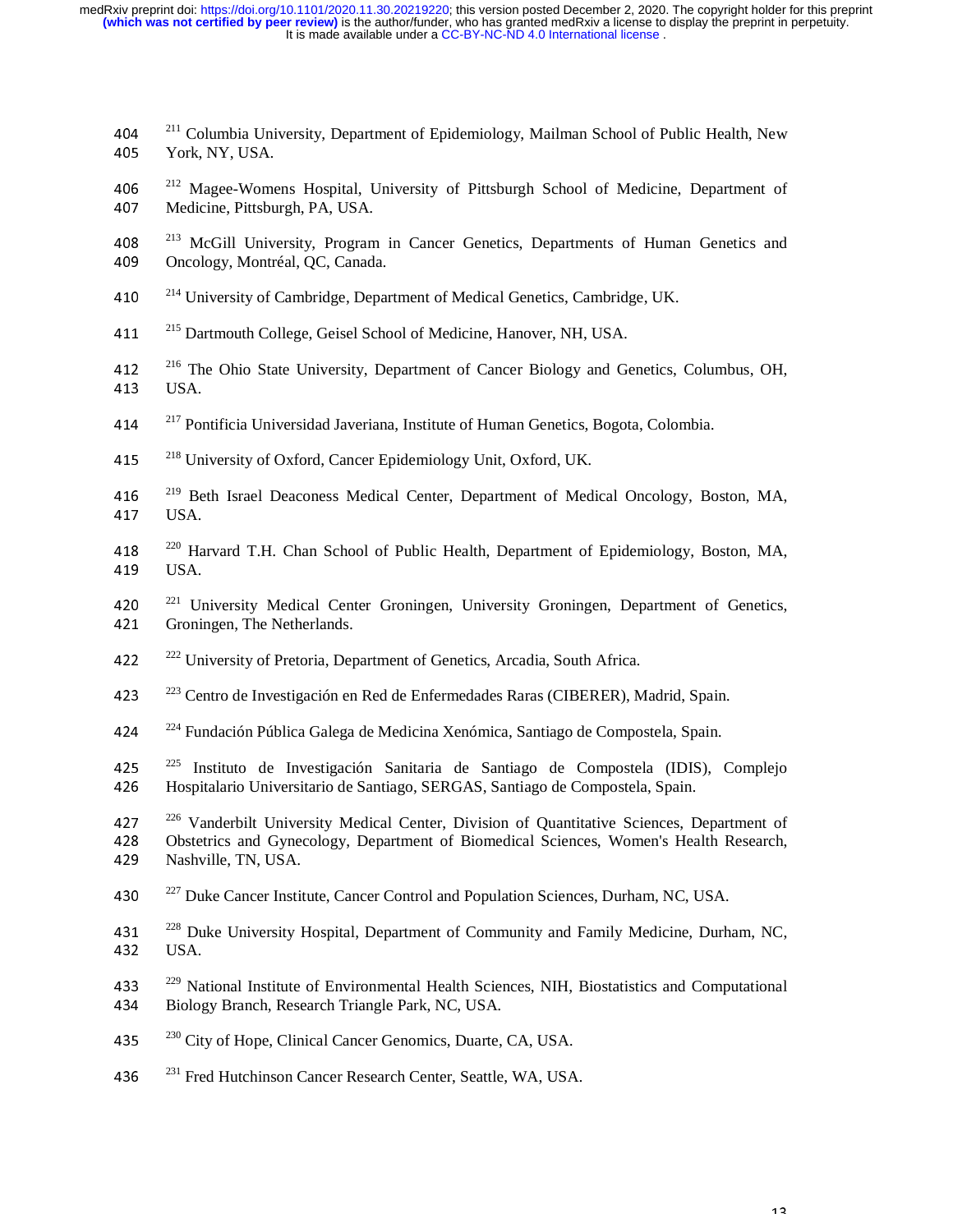- $2^{32}$  Stanford University School of Medicine, Department of Biomedical Data Science, Stanford,  $\overline{C}$  A JISA 438 CA, USA.
- 439 <sup>233</sup> Uppsala University, Department of Surgical Sciences, Uppsala, Sweden.
- <sup>234</sup> University of Malaya, Department of Obstetrics and Gynaecology, University of Malaya<br>441 Medical Centre Kuala Lumpur Malaysia 441 Medical Centre, Kuala Lumpur, Malaysia.
- <sup>235</sup> Hebei Medical University, Fourth Hospital, Department of Molecular Biology, Shijiazhuang,<br>443 China <sup>443</sup>China.
- 444 <sup>236</sup> National Centre for Scientific Research 'Demokritos', Molecular Diagnostics Laboratory, <br>445 INRASTES Athens Greece 445 INRASTES, Athens, Greece.
- 446  $^{237}$  Women's Cancer Program at the Samuel Oschin Comprehensive Cancer Institute, Cedars-<br>447 Sinai Medical Centre, Department of Obstetrics and Gynecology, Los Angeles, CA, USA <sup>447</sup>Sinai Medical Centre, Department of Obstetrics and Gynecology, Los Angeles, CA, USA.
- 448 $^{238}$  1032 Royal Pass Road, Tampa, FL, USA.
- 449  $^{239}$  University of NSW Sydney, School of Women's and Children's Health, Faculty of Medicine,  $^{450}$ 450 Sydney, New South Wales, Australia.
- 451  $^{240}$  University of NSW Sydney, Adult Cancer Program, Lowy Cancer Research Centre, Sydney, New South Wales, Australia 452 New South Wales, Australia.
- 241 University of Michigan School of Public Health, Department of Epidemiology, Ann Arbor, 254 MILISA 454 MI, USA.
- 455  $\frac{242}{156}$  University of Southern California Norris Comprehensive Cancer Center, Department of 456 Preventive Medicine Keck School of Medicine Los Angeles CA USA 456 Preventive Medicine, Keck School of Medicine, Los Angeles, CA, USA.
- 457 <sup>243</sup> Mayo Clinic, Department of Health Science Research, Division of Epidemiology, Rochester, <br>458 MN USA 458 MN, USA.
- $2^{244}$  Emory University, Department of Epidemiology, Rollins School of Public Health, Atlanta,  $60 \overline{64}$  USA 460 GA, USA.
- 
- 462 \*These authors had equal contributions.
- 463 Corresponding Author: pp10001@medschl.cam.ac.uk

464

# <sup>465</sup>**Running Title: Polygenic Risk Modelling for Prediction of Epithelial Ovarian**

- <sup>466</sup>**Cancer Risk**
-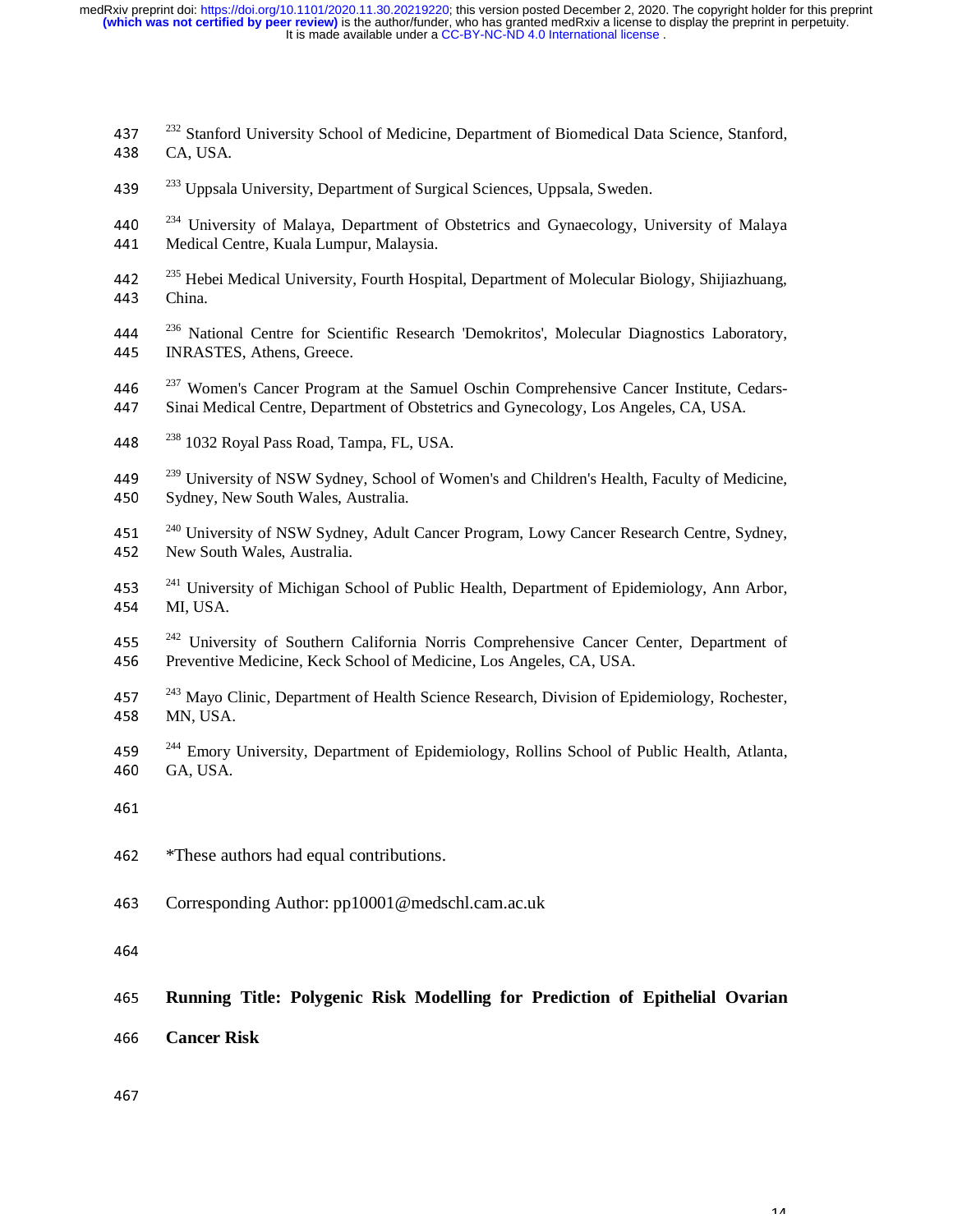#### <sup>468</sup>**Abstract**

<sup>469</sup>Polygenic risk scores (PRS) for epithelial ovarian cancer (EOC) have the potential to 470 improve risk stratification. Joint estimation of Single Nucleotide Polymorphism (SNP) 471 effects in models could improve predictive performance over standard approaches of <sup>472</sup>PRS construction. Here, we implemented computationally-efficient, penalized, logistic 473 regression models (lasso, elastic net, stepwise) to individual level genotype data and a <sup>474</sup>Bayesian framework with continuous shrinkage, "select and shrink for summary 475 statistics" (S4), to summary level data for epithelial non-mucinous ovarian cancer risk 476 prediction. We developed the models in a dataset consisting of 23,564 non-mucinous <sup>477</sup>EOC cases and 40,138 controls participating in the Ovarian Cancer Association 478 Consortium (OCAC) and validated the best models in three populations of different 479 ancestries: prospective data from 198,101 women of European ancestry; 7,669 women 480 of East Asian ancestry; 1,072 women of African ancestry, and in 18,915 *BRCA1* and <sup>481</sup>12,337 *BRCA2* pathogenic variant carriers of European ancestry. In the external 482 validation data, the model with the strongest association for non-mucinous EOC risk 483 derived from the OCAC model development data was the S4 model (27,240 SNPs) with 484 odds ratios (OR) of  $1.38(95\% \text{ CI} : 1.28-1.48, \text{AUC} : 0.588)$  per unit standard deviation, in 485 women of European ancestry; 1.14(95%CI:1.08–1.19,AUC:0.538) in women of East <sup>486</sup>Asian ancestry; 1.38(95%CI:1.21-1.58,AUC:0.593) in women of African ancestry; <sup>487</sup>hazard ratios of 1.37(95%CI:1.30–1.44,AUC:0.592) in *BRCA1* pathogenic variant 488 carriers and 1.51(95%CI:1.36-1.67,AUC:0.624) in *BRCA2* pathogenic variant carriers. 489 Incorporation of the S4 PRS in risk prediction models for ovarian cancer may have 490 clinical utility in ovarian cancer prevention programs.

491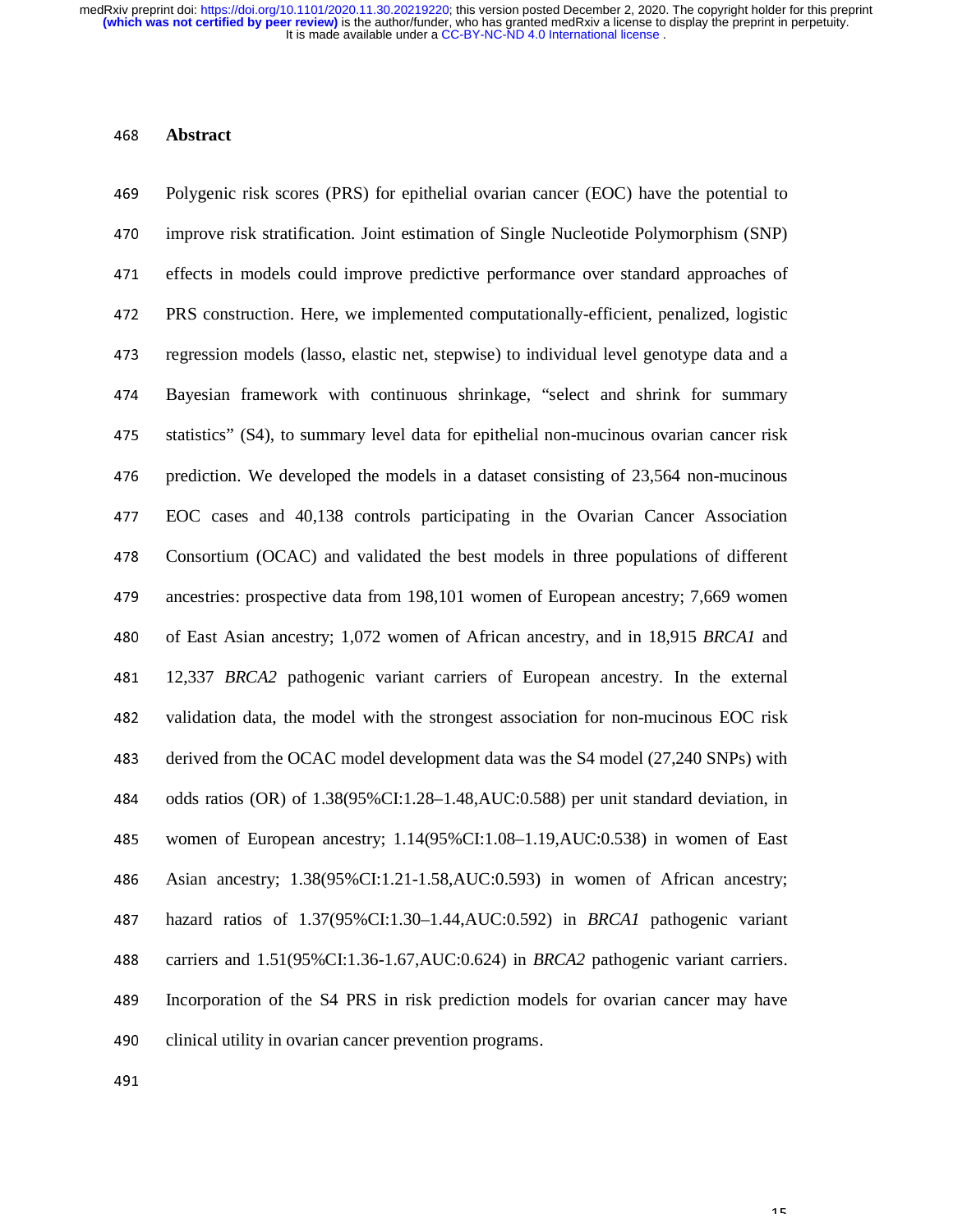#### <sup>492</sup>**INTRODUCTION**

<sup>493</sup>Rare mutations in known high and moderate penetrance susceptibility genes (*BRCA1*, <sup>494</sup>*BRCA2*, *BRIP1*, *PALB2*, *RAD51C*, *RAD51D* and the mis-match repair genes) account 495 for about 40 percent of the inherited component of EOC disease risk  $(1,2)$ . Genome 496 wide association studies (GWAS), reviewed in Kar et. al. and Jones et. al. (1,3), have 497 identified 39 common (minor allele frequency  $[MAF] > 0.05$ ) susceptibility variants 498 which together explain about 6% of the heritability of EOC. Polygenic risk scores <sup>499</sup>(PRS) provide an opportunity for refined risk stratification in the general population as 500 well as in carriers of rare moderate or high risk alleles (4,5).

<sup>501</sup>A PRS is calculated as the weighted sum of the number of risk alleles carried for a 502 specified set of genetic variants. The best approach to identify the set of variants and 503 their weights in order to optimize the predictive power of a PRS is unknown. A 504 common approach involves selecting a set of variants that reach a threshold for <sup>505</sup>association based on the p-value for each variant with or without clumping and pruning  $506$  to remove highly correlated variants  $(6,7)$ . More complex prediction models, based on <sup>507</sup>machine learning approaches that do not assume variant independence have also been 508 used to construct PRS for complex traits in humans (8,9). To date, these methods have 509 produced only modest gains in predictive power for highly polygenic phenotypes (8,10). 510 Penalized regression approaches such as the lasso, elastic net and the adaptive lasso 511 have also been used for the joint estimation of variant effects using individual level data 512 for large data sets (11). While they have the potential advantage of improving 513 performance, the major drawback of these methods is the high computational burden 514 required to fit the models  $(11,12)$ .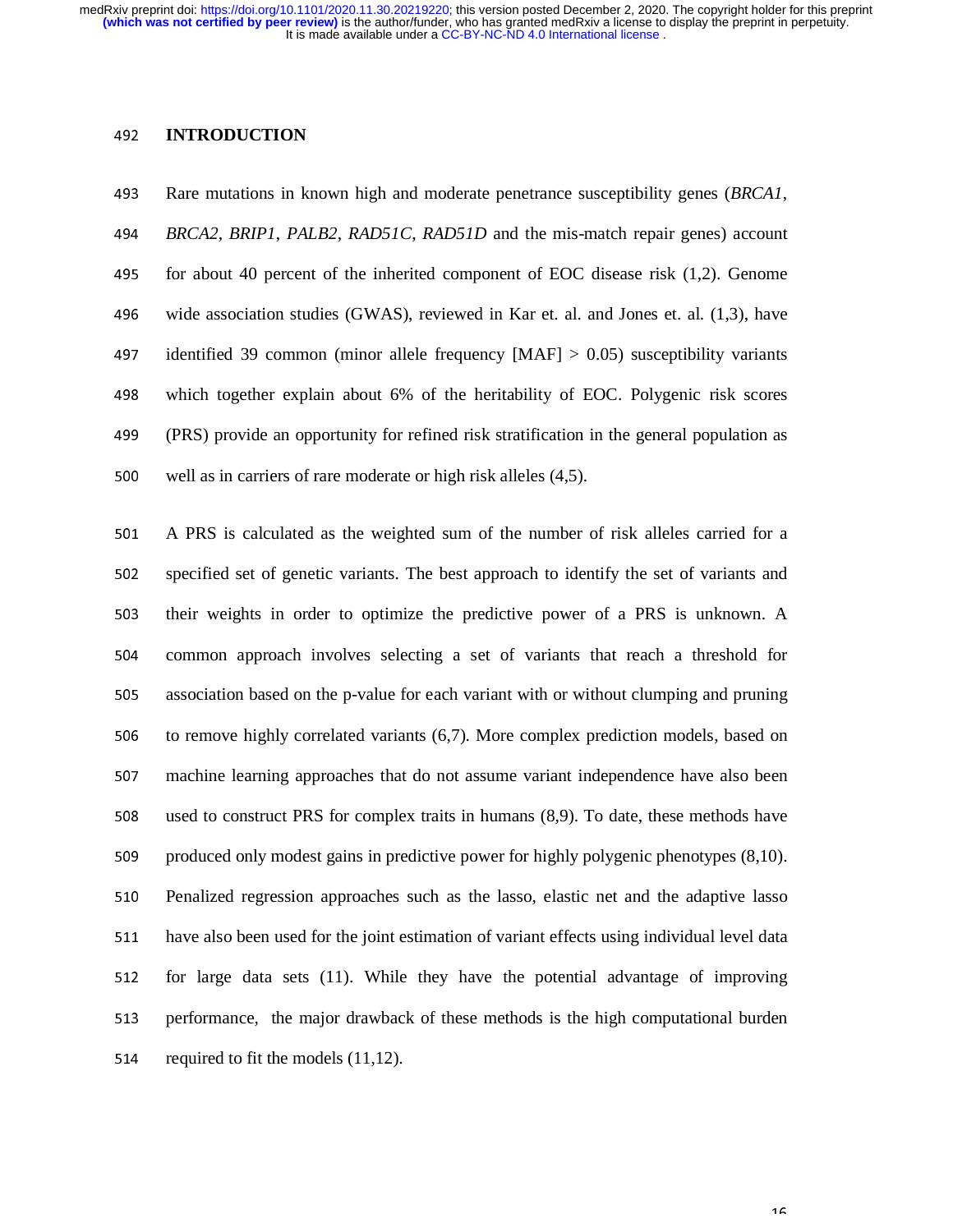<sup>515</sup>In this study, we present a novel implementation of computationally-efficient PRS 516 models using two approaches: 1) penalized regression models including the lasso, 517 elastic net and minimax concave penalty, for use when individual genotype data are 518 available; and 2) a Bayesian regression model with continuous shrinkage priors on 519 variant effect sizes, for use in broader settings where summary statistics are available, 520 hereafter referred to as the "select and shrink with summary statistics" (S4) method. We 521 compare these models with two commonly used methods, stepwise regression with p-522 value thresholding and LDPred.

#### <sup>523</sup>**MATERIALS (SUBJECTS) AND METHODS**

#### <sup>524</sup>*EOC Histotypes*

<sup>525</sup>EOC is a highly heterogeneous phenotype with five major histotypes for invasive 526 disease – high-grade serous, low-grade serous, endometrioid, clear cell and mucinous 527 histotype. The mucinous histotype is the least common and its origin is the most 528 controversial with up to 60% of diagnosed cases of mucinous ovarian cancer often 529 being misdiagnosed metastasis from non-ovarian sites (13). Recent molecular analyses 530 have concluded that most primary invasive mucinous cases are not extra-ovarian 531 metastases (14). However, accurate diagnosis relies on expert histopathology and 532 immuno-histochemical profiling (15), which remains a challenge in clinical practice and 533 can be an issue in different cohorts from different time periods. Therefore, in this study, 534 we performed PRS modelling and association testing for all cases of invasive EOC, 535 excluding mucinous cases, hereafter referred to as non-mucinous EOC.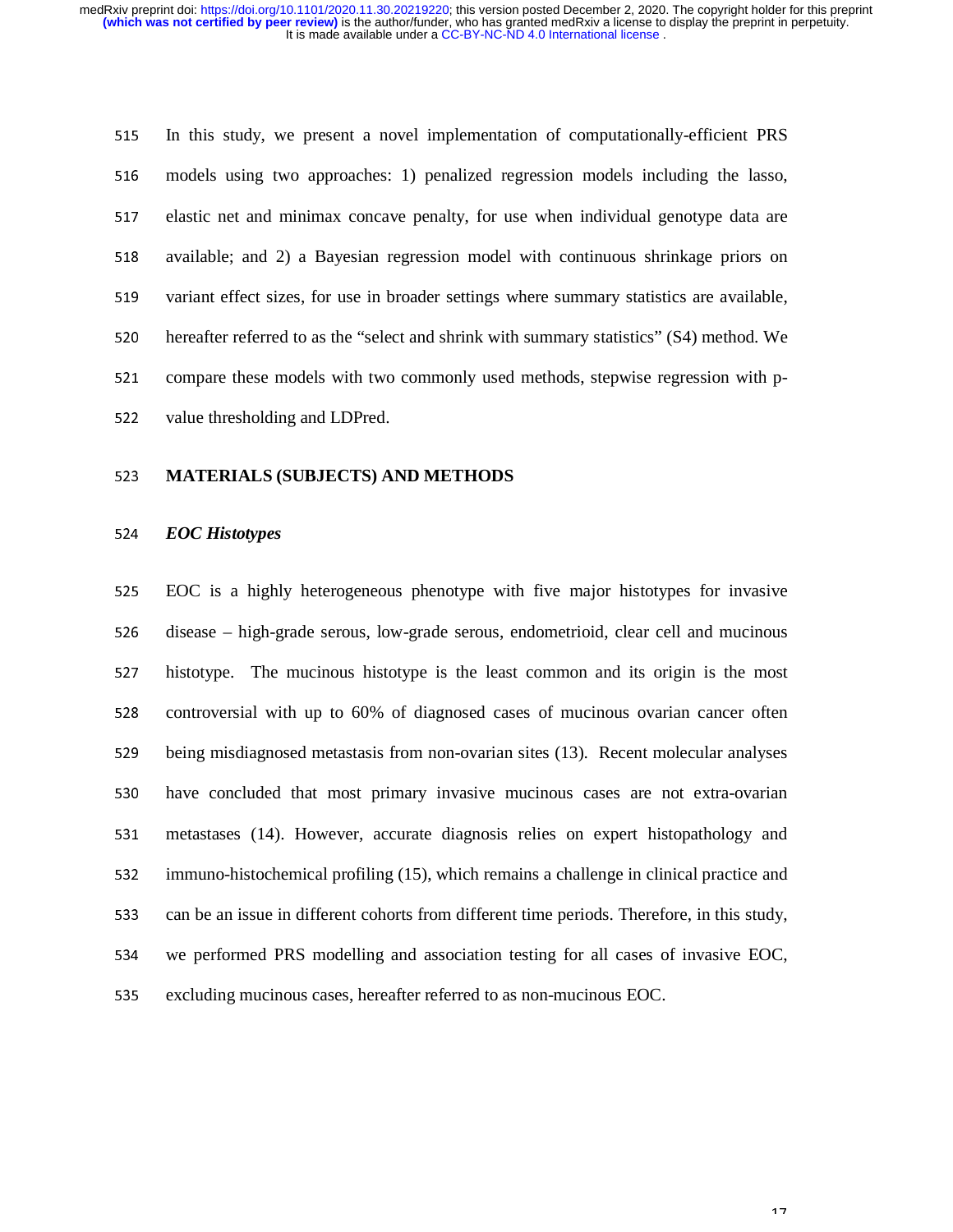#### <sup>536</sup>*Model Development Study Population*

<sup>537</sup>We used genotype data from 23,564 invasive non-mucinous EOC cases and 40,138 538 controls with >80% European ancestry from 63 case-control studies included in the 539 Ovarian Cancer Association Consortium (OCAC) for model development. The study 540 protocol was approved by the institutional review boards of the Brigham and Women's 541 Hospital and Harvard T.H. Chan School of Public Health, and those of participating 542 registries as required. The distribution of cases by histotype was high-grade serous 543 (13,609), low-grade serous  $(2,749)$ , endometrioid  $(2,877)$ , clear cell  $(1,427)$ , and others <sup>544</sup>(2,902). All mucinous EOC histotypes (2,587) were excluded. Sample collection, 545 genotyping and quality control have been previously described (16). Genotype data 546 were imputed to the Haplotype Reference Consortium reference panel on the Michigan <sup>547</sup>Imputation server, using 470,825 SNPs that passed quality control. Of the 32 million SNPs imputed, 10 million had imputation  $r^2 > 0.3$  and were included in this analysis.

#### <sup>549</sup>*Model Validation Study Population*

# <sup>550</sup>**UK Biobank Population**

551 We validated the best-fitting PRS models developed in the OCAC data in 657 prevalent 552 and incident cases of invasive EOC (346 serous, 98 endometrioid, 51 clear cell and 162 553 other) and 198,101 female controls of European ancestry from the UK Biobank. As with 554 the model development data, all mucinous histotypes (166) were excluded. Samples <sup>555</sup>were genotyped using either the Affymetrix UK BiLEVE Axiom Array or Affymetrix <sup>556</sup>UK Biobank Axiom Array (which share 95% marker content), and then imputed to a 557 combination of the Haplotype Reference Consortium, the 1000Genomes phase 3 and 558 the UK10K reference panels (17). We restricted analysis to genetically confirmed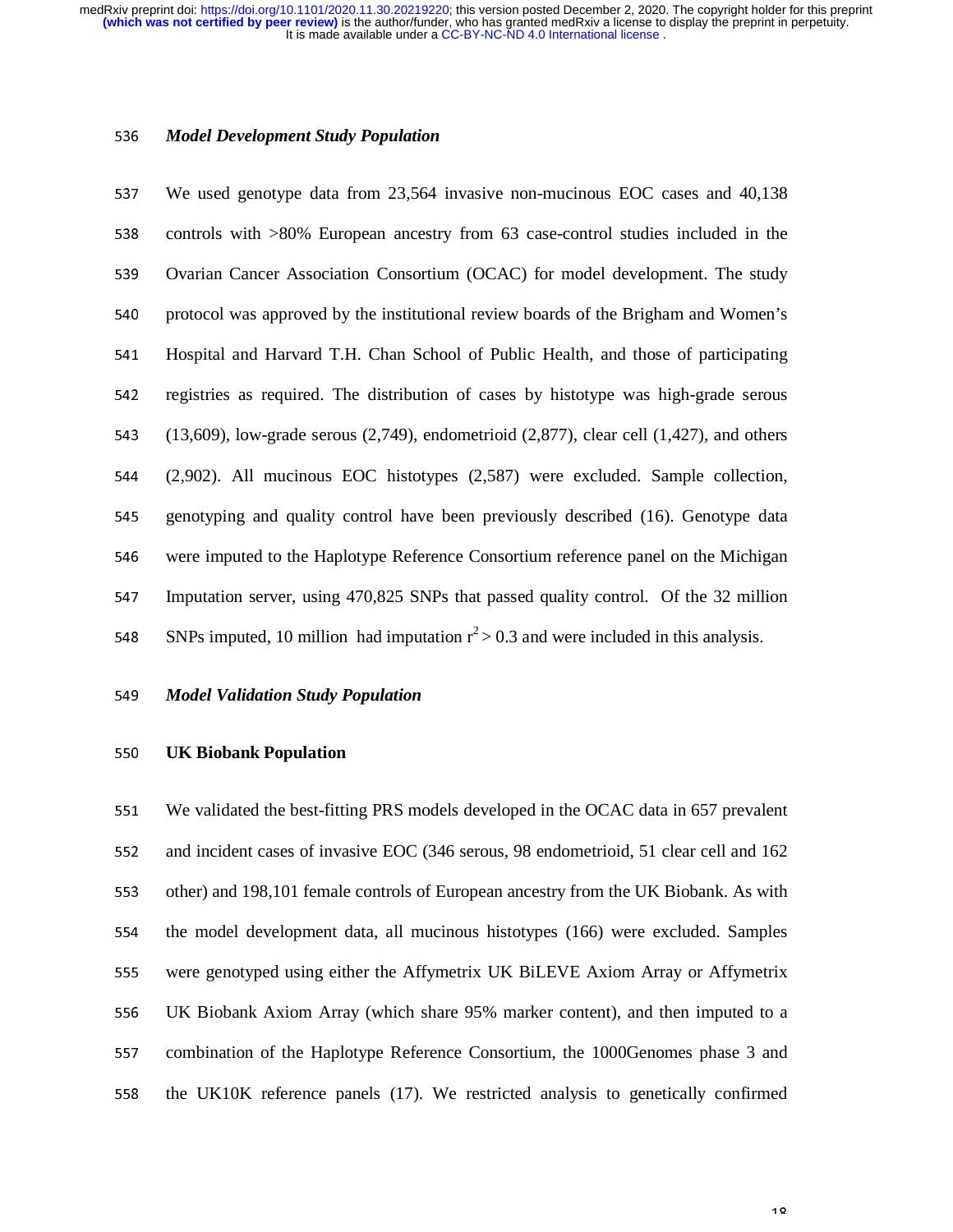559 females of European/white British ancestry. We excluded individuals if they were 560 outliers for heterozygosity, had low genotyping call rate <95%, had sex chromosome 561 aneuploidy, or if they were duplicates (cryptic or intended) (16). All SNPs selected in 562 the model development phase were available in the UK Biobank.

#### <sup>563</sup>**Non-European Ancestry Population**

564 We investigated transferability of the best-fitting PRS models to populations of non-<sup>565</sup>European ancestry using genotype data from females of East Asian and African 566 ancestries that had been genotyped as part of the OCAC OncoArray Project (18,19). <sup>567</sup>Women of East Asian ancestry - 2,841 non-mucinous invasive EOC (1,960 high-grade 568 serous, 136 low-grade serous, 400 endometrioid, 271 clear cell, 74 other histotypes) 569 and 4,828 controls - were identified using a criterion of >80% Asian ancestry. This 570 group included samples collected from population-based studies in China, Japan, Korea, <sup>571</sup>Malaysia as well as samples from studies conducted in the US, Europe and Australia. 572 Details of these data have been previously described (18). Similarly, women of African 573 ancestry - 368 cases of non-mucinous invasive EOC (261 high-grade serous, 35 low-574 grade serous, 47 endometrioid, 7 clear cell, 53 other histoptypes) and 704 controls, 575 mainly from studies conducted in the US, were identified using a criterion of  $>80\%$ 576 African ancestry.as described previously (19).

## <sup>577</sup>*BRCA1/BRCA2* **Pathogenic Variant Carrier Population**

<sup>578</sup>We also assessed the performance of the best-fitting PRS models in women of European 579 ancestry (>80% European ancestry) with the pathogenic *BRCA1* and *BRCA2* variants 580 from the Consortium of Investigators of Modifiers of *BRCA1/2* (CIMBA). We used <sup>581</sup>genotype data from 18,915 *BRCA1* (2,053 invasive EOC cases – 712 serous, 115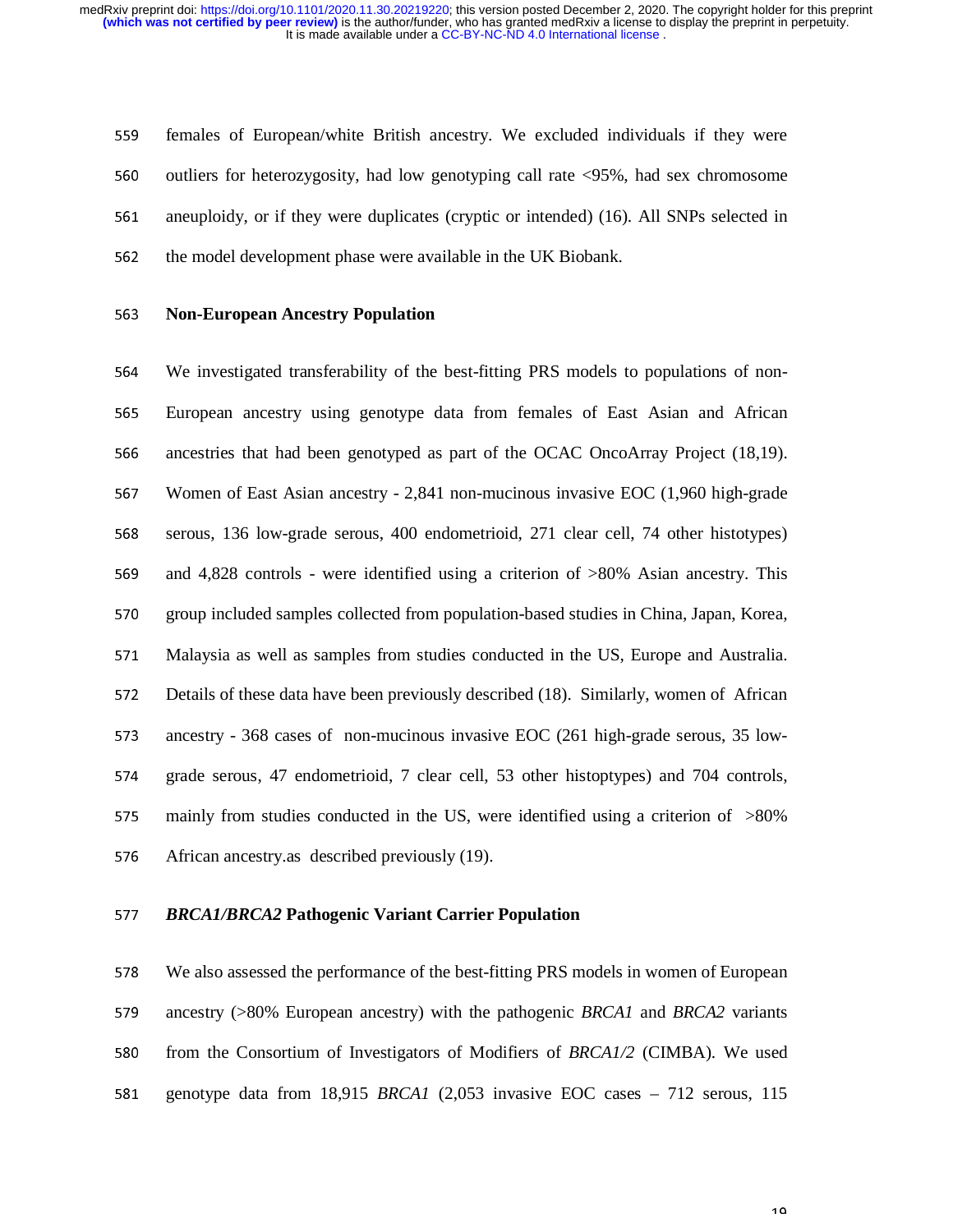582 endometrioid, 9 clear cell, 1217 unknown/other) and 12,337 *BRCA2* (717 invasive EOC 583 cases – 26 serous, 4 endometrioid, 1 clear cell, 686 unknown/other) pathogenic variant 584 carriers from 63 studies contributing to CIMBA for independent model validation. 585 Details of the study population and sample collection have been described previously <sup>586</sup>(16). Genotyping, data quality control measures, intercontinental ancestry assessment 587 and imputation to the HRC reference panel are as described for the OCAC study 588 population.

# <sup>589</sup>**PRS from Meta-analysis of Summary Statistics**

<sup>590</sup>We leveraged the increase in sample size resulting from a meta-analysis of EOC risk 591 associations, using both the CIMBA and OCAC data described above, to explore 592 performance of PRS approaches based on summary statistics.

#### <sup>593</sup>**Statistical Analysis**

#### <sup>594</sup>*Polygenic Risk Models*

595 For all PRS models, we created scores as linear functions of the allele dosage in the

general form  $PRS_i = \sum_j^p x_{ij} \beta_j$ 596 general form  $PRS_i = \sum_j^p x_{ij} \beta_j$  where genotypes are denoted as x (taking on the minor

597 allele dosages of 0, 1 and 2), with  $x_{ij}$  representing the *i*th individual for the *j*th SNP

598 (out of  $p$  SNPs) on an additive log scale and  $\beta_j$  represents the weight - the log of the

599 odds ratio - of the  $j$ th SNP. We used different approaches to select and derive the

600 optimal weights,  $\beta_j$ , in models as described below.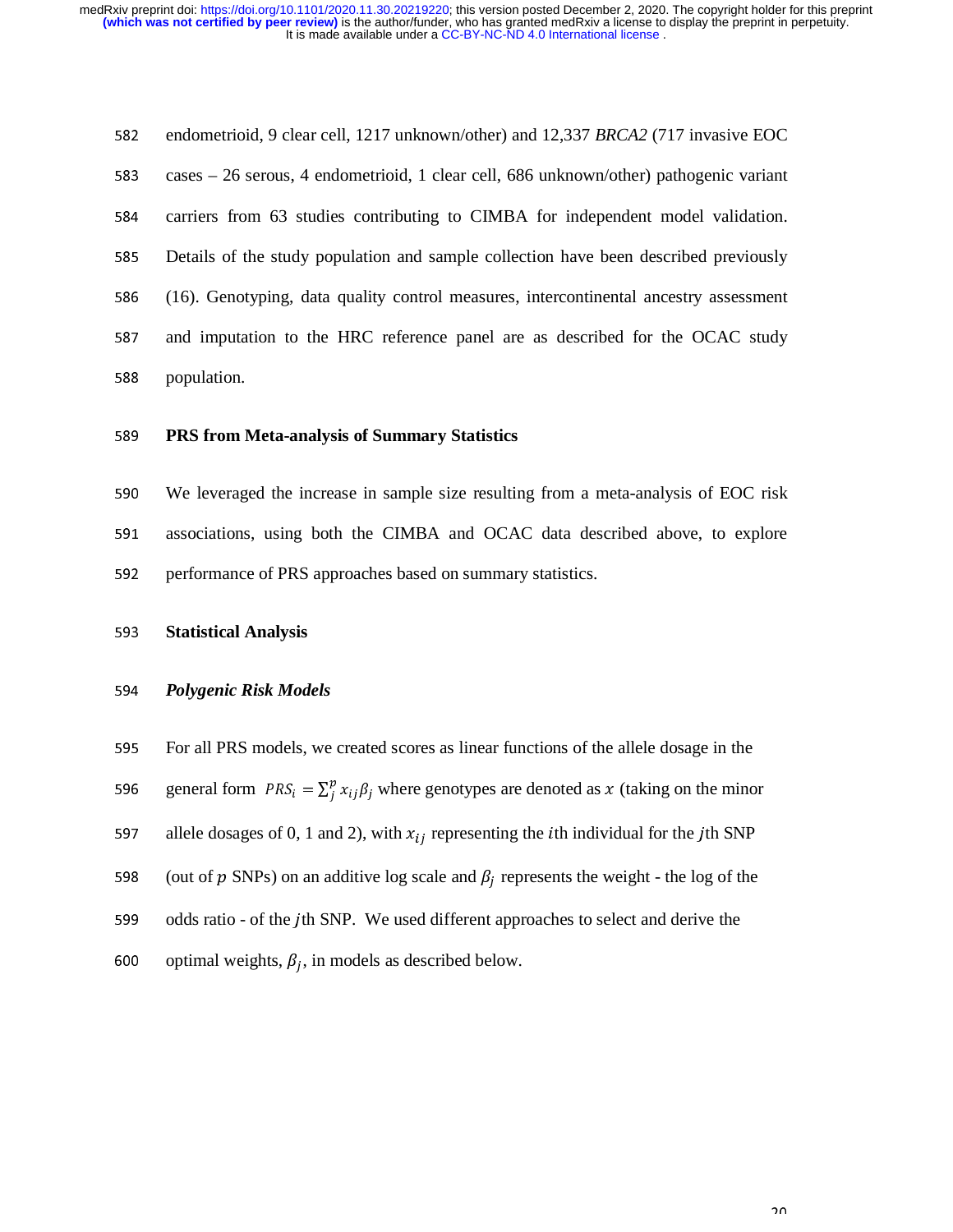# <sup>601</sup>*Penalized logistic regression models: the lasso, elastic net and minimax concave*  <sup>602</sup>*penalty*

<sup>603</sup>A penalized logistic regression model for a set of SNPs aims to identify a set of 604 regression coefficients that minimize the regularized loss function given by

$$
plr(x; \lambda, \kappa) = \begin{cases} x - \lambda sign(x) / (1 - \kappa) & \text{if } |x| < \lambda / \kappa \text{ and } |(x)| > \lambda \\ x & \text{if } |x| \geq \frac{\lambda}{\kappa} \\ 0 & \text{if } |(x)| < \lambda \end{cases}
$$

605 where x is the effect estimate of a SNP,  $\lambda$  is the tuning parameter and  $\kappa$  is the threshold 606 (penalty) for different regularization paths.  $\lambda$  and  $\kappa$  are parameters that need to be 607 chosen during model development to optimize performance. The lasso, elastic net, <sup>608</sup>minimax concave penalty (MCP), and p-value thresholds are instances of the function 609 with different  $\kappa$  values. We minimized the winner's curse effect on inflated effect 610 estimates for rare SNPs by penalizing rarer SNPs more heavily than common SNPs. 611 Details are provided in the Supplementary Methods.

<sup>612</sup>We used a two-stage approach to reduce computational burden without a corresponding 613 loss in predictive power. The first stage was a SNP selection stage using a sliding <sup>614</sup>windows approach, with 5.5Mb data blocks and a 500kb overlap between blocks. SNP 615 selection was performed for each block and selected SNPs were collated. Single SNP 616 association analyses were then run, and all SNPs with a  $\chi^2$  test statistic of less than 2.25 <sup>617</sup>were excluded. Penalized regression models were applied to the remaining SNPs 618 using  $\lambda$  values of 3.0 and  $\kappa$  values of 0.0, 0.2, 0.4, 0.6, 0.8 and 1.0. SNPs selected in any 619 of these models were included in subsequent analyses.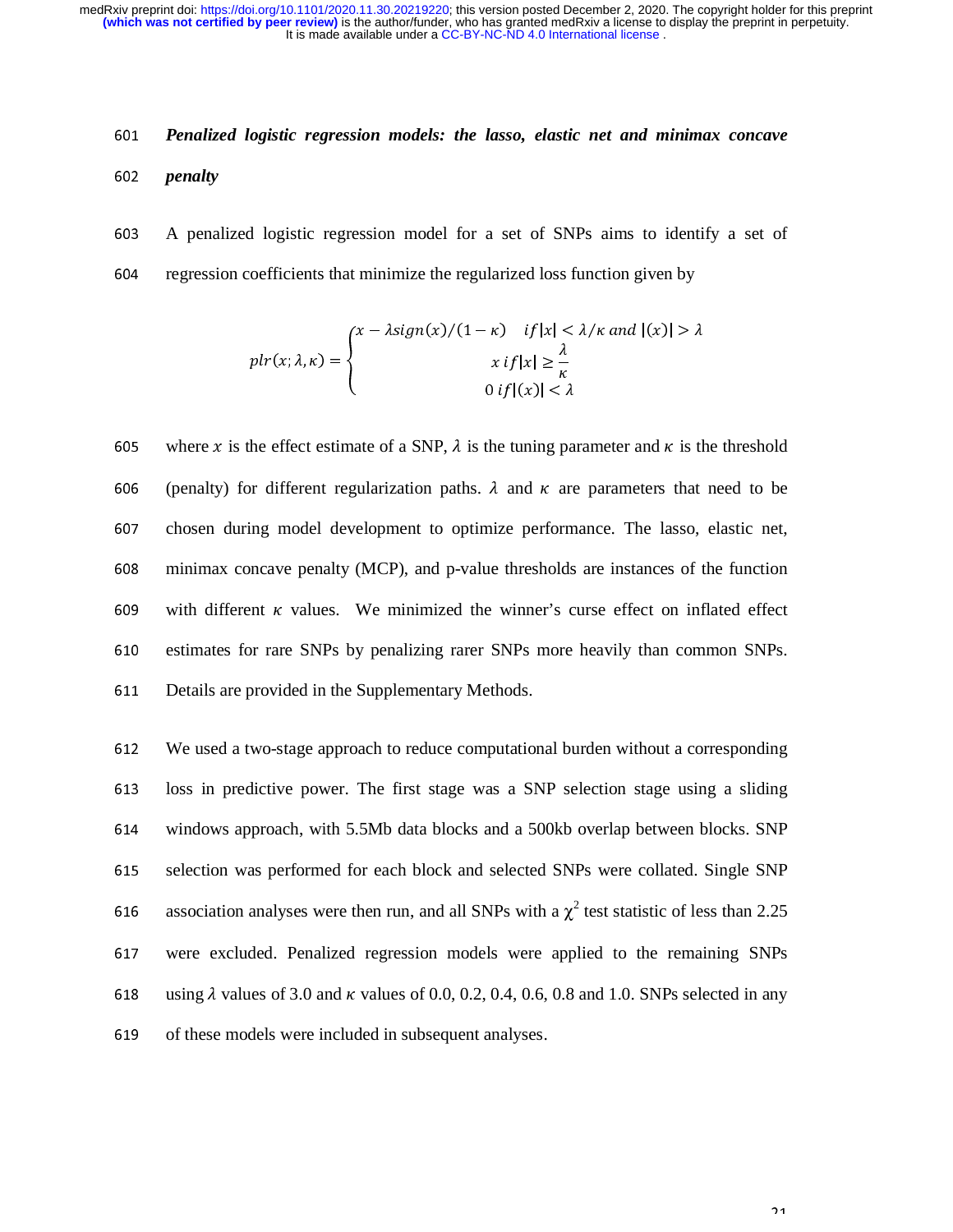620 In the second stage, we fit penalized regression models to the training dataset with  $\lambda$ 621 values ranging from 3.0 to 5.5 in increments of 0.1 iterated over  $\kappa$  values from -3.0 to 1 622 in increments of 0.1. The lasso model ( $\kappa = 0$ ) for each value of  $\lambda$  was fitted first, to 623 obtain a unique maximum. From the fitted maximum the  $\kappa$  value was changed, and the <sup>624</sup>model refitted.

<sup>625</sup>We applied this two-stage approach with five-fold cross-validation (**Figure 1**). The 626 variants and their weights from the two-stage penalized logistic regression modelling in 627 the training data were used to calculate the area under the receiver operating 628 characteristic curve (AUC) in the test data. We repeated this process for each cross-629 validation iteration to obtain a mean AUC for each combination of  $\lambda$  and  $\kappa$ .

<sup>630</sup>Finally, we selected the tuning and threshold parameters from the lasso, elastic net and 631 minimax concave penalty models with the maximum mean cross-validated AUC and 632 fitted penalized logistic regression models with these parameters to the entire OCAC 633 dataset to obtain SNP weights for PRS scores.

#### <sup>634</sup>*Stepwise logistic regression with variable P-value threshold*

635 This model is a general PLR model with  $\kappa=1$ . As with the other PLR models, we 636 investigated various values for  $\lambda$  values (corresponding to a variable P-value threshold 637 for including a SNP in the model). However, we observed that the implementation of 638 this model on individual level data was more difficult than for other  $\kappa$  values because 639 the model would sometimes converge to a local optimum rather than the global 640 optimum. Therefore, we applied an approximate conditional and joint association <sup>641</sup>analysis using summary level statistics correcting for estimated LD between SNPs,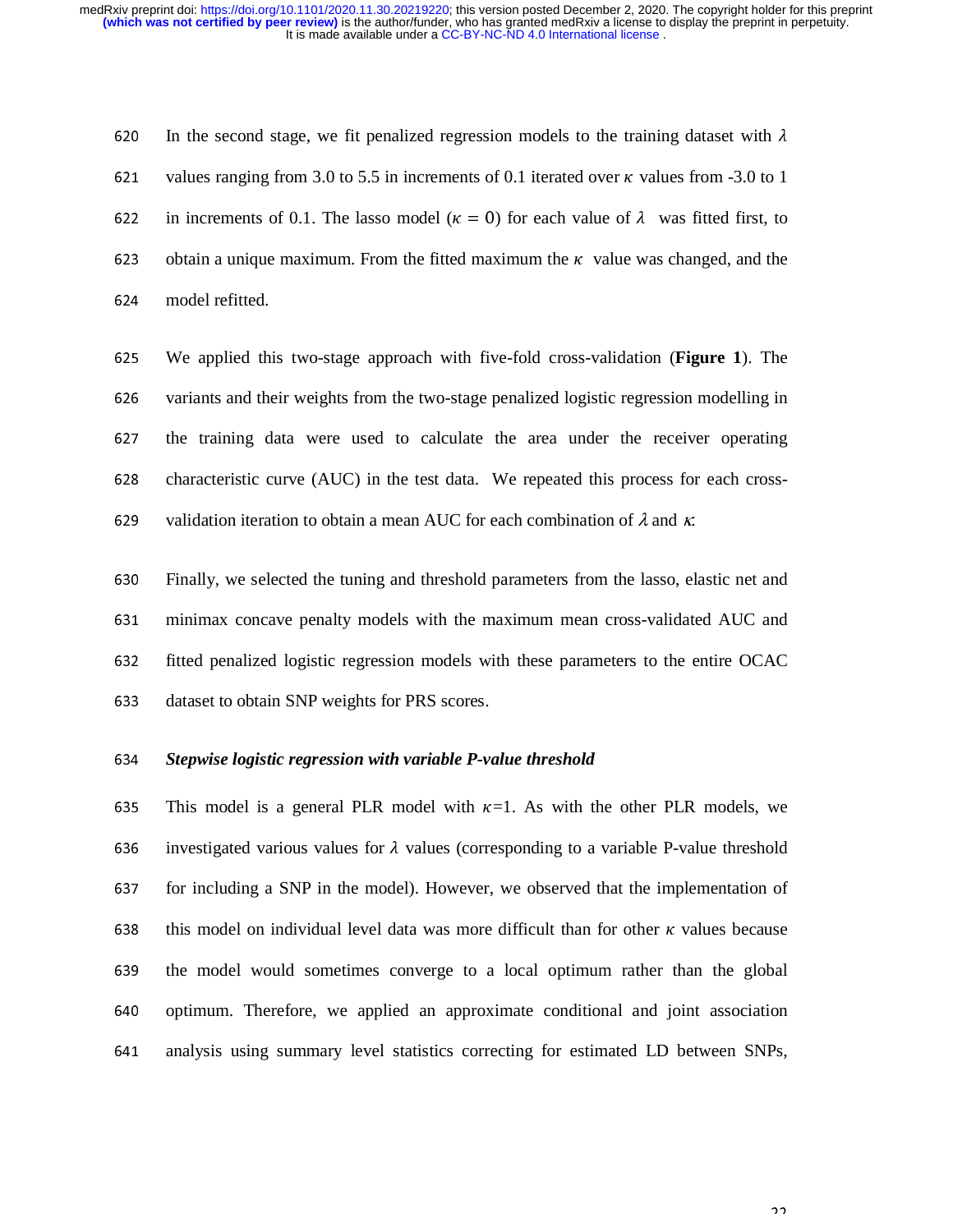642 using a reference panel of 5,000 individual level genotype OCAC data as described in 643 Yang et.al (20). Details are provided in the Supplementary Methods.

<sup>644</sup>*LDPred* 

<sup>645</sup>LDPred is a Bayesian approach that adjusts GWAS summary statistics for the effects of 646 LD by shrinking the posterior mean effect size of each genetic marker based on a point-647 normal prior on the effect sizes and LD information from an external reference panel. <sup>648</sup>We derived seven candidate polygenic risk scores assuming the fractions of associated 649 variants were 0.001, 0.003, 0.01, 0.03, 0.1, 0.3 and 1.0 respectively (21) using an LD 650 reference panel of 503 samples of European ancestries from the 1000 Genomes phase 3 651 release and effect estimates from the genome wide association analysis on the OCAC 652 model development data.

# <sup>653</sup>*Select and shrink using summary statistics (S4)*

<sup>654</sup>The S4 algorithm is similar to the PRS-CS algorithm (22) which is a Bayesian approach 655 that uses summary statistics and between-SNP correlation data from a reference panel to 656 generate the PRS scores by placing a continuous shrinkage prior on effect sizes. We 657 adapted this method with penalization of rarer SNPs by correcting for the standard 658 deviation resulting in the selection of fewer SNPs. To implement this algorithm, we <sup>659</sup>varied three parameters, *a, b,* <sup>φ</sup>, which together control the degree of shrinkage of effect 660 estimates.  $\Phi$ , the overall shrinkage parameter, is influenced by values of *a* which 661 control shrinkage of effect estimates around 0 and *b* which control shrinkage of larger 662 effect estimates. Smaller values of *a* result in more severe shrinkage of effect estimates 663 than larger values. Conversely, smaller values of *b* produce less severe shrinkage than 664 larger values.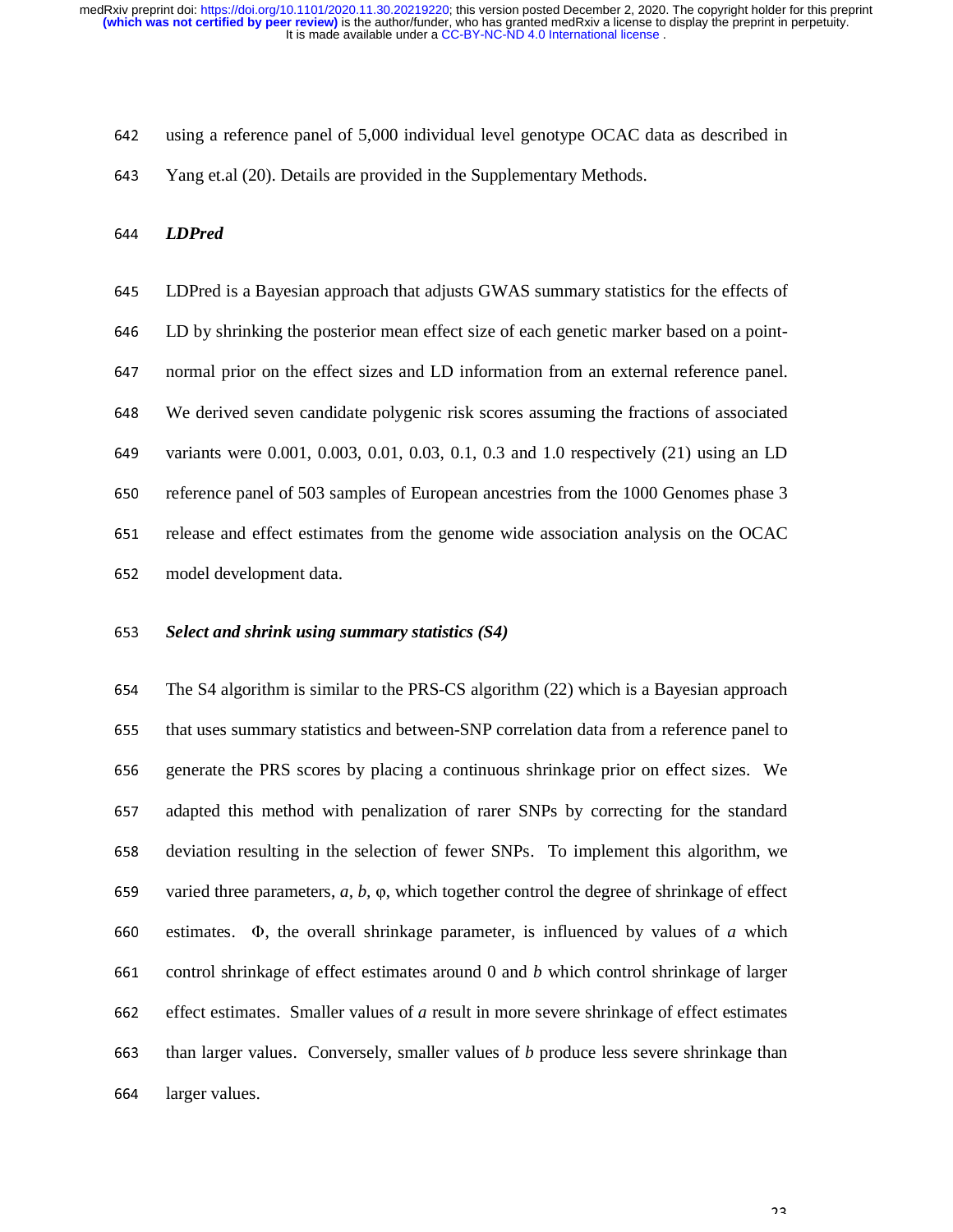<sup>665</sup>We generated summary statistics for each cross-validation training set and selected the 666 parameters that gave the best results on average from the cross-validation and applied 667 these to the set of summary statistics for the complete OCAC data set to obtain the final 668 set of weights.

#### <sup>669</sup>*PRS based on meta-analysis of OCAC-CIMBA summary statistics*

<sup>670</sup>We conducted a meta-analysis of the EOC associations in *BRCA1* variant carriers, <sup>671</sup>*BRCA2* variant carriers and the participants participating in OCAC using previously 672 described methodological approaches (16). Additional details are provided in the <sup>673</sup>Supplementary Methods. We constructed two PRS models using results from the <sup>674</sup>OCAC-CIMBA meta-analysis: the Select and Shrink (OCAC-CIMBA) PRS and the 675 Stepwise (OCAC-CIMBA) PRS. To construct the Select and Shrink (OCAC-CIMBA) <sup>676</sup>PRS, we applied the *a, b* and <sup>φ</sup> parameters from the Select and Shrink model described <sup>677</sup>above to the summary statistics from the meta-analysis to obtain a different set of SNPs 678 and weights. We generated the Stepwise (OCAC-CIMBA) PRS by using histotype-679 specific results from the meta-analysis. We selected all SNPs that were genome-wide 680 significant at nominal thresholds ( $p \leq 5x10^{-8}$ ), along with any independent signals in the 681 same region with  $p<10^{-5}$  from the histotype specific analyses for low-grade serous, <sup>682</sup>high-grade serous, endometrioid, clear cell ovarian cancer and non-mucinous invasive 683 EOC.

#### <sup>684</sup>*Polygenic risk score performance.*

685 The best lasso, elastic net, stepwise and S4 models from the model development stage <sup>686</sup>were validated using two independent data sources: the UK Biobank data and <sup>687</sup>*BRCA1/BRCA2* pathogenic variant carriers from the CIMBA. In the UK Biobank data,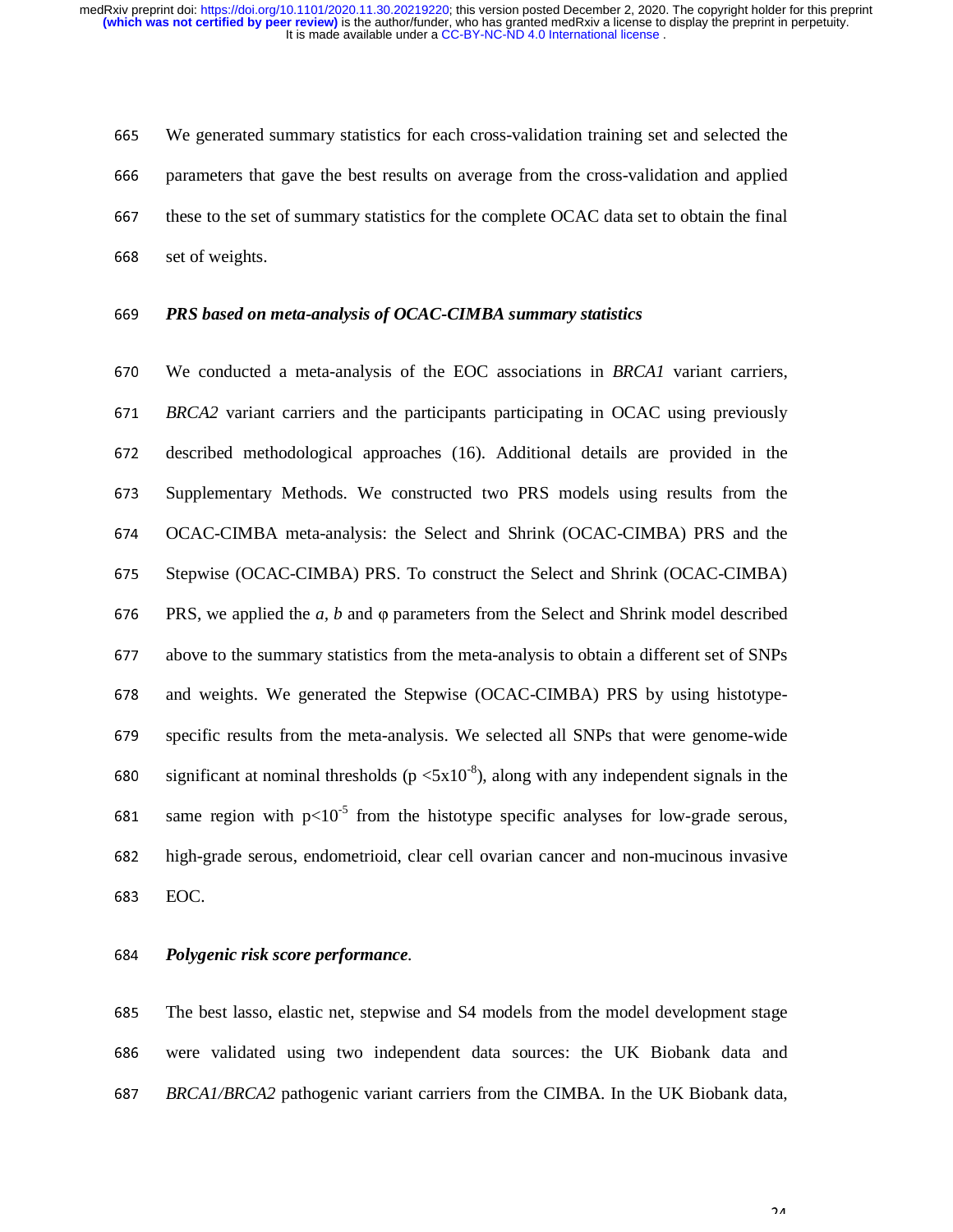<sup>688</sup>we evaluated discriminatory performance of the models using the AUC and examined 689 the association between standardized PRS and risk of non-mucinous EOC using 690 logistic regression analysis. For the CIMBA data, we assessed associations for each 691 version of the PRS and invasive non-mucinous EOC risk using weighted Cox regression <sup>692</sup>methods previously described (5). PRSs in the CIMBA data were scaled to the same <sup>693</sup>PRS standard deviations as the OCAC data, meaning that per standard deviation hazard <sup>694</sup>ratios estimated on CIMBA data are comparable to PRS associations in the OCAC and <sup>695</sup>UK Biobank data. The regression models were adjusted for birth cohort (<1920, 1920- 696 1929, 1930-1939, 1940-1949,  $\geq$ 1950) and the first four ancestry informative principal 697 components (calculated separately by iCOGS/OncoArray genotyping array) and <sup>698</sup>stratified by Ashkenazi Jewish ancestry and country. Absolute risks by PRS percentiles <sup>699</sup>adjusting for competing risks of mortality from other causes were calculated as 700 described in the Supplementary Material.

#### <sup>701</sup>*Transferability of PRS scores to non-European Ancestry*

<sup>702</sup>We implemented two straightforward approaches to disentangle the role of ancestry on 703 polygenic risk scoring. We selected homogenous ancestral samples by using a high cut-704 off criterion of 80% ancestry and we standardized the polygenic risk scores by mean-705 centering within each population. These approaches led to a more uniform distribution 706 of polygenic risk scores within each ancestral population. Further adjustments using 707 principal components of ancestry did not attenuate risk estimates.

## <sup>708</sup>**Data Availability**

709 OncoArray germline genotype data for the OCAC studies have been deposited at the <sup>710</sup>European Genome-phenome Archive (EGA; https://ega-archive.org/), which is hosted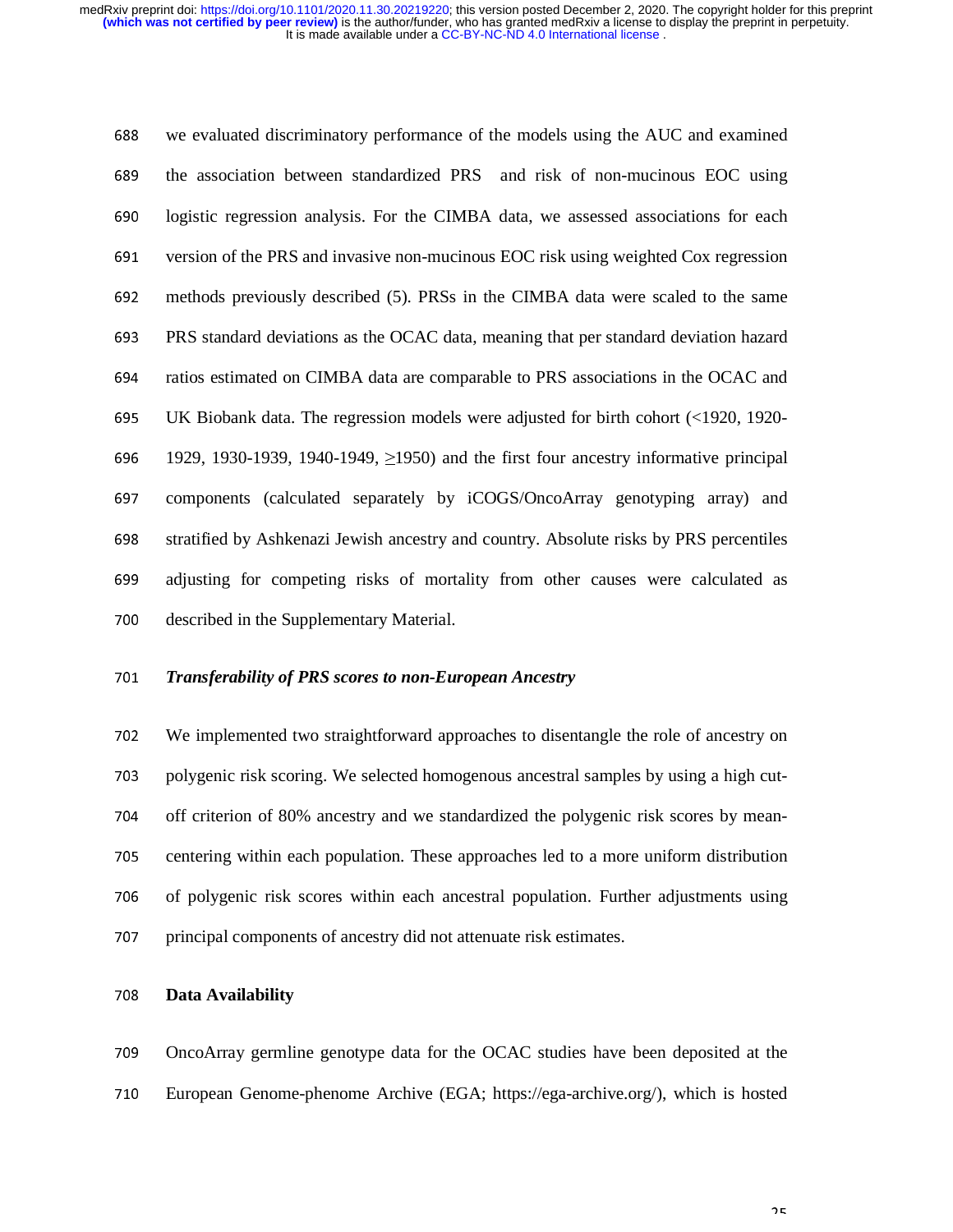711 by the EBI and the CRG, under accession EGAS00001002305. Summary results are 712 available from the Ovarian Cancer Association Consortium <sup>713</sup>(http://ocac.ccge.medschl.cam.ac.uk/). A subset of the OncoArray germline genotype 714 data for the CIMBA studies will be made publically available through the database of <sup>715</sup>Genotypes and Phenotypes (dbGaP) under accession phs001321.v1.p1. The complete 716 data set will not be made publically available because of restraints imposed by the ethics 717 committees of individual studies; requests for further data can be made to the Data 718 Access Coordination Committee (http://cimba.ccge.medschl.cam.ac.uk/)

#### <sup>719</sup>**Ethics Statement**

<sup>720</sup>All study participants provided written informed consent and participated in research or 721 clinical studies at the host institute under ethically approved protocols. The studies and

722 their approving institutes are listed in the Supplementary Material (Ethics Statement)

<sup>723</sup>**Results** 

#### <sup>724</sup>*Model development*

725 For models based on individual level genotype data, the elastic net model had the best 726 predictive accuracy (model parameters:  $\lambda = 3.3$ ,  $\kappa = -2.2$ , AUC=0.586) Predictive accuracy 727 for the lasso model  $(\lambda = 3.3, \text{ AUC} = 0.583)$  was slightly lower (**Table 1**). The optimal 728 value of  $\lambda$  obtained from regularization paths for the MCP model was 3.3. Further 729 reductions in the degree of penalization for the MCP models did not improve prediction 730 accuracy. Therefore, the best MCP model was equivalent to the lasso model. For 731 models based on summary statistics, the best-fitting S4 model had the best performance 732 (a=2.75, b=2,  $\varphi$ =3e-6, AUC=0.593), whereas the best LDPred model had the poorest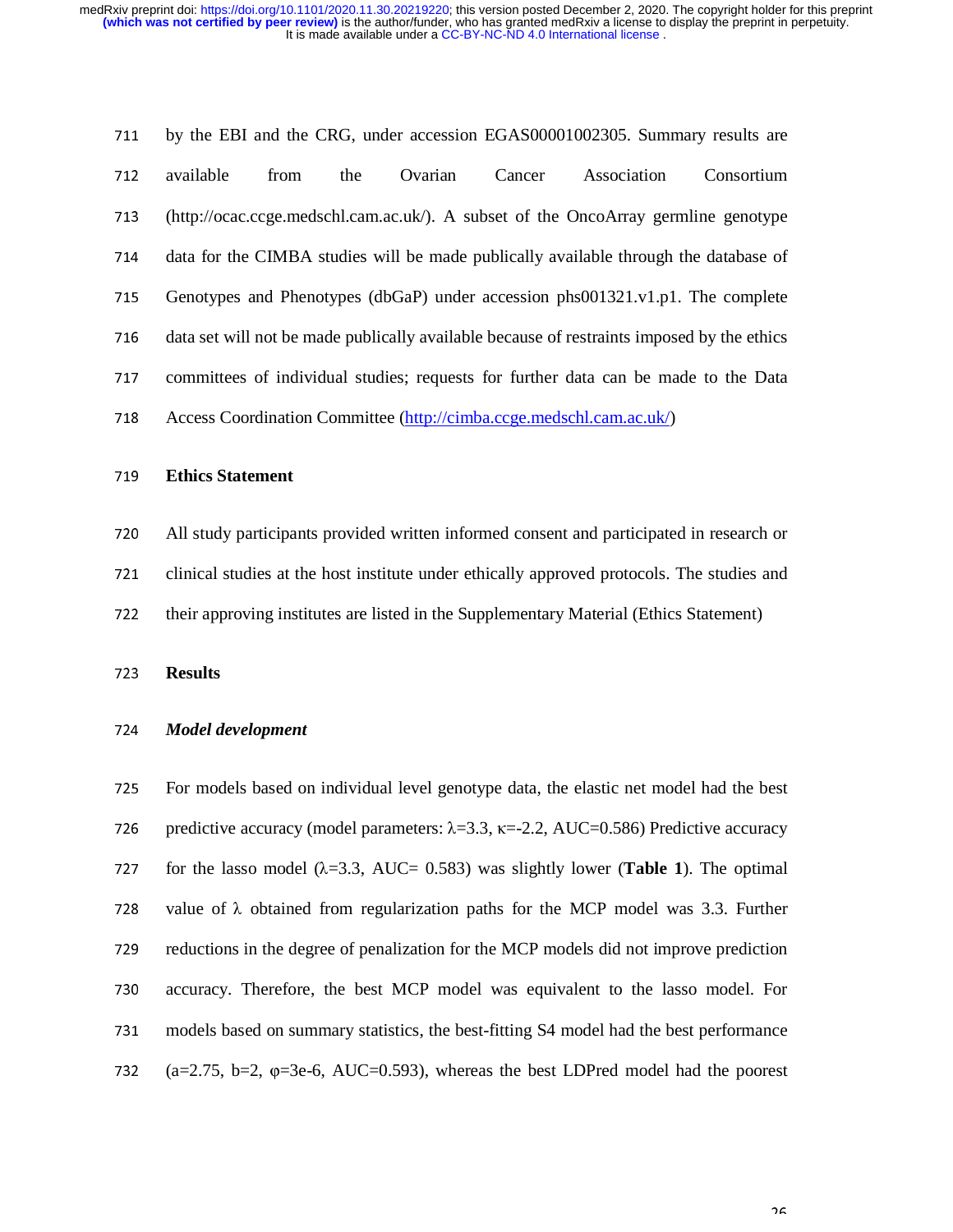| 733 | performance of the methods tested ( $\rho$ =0.001, AUC=0.552). The mean odds ratios per      |
|-----|----------------------------------------------------------------------------------------------|
| 734 | standard deviation are shown in <b>Table 1</b> along with the number of SNPs included in the |
| 735 | final model when the models were built with the relevant parameters using the complete       |
| 736 | dataset. All SNPs selected and the associated weights for each model are provided in         |
| 737 | Supplementary Tables $1 - 6$ . Given the poorer performance of the LD pred model and         |
| 738 | the very large number of SNPs included in the final model it was not considered for          |
| 739 | further validation in other datasets.                                                        |
|     |                                                                                              |

Model Number of SNPs\* Tuning parameter for best performance AUC OR per 1 SD of PRS 95% CI a) Models based on individual level genotype data Lasso 1,403  $\lambda = 3.3$  0.583 1.35 1.30 – 1.39 Elastic net 10,797  $\lambda = 3.3$ ,  $\kappa = -2.2$  0.586 1.36 1.31 – 1.40 MCP  $1,403$   $\lambda=3.3$  0.583  $1.35$   $1.30-1.39$ b) Models based on summary statistics LDPred 5,291,719  $\rho = 0.001$  0.552 1.21 1.13 – 1.29 Stepwise 22  $\lambda = 5.4$  0.572 1.30 1.26 – 1.34 Select and Shrink (OCAC) 27,240 a=2.75, b=2, φ=3e-6 0.593 1.39 1.34 – 1.44

<sup>740</sup>**Table 1: Performance of different PRS models in five-fold cross validation of OCAC data** 

Abbreviations: AUC-Area Under the Receiver Operating Characteristic (ROC) Curve AUC); OR-Odds Ratio; SD-Standard deviation; PRS-Polygenic Risk Score; CI-Confidence Interval. NA-Not Applicable.

\* Number of SNPs in PRS model run on full OCAC data set after selection of model parameters

#### <sup>741</sup>*Model validation in women of European ancestry: general population (UK Biobank)*

#### <sup>742</sup>*and BRCA1/BRCA2 pathogenic variant carriers (CIMBA)*

743 The best AUC estimates derived from cross-validation are likely to be upwardly biased <sup>744</sup>due to overfitting. Therefore, we used the UK Biobank data as an external validation 745 dataset. Overall the PLR models performed slightly better in the UK Biobank data than 746 the model development data (**Table 2**). Of the models developed using the OCAC <sup>747</sup>model development data, the association between PRS and non-mucinous EOC was 748 strongest with the Select and Shrink derived PRS (OR per unit SD=1.38, 95%CI:1.28– 749 1.48) and slightly lower for the lasso PRS (OR per unit SD=1.37, 95%CI:1.27–1.48),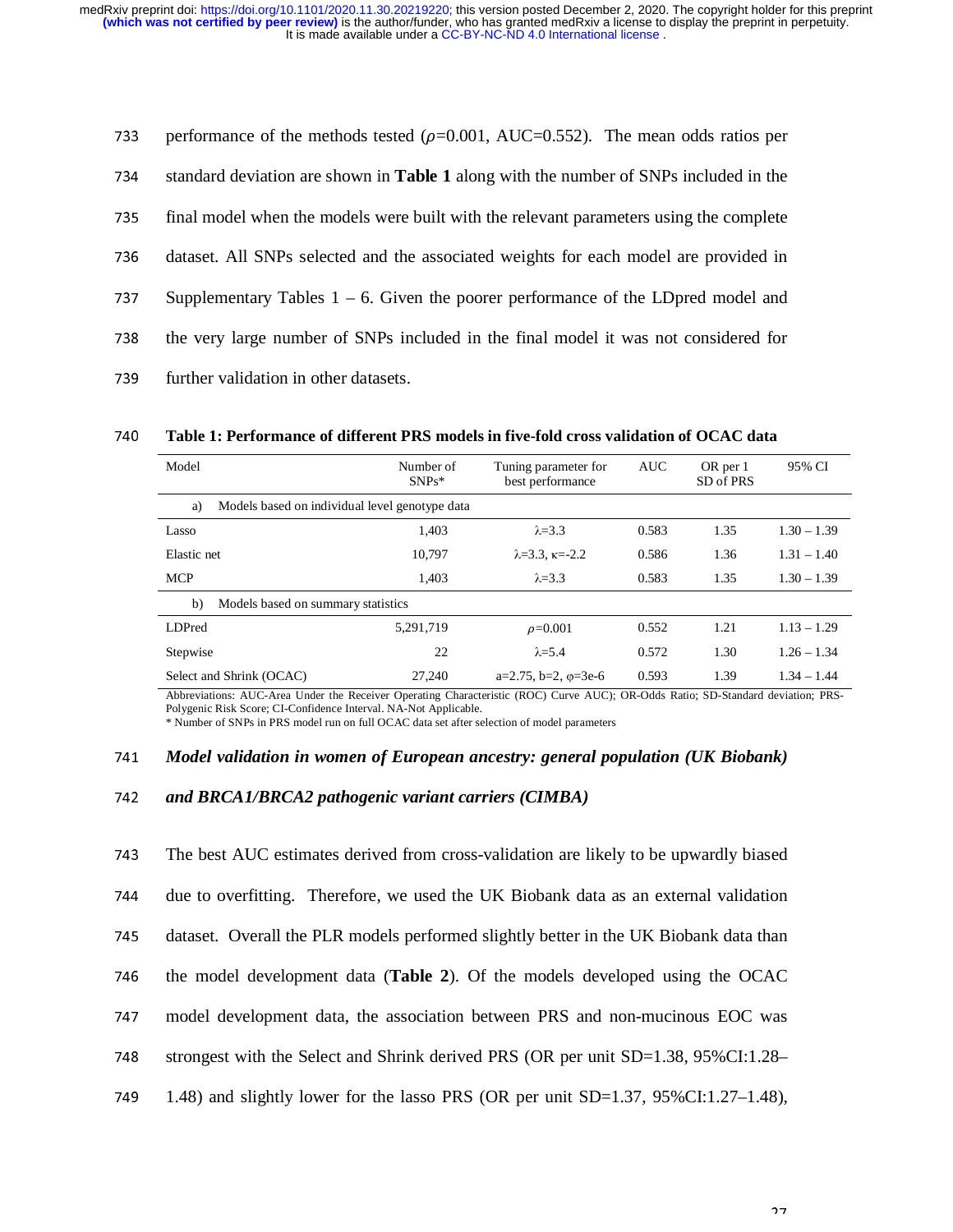| 750 | the elastic net PRS (OR per unit $SD=1.36$ , 95%CI:1.26–1.47) and the stepwise PRS     |
|-----|----------------------------------------------------------------------------------------|
| 751 | model (OR per unit SD=1.35, 95%CI:1.26–1.46). In <i>BRCA1</i> and <i>BRCA2</i> variant |
| 752 | carriers, prediction accuracy was generally higher among BRCA2 carriers than BRCA1     |
| 753 | carriers. Consistent with results from the general population in the UK Biobank, the   |
| 754 | Select and Shrink PRS model also had the strongest association and predictive accuracy |
| 755 | for invasive EOC risk in both <i>BRCA1</i> (HR per unit SD=1.37, 95%CI:1.30-1.44,      |
| 756 | AUC=0.592) carriers and <i>BRCA2</i> carriers (HR per unit SD=1.51, 95%CI:1.36–1.67,   |
| 757 | AUC=0.624). The PRS models developed using the OCAC-CIMBA meta-analysis                |
| 758 | results had better discriminative ability in the UK Biobank than the PRS models        |
| 759 | developed using only OCAC data. Compared with the Select and Shrink model using        |
| 760 | only OCAC data, the Select and Shrink PRS model derived from the meta-analysis had     |
| 761 | fewer SNPs $(n=18,007)$ , a stronger association with invasive EOC risk (OR per unit   |
| 762 | $SD=1.42$ , 95%CI:1.32–1.54) and better predictive accuracy (AUC=0.596). Similarly,    |
| 763 | the Stepwise model from the OCAC-CIMBA meta-analysis performed better than the         |
| 764 | Stepwise model from only OCAC data (OR per unit SD=1.39, 95%CI:1.29–1.50,              |
| 765 | AUC=0.595), but included more SNPs $(n=36)$                                            |
|     |                                                                                        |

<sup>766</sup>**Table 2: External validation of PRS models in European populations using data from UK**  <sup>767</sup>**Biobank and CIMBA** 

|                                                                          | <b>SNPs</b>                   |            | UK Biobank |               |            | CIMBA BRCA <sub>1</sub> carriers <sup>†</sup> |               |            | CIMBA BRCA2 carriers† |               |  |
|--------------------------------------------------------------------------|-------------------------------|------------|------------|---------------|------------|-----------------------------------------------|---------------|------------|-----------------------|---------------|--|
| Model (data set)                                                         |                               | <b>AUC</b> | <b>OR</b>  | 95% CI        | <b>AUC</b> | <b>HR</b>                                     | 95% CI        | <b>AUC</b> | HR                    | 95% CI        |  |
| a)                                                                       | PRS models based on OCAC data |            |            |               |            |                                               |               |            |                       |               |  |
| Lasso (OCAC)                                                             | 1,403                         | 0.587      | 1.37       | $1.27 - 1.48$ | 0.573      | 1.29                                          | $1.23 - 1.36$ | 0.627      | 1.49                  | $1.34 - 1.65$ |  |
| Elastic net<br>(OCAC)                                                    | 10.797                        | 0.588      | 1.36       | $1.26 - 1.47$ | 0.583      | 1.34                                          | $1.27 - 1.41$ | 0.617      | 1.50                  | $1.35 - 1.66$ |  |
| Stepwise (OCAC)                                                          | 22                            | 0.588      | 1.35       | $1.26 - 1.46$ | 0.563      | 1.22                                          | $1.17 - 1.28$ | 0.605      | 1.40                  | $1.26 - 1.55$ |  |
| Select and shrink<br>(OCAC)                                              | 27,240                        | 0.588      | 1.38       | $1.28 - 1.48$ | 0.592      | 1.37                                          | $1.30 - 1.44$ | 0.624      | 1.51                  | $1.36 - 1.67$ |  |
| PRS models based on meta-analysis of OCAC and CIMBA data<br>$\mathbf{b}$ |                               |            |            |               |            |                                               |               |            |                       |               |  |
| Stepwise<br>(OCAC-                                                       | 36                            | 0.595      | 1.39       | $1.29 - 1.50$ |            |                                               |               |            |                       |               |  |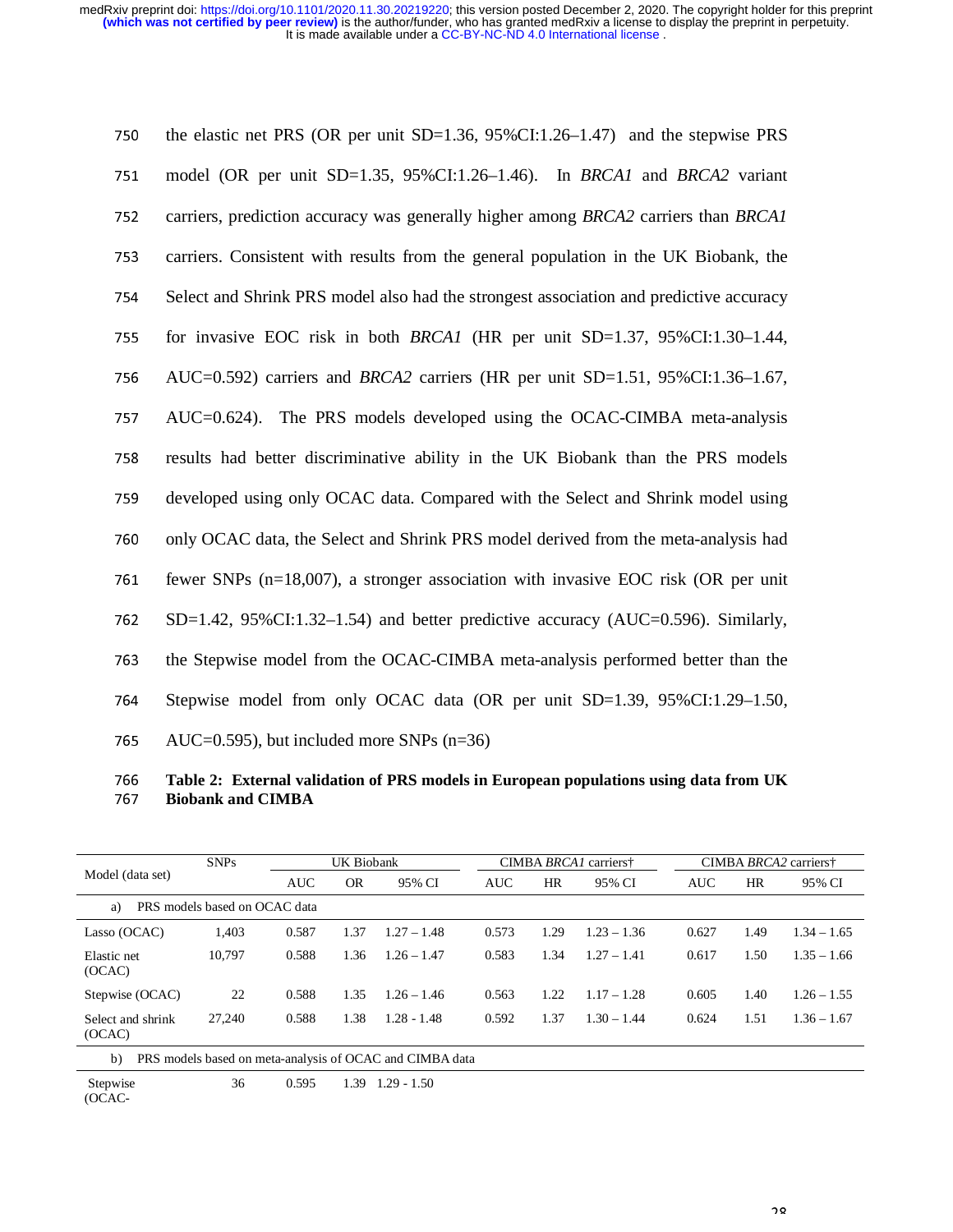| $CIMBA)*$                         |        |       |                          |
|-----------------------------------|--------|-------|--------------------------|
| Select and shrink<br>(OCAC-CIMBA) | 18.007 | 0.596 | $1.42 \quad 1.32 - 1.54$ |

Abbreviations: AUC-Area Under the Receiver Operating Characteristic Curve; OR-Odds Ratio; HR-Hazards ratio

\*results in CIMBA are overfitted as the CIMBA data was used for model development

† HR are adjusted for birth cohort and the first four ancestry informative principal components. AUC were estimated from models fitting only the PRS as the independent variable.

768

| 769 | Compared with women in the middle quintile, women in the top $95th$ percentile of the |
|-----|---------------------------------------------------------------------------------------|
| 770 | lasso derived PRS model had 2.23-fold increased odds of non-mucinous EOC (Table       |
| 771 | 3). The observed distribution of the OR estimates was consistent with ORs obtained    |
| 772 | from theoretical predicted values under the assumption that all SNPs interact         |
| 773 | multiplicatively, especially for the lasso model (Figure 3), with all 95% confidence  |
| 774 | intervals intersecting with the theoretical estimates for women of European ancestry. |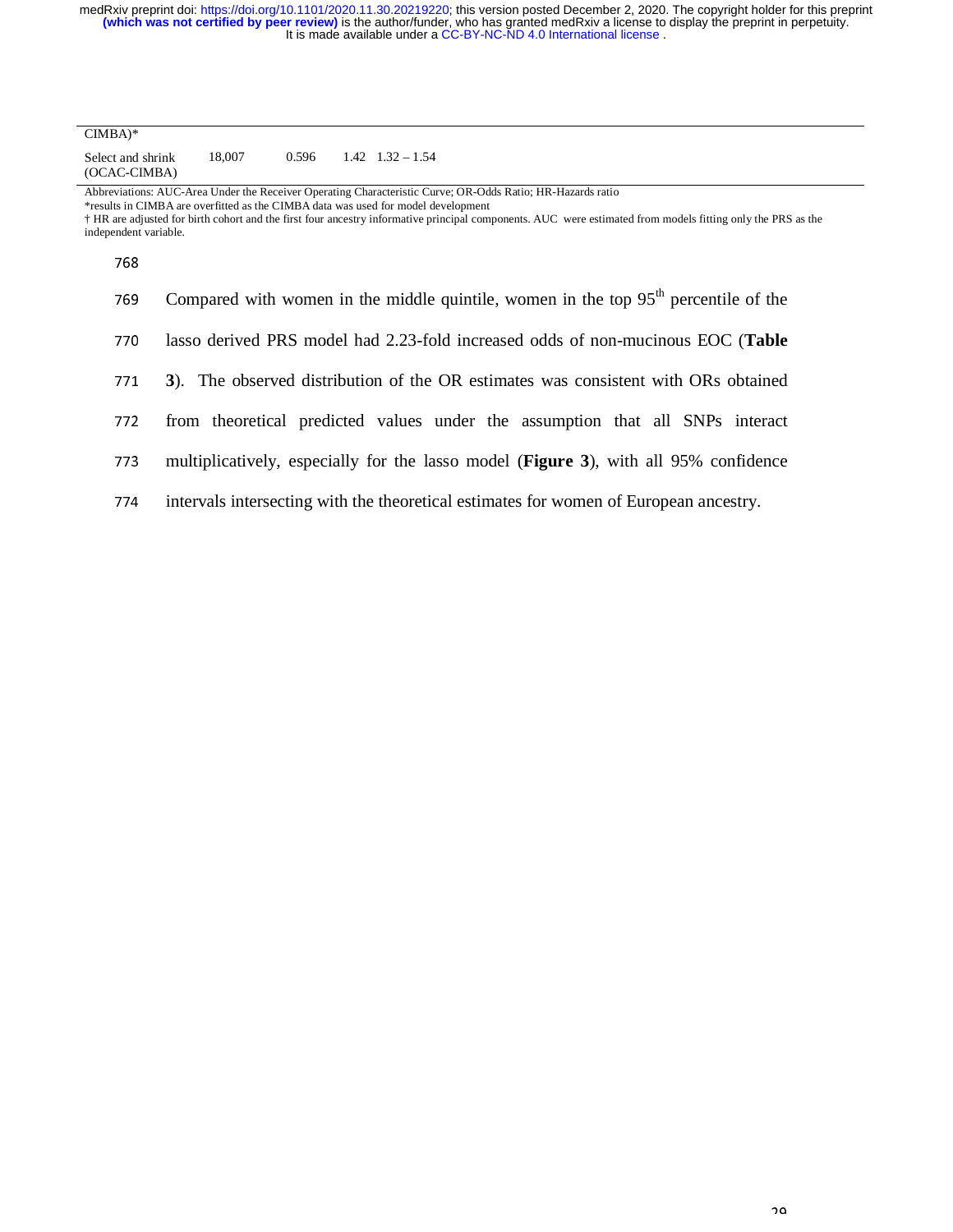|            |                    | UK Biobank |                     |              | East Asian |                       | African  |       |                     |
|------------|--------------------|------------|---------------------|--------------|------------|-----------------------|----------|-------|---------------------|
| Percentile | Controls           | Cases (n)  | OR (95% CI)         | Controls (n) |            | Cases (n) OR (95% CI) | Controls | Cases | OR (95% CI)         |
|            | (n)                |            |                     |              |            |                       | (n)      | (n)   |                     |
|            |                    |            |                     |              |            |                       |          |       |                     |
|            | a. Lasso           |            |                     |              |            |                       |          |       |                     |
| $0-5$      | 9880               | 12         | $0.42(0.22 - 0.72)$ | 278          | 106        | $0.65(0.51 - 0.83)$   | 35       | 19    | $0.89(0.47 - 1.65)$ |
| $5 - 10$   | 9870               | 24         | $0.83(0.52 - 1.27)$ | 271          | 112        | $0.71(0.55 - 0.90)$   | 41       | 13    | $0.52(0.25 - 1.01)$ |
| $10 - 20$  | 19733              | 53         | $0.92(0.66 - 1.27)$ | 487          | 280        | $0.98(0.82 - 1.18)$   | 81       | 26    | $0.53(0.31 - 0.88)$ |
| $20 - 40$  | 39468              | 104        | $0.90(0.69 - 1.18)$ | 993          | 541        | $0.93(0.80 - 1.08)$   | 154      | 60    | $0.64(0.42 - 0.99)$ |
| 40-60      | 39457              | 115        | 1.00                | 967          | 566        | 1.00                  | 133      | 81    | 1.00                |
| 60-80      | 39425              | 147        | $1.28(1.00 - 1.64)$ | 941          | 593        | $1.08(0.93 - 1.25)$   | 136      | 78    | $0.94(0.64 - 1.39)$ |
| 80-90      | 19699              | 87         | $1.52(1.14 - 2.00)$ | 466          | 301        | $1.10(0.92 - 1.32)$   | 63       | 44    | $1.15(0.71 - 1.84)$ |
| 90-95      | 9842               | 51         | $1.78(1.27 - 2.46)$ | 214          | 169        | $1.35(1.07 - 1.69)$   | 34       | 20    | $0.97(0.51 - 1.78)$ |
| 95-100     | 9830               | 64         | $2.23(1.64 - 3.02)$ | 211          | 173        | $1.40(1.12 - 1.76)$   | 27       | 27    | $1.64(0.90 - 3.00)$ |
| b.         | <b>Elastic Net</b> |            |                     |              |            |                       |          |       |                     |
| $0-5$      | 9876               | 17         | $0.67(0.39 - 1.09)$ | 277          | 107        | $0.72(0.56 - 0.92)$   | 35       | 19    | $0.90(0.47 - 1.64)$ |
| $5 - 10$   | 9876               | 17         | $0.67(0.39 - 1.09)$ | 271          | 112        | $0.78(0.61 - 0.99)$   | 41       | 13    | $0.52(0.25 - 1.01)$ |
| $10 - 20$  | 19740              | 45         | $0.89(0.62 - 1.26)$ | 497          | 270        | $1.02(0.85 - 1.22)$   | 81       | 26    | $0.53(0.31 - 0.88)$ |
| $20 - 40$  | 39453              | 120        | $1.19(0.91 - 1.55)$ | 967          | 567        | $1.10(0.95 - 1.28)$   | 154      | 60    | $0.64(0.42 - 0.96)$ |
| 40-60      | 39471              | 101        | 1.00                | 1000         | 533        | 1.00                  | 133      | 81    | 1.00                |
| 60-80      | 39413              | 159        | $1.58(1.23 - 2.03)$ | 926          | 608        | $1.23(1.06 - 1.43)$   | 136      | 78    | $0.94(0.64 - 1.39)$ |
| 80-90      | 19695              | 91         | $1.80(1.36 - 2.40)$ | 457          | 310        | $1.27(1.06 - 1.52)$   | 63       | 44    | $1.15(0.71 - 1.84)$ |
| 90-95      | 9841               | 52         | $2.07(1.47 - 2.87)$ | 226          | 157        | $1.30(1.04 - 1.64)$   | 34       | 20    | $0.97(0.51 - 1.78)$ |
| 95-100     | 9839               | 55         | $2.18(1.56 - 3.02)$ | 207          | 177        | $1.60(1.28 - 2.01)$   | 27       | 27    | $1.64(0.90 - 3.00)$ |
| c.         | Stepwise           |            |                     |              |            |                       |          |       |                     |
| $0 - 5$    | 9880               | 13         | $0.39(0.21 - 0.67)$ | 254          | 130        | $0.90(0.71 - 1.14)$   | 40       | 14    | $0.75(0.37 - 1.44)$ |

# **Table 3: Association between polygenic risk scores and non-mucinous EOC by PRS percentiles and ancestry**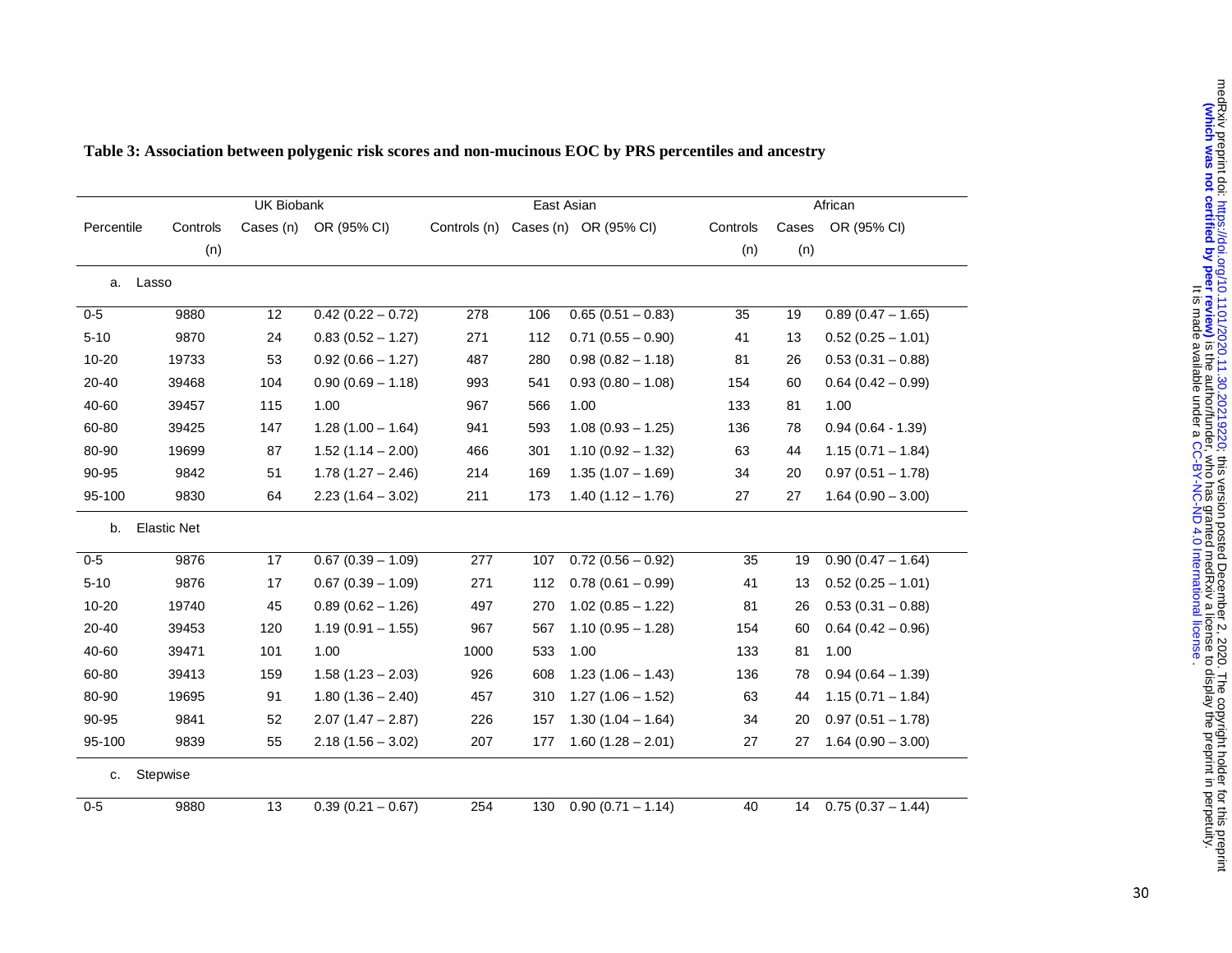|            |                   | <b>UK Biobank</b> |                     |              |     | East Asian            | African  |       |                     |  |
|------------|-------------------|-------------------|---------------------|--------------|-----|-----------------------|----------|-------|---------------------|--|
| Percentile | Controls          | Cases (n)         | OR (95% CI)         | Controls (n) |     | Cases (n) OR (95% CI) | Controls | Cases | OR (95% CI)         |  |
|            | (n)               |                   |                     |              |     |                       | (n)      | (n)   |                     |  |
| $5 - 10$   | 9874              | 19                | $0.57(0.34 - 0.91)$ | 268          | 115 | $0.76(0.59 - 0.96)$   | 43       | 11    | $0.55(0.26 - 1.10)$ |  |
| $10 - 20$  | 19742             | 44                | $0.67(0.47 - 0.93)$ | 494          | 273 | $0.98(0.81 - 1.17)$   | 80       | 27    | $0.72(0.42 - 1.21)$ |  |
| 20-40      | 39470             | 102               | $0.77(0.60 - 1.00)$ | 970          | 564 | $1.03(0.89 - 1.19)$   | 142      | 72    | $1.09(0.73 - 1.63)$ |  |
| 40-60      | 39440             | 132               | 1.00                | 979          | 564 | 1.00                  | 146      | 68    | 1.00                |  |
| 60-80      | 39414             | 158               | $1.20(0.95 - 1.51)$ | 951          | 583 | $1.08(0.94 - 1.25)$   | 130      | 84    | $1.39(0.93 - 2.07)$ |  |
| 80-90      | 19697             | 88                | $1.33(1.02 - 1.75)$ | 456          | 311 | $1.21(1.01 - 1.44)$   | 61       | 46    | $1.62(1.00 - 2.61)$ |  |
| 90-95      | 9853              | 41                | $1.24(0.86 - 1.75)$ | 236          | 147 | $1.10(0.87 - 1.38)$   | 35       | 19    | $1.17(0.61 - 2.17)$ |  |
| 95-100     | 9834              | 60                | $1.82(1.33 - 2.46)$ | 220          | 164 | $1.32(1.04 - 1.65)$   | 27       | 27    | $2.15(1.17 - 3.95)$ |  |
| d.         | Select and Shrink |                   |                     |              |     |                       |          |       |                     |  |
| $0-5$      | 9957              | 16                | $0.54(0.31 - 0.89)$ | 279          | 105 | $0.63(0.49 - 0.81)$   | 38       | 16    | $0.71(0.36 - 1.33)$ |  |
| $5 - 10$   | 9888              | 15                | $0.51(0.29 - 0.85)$ | 254          | 129 | $0.85(0.67 - 1.08)$   | 41       | 13    | $0.53(0.26 - 1.03)$ |  |
| 10-20      | 19812             | 51                | $0.87(0.62 - 1.20)$ | 489          | 278 | $0.96(0.80-1.14)$     | 81       | 26    | $0.54(0.32 - 0.90)$ |  |
| 20-40      | 39435             | 113               | $0.97(0.75 - 1.25)$ | 1013         | 521 | $0.86(0.75 - 1.00)$   | 156      | 58    | $0.62(0.41 - 0.94)$ |  |
| 40-60      | 39512             | 117               | 1.00                | 961          | 572 | 1.00                  | 134      | 80    | 1.00                |  |
| 60-80      | 39316             | 158               | $1.36(1.07 - 1.73)$ | 950          | 584 | $1.03(0.89 - 1.20)$   | 137      | 77    | $0.94(0.63 - 1.40)$ |  |
| 80-90      | 19718             | 77                | $1.32(0.98 - 1.76)$ | 434          | 333 | $1.29(1.08 - 1.54)$   | 61       | 46    | $1.26(0.79 - 2.02)$ |  |
| 90-95      | 9791              | 45                | $1.55(1.09 - 2.17)$ | 233          | 150 | $1.08(0.86 - 1.36)$   | 30       | 24    | $1.34(0.73 - 2.45)$ |  |
| 95-100     | 9775              | 65                | $2.25(1.65 - 3.03)$ | 215          | 169 | $1.32(1.05 - 1.66)$   | 26       | 28    | $1.80(0.99 - 3.31)$ |  |

OR: Odds Ratio; CI: Confidence Interval.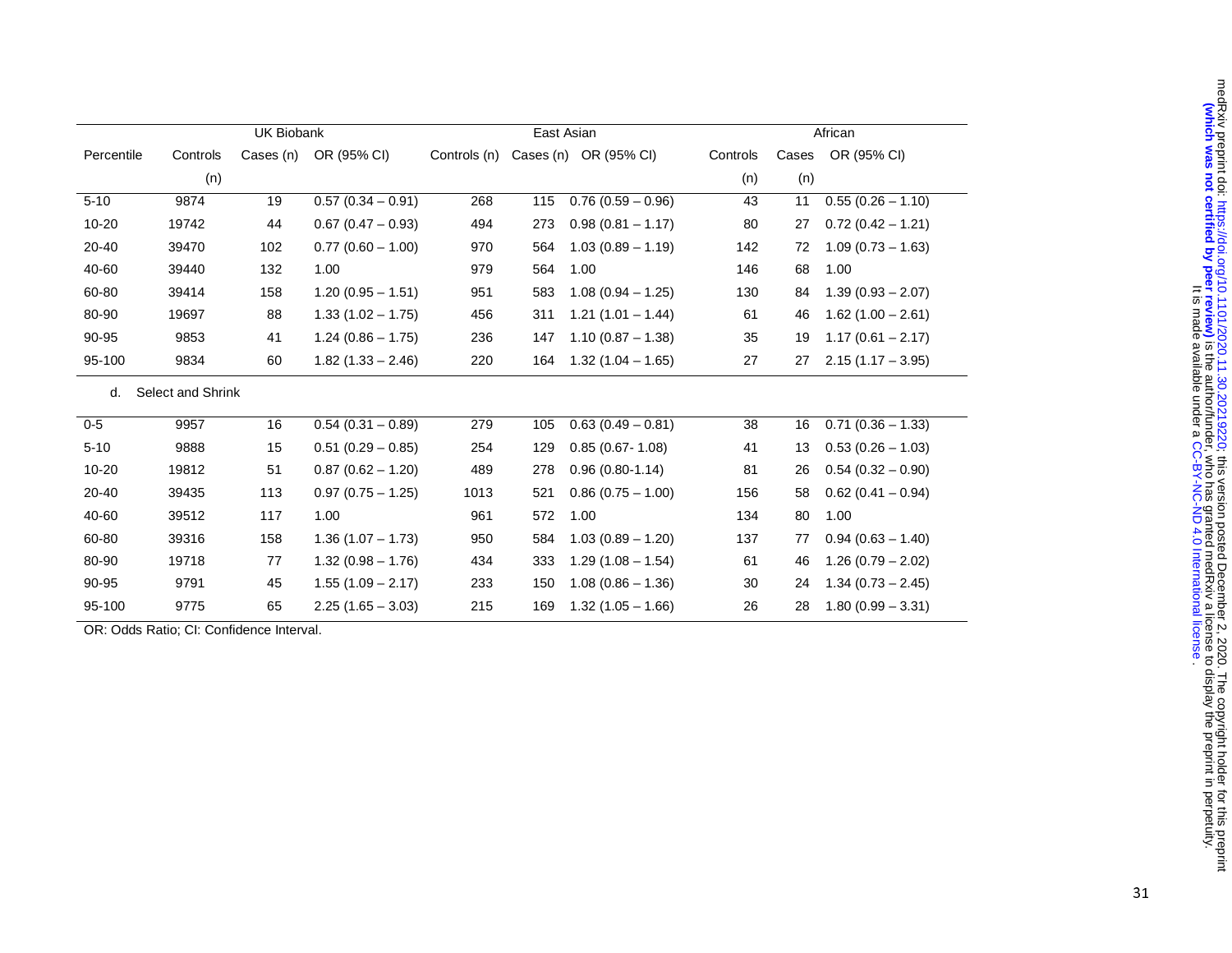#### <sup>389</sup>*Absolute Risk of Developing Ovarian Cancer by PRS percentiles*

<sup>390</sup>We estimated cumulative risk of EOC experienced between birth and the age of 80 within <sup>391</sup>PRS percentiles for women in the general population (**Figure 2**), by applying the odds ratio 392 from the PRS models to age-specific population incidence and mortality data for England in <sup>393</sup>2016. For *BRCA1* and *BRCA2* pathogenic variant carriers, we applied the estimated hazard 394 ratios from PRS models to age-specific incidence rates obtained from Kuchenbaecker et al. <sup>395</sup>(23).

396 For women in the general population, the estimated cumulative risks of EOC by age 80 for 397 women at the 99<sup>th</sup> centile of the PRS distribution were 2.24%, 2.18%, 2.54% and 2.81% for 398 the lasso, elastic net, stepwise and S4 models, respectively. In comparison, the absolute risks 399 of EOC by age 80 for women at the  $1<sup>st</sup>$  centile were 0.76%, 0.78%, 0.64% and 0.56% for the 400 lasso, elastic net, stepwise and S4 models, respectively.

<sup>401</sup>The absolute risks of developing EOC in *BRCA1* and *BRCA2* pathogenic variant carriers 402 were considerably higher than for women in the general population (Figures S1:Cumulative 403 risk of ovarian cancer risk in *BRCA1* carriers by polygenic risk score percentiles and S2: <sup>404</sup>Cummulative risk of ovarian cancer risk in *BRCA2* carriers by polygenic risk score <sup>405</sup>percentiles). The estimated absolute risk of developing ovarian cancer by age 80 for *BRCA1* 406 carriers at the 99<sup>th</sup> PRS centiles were 63.2%, 66.3%, 59.0% and 68.4% for the lasso, elastic 407 net, stepwise and S4 models, respectively. The corresponding absolute risks for women at the 408  $1<sup>st</sup> PRS$  centile were 27.7%, 25.6%, 30.8% and 24.2%. Absolute risks of developing EOC 409 were lower for *BRCA2* carriers than *BRCA1* carriers, with absolute risks for women in the 410 99<sup>th</sup> centile being 36.3%, 36.3%, 33.0% and 36.9%; and absolute risks for women in the 1<sup>st</sup> 411 centile being 7.10%, 7.12%, 8.24% and 6.92% for the lasso, elastic net, stepwise and S4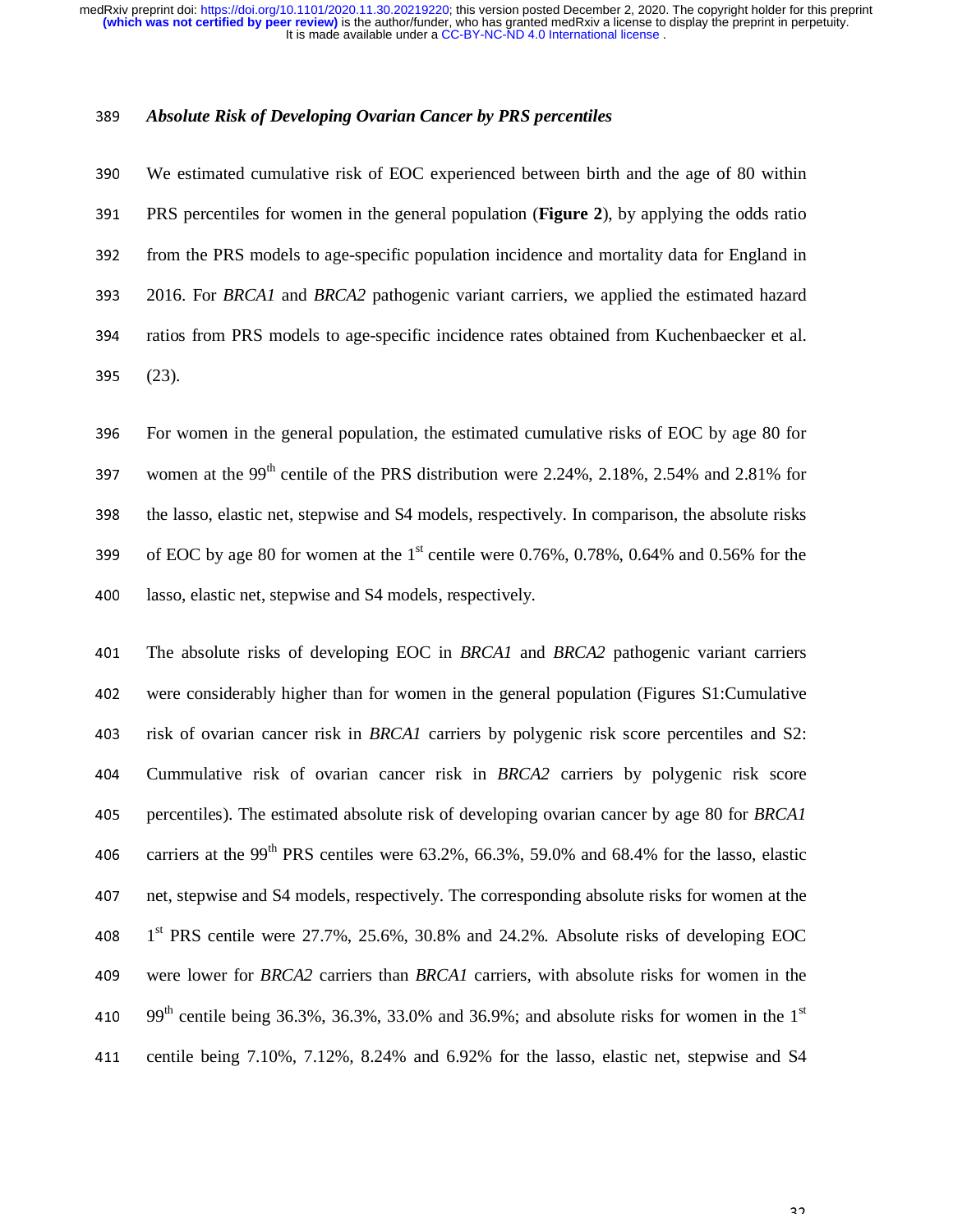412 models, respectively. Absolute risks for *BRCA1* and *BRCA2* carriers at the  $10^{th}$  and  $90^{th}$ 413 percentile are provided in Supplementary Table 7.

414

# <sup>415</sup>*PRS distribution and ancestry*

<sup>416</sup>To investigate the transferability of the PLR derived PRS to other populations, we applied the 417 scores to women of African  $(N=1,072)$  and Asian  $(N=7,669)$  ancestry genotyped as part of 418 the OncoArray project. In general, the distributions of the raw polygenic scores were 419 dependent on both the statistical methods used in SNP selection and ancestral group. PRS 420 models that included more variants had less dispersion, such that the elastic net models had 421 the least between individual variation in all ancestral groups (standard deviation= $0.15, 0.19$ ) 422 and 0.22 for individuals of Asian, African and European ancestries respectively), while the 423 distributions from the stepwise models were the most dispersed (standard deviation  $= 0.23$ , <sup>424</sup>0.27 and 0.30 for individuals of Asian, African and European ancestries respectively). As 425 expected, given the variation in variant frequencies by population, the distribution of 426 polygenic scores was significantly different across the three ancestral groups, with the least 427 dispersion among women of Asian ancestry and the most variation in women of European 428 ancestry. The difference in polygenic risk score distribution was minimized after correction 429 for ancestry by standardizing the PRS to have unit standard deviation using the control 430 subjects for each ancestral group. For comparison, we investigated the use of the first 20 <sup>431</sup>principal components to correct for ancestry and we obtained similar results.

432 High PRSs were significantly associated with risk of non-mucinous EOC in both Asian and <sup>433</sup>African ancestries (**Table 4**), although the effects were weaker than in women of European <sup>434</sup>ancestry. For example, with the lasso model, the odds ratio (95% CI) per unit standard 435 deviation increment in polygenic score was estimated to be  $1.16$  (1.11–1.22) in women of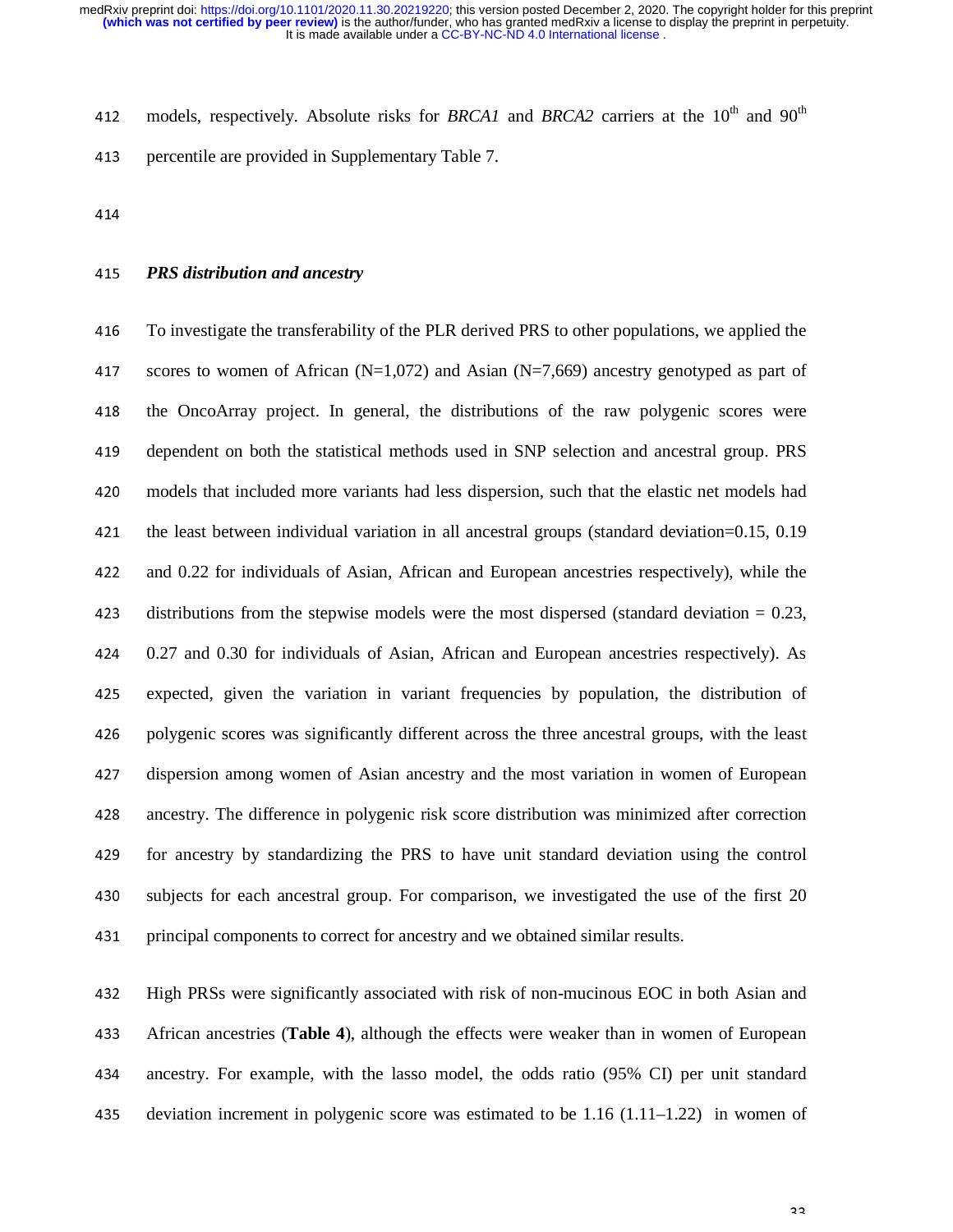| 436 | East Asian ancestry and $1.28$ (1.13–1.45) in women of African ancestry compared to 1.37       |
|-----|------------------------------------------------------------------------------------------------|
| 437 | $(1.27-1.48)$ in women of European ancestry (p for heterogeneity $< 0.0001$ ). Variability in  |
| 438 | effect sizes among ancestral groups was highest for the stepwise model ( $l^2 = 92\%$ ) versus |
| 439 | 84% and 83% for elastic net and lasso derived polygenic scores respectively. The best          |
| 440 | discriminative model among women of East Asian and African ancestry were the Elastic net       |
| 441 | PRS (AUC=0.543) and the Select and Shrink PRS model derived from OCAC-CIMBA meta-              |
| 442 | analysis (AUC=0.596) respectively. Women of African ancestry in the top 5% of the PRS          |
| 443 | had about two-fold increased risk compared to women in the middle quintile (lasso              |
| 444 | OR:1.64,95%CI: 0.90–3.00; elastic net OR:1.64,95%CI:0.90–3.00; stepwise OR:2.15,               |
| 445 | 95%CI:1.17-3.95; S4 OR:1.80, 95%CI:0.99-3.31). Effect estimates were smaller in women          |
| 446 | of East Asian ancestry with women in the top 5% of the PRS, having about a 1.5 fold            |
| 447 | increased risk compared to women in the middle quintile (lasso OR:1.40, 95%CI:1.12–1.76;       |
| 448 | elastic net OR:1.60, 95% CI:1.28–2.01; stepwise OR:1.32, 95%CI:1.04–1.65; S4 OR:1.32,          |
| 449 | 95%CI:1.05-1.66).                                                                              |

| 450 |  |  |  |  | Table 4: External validation of PRS models in East Asian and African Populations |
|-----|--|--|--|--|----------------------------------------------------------------------------------|
|     |  |  |  |  |                                                                                  |

| Model                             |            |           | East Asian ancestries | African ancestries |           |                 |  |
|-----------------------------------|------------|-----------|-----------------------|--------------------|-----------|-----------------|--|
|                                   | <b>AUC</b> | <b>OR</b> | 95% CI                | <b>AUC</b>         | <b>OR</b> | 95% CI          |  |
| Lasso                             | 0.541      | 1.16      | $(1.11 - 1.22)$       | 0.576              | 1.28      | $(1.13 - 1.45)$ |  |
| Elastic net                       | 0.543      | 1.17      | $(1.12 - 1.23)$       | 0.574              | 1.29      | $(1.14 - 1.47)$ |  |
| Stepwise (OCAC)                   | 0.528      | 1.11      | $(1.06 - 1.16)$       | 0.581              | 1.34      | $(1.18 - 1.52)$ |  |
| Select and shrink (OCAC)          | 0.538      | 1.14      | $(1.08 - 1.19)$       | 0.593              | 1.38      | $(1.21 - 1.58)$ |  |
| Stepwise<br>(OCAC-CIMBA)          | 0.542      | 1.17      | $(1.11 - 1.23)$       | 0.594              | 1.37      | $(1.20 - 1.56)$ |  |
| Select and shrink<br>(OCAC-CIMBA) | 0.537      | 1.14      | $(1.08 - 1.19)$       | 0.596              | 1.41      | $(1.23 - 1.61)$ |  |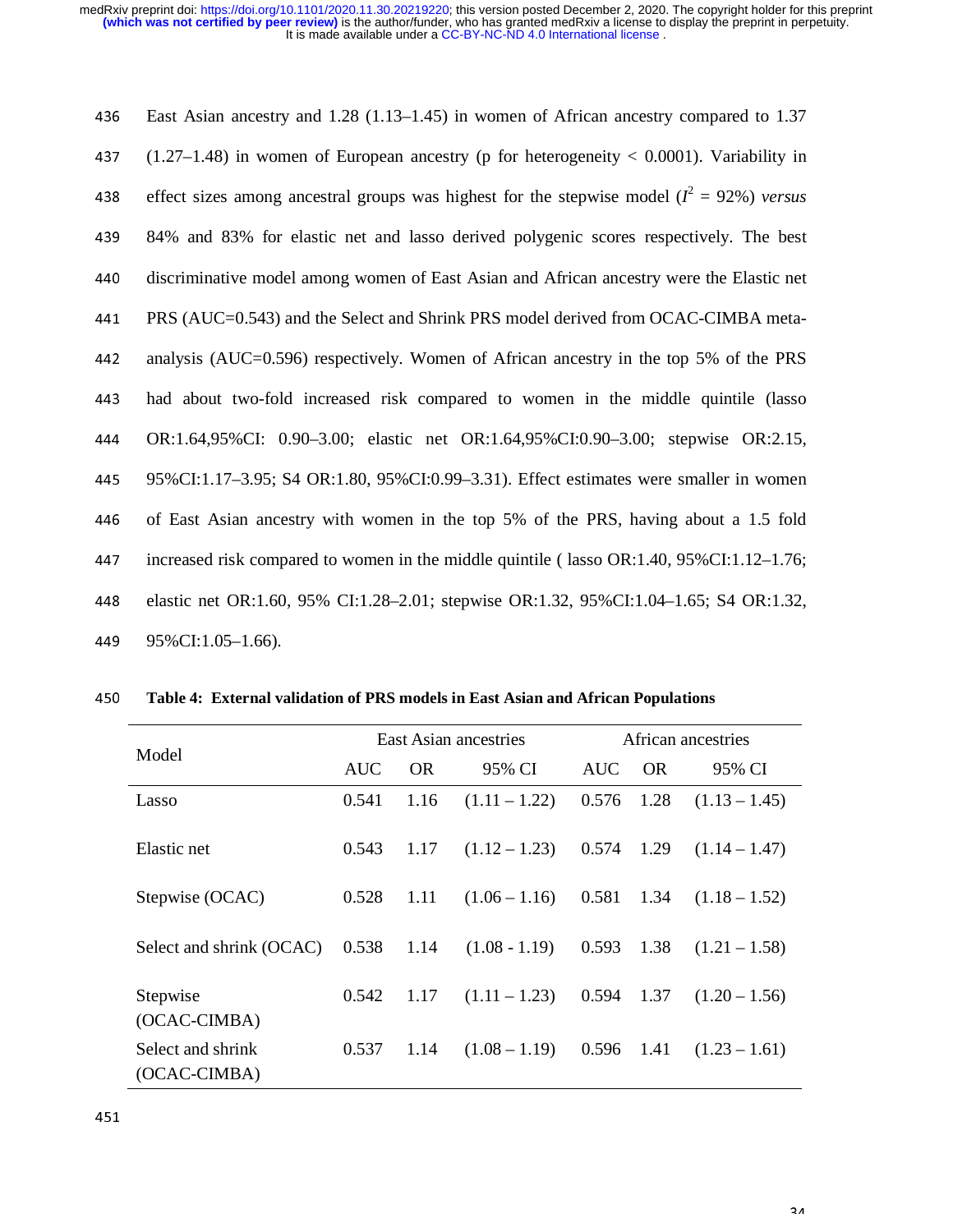### <sup>452</sup>**Discussion**

453 Genetic risk profiling with polygenic risk scores has led to actionable outcomes for cancers 454 such as breast and prostate (24,25). Previous PRS scores for invasive EOC risk in the general 455 population and *BRCA1/BRCA2* pathogenic variant carriers have been based on genetic 456 variants for which an association with EOC risk had been established at nominal genome-457 wide significance (4,5,26–28). Here, we explored the predictive performance of 458 computationally-efficient, penalized, regression methods in modelling joint SNP effects for <sup>459</sup>EOC risk prediction in diverse populations and compared them with common approaches. By <sup>460</sup>leveraging the correlation between SNPs which do not reach nominal genome-wide 461 thresholds and including them in PRS models, the polygenic risk scores derived from <sup>462</sup>penalized regression models in this analysis provide stronger evidence of association with <sup>463</sup>risk of non-mucinous EOC than previously published PRSs in both the general population 464 and in *BRCA1/BRCA2* pathogenic variant carriers.

465 Recently, Barnes et. al derived a PRS score using 22 SNPs that were significantly associated <sup>466</sup>with high-grade serous EOC risk in GWAS (PRSHGS) to predict EOC risk in *BRCA1/BRCA2* <sup>467</sup>pathogenic variant carriers (5). To make effect estimates obtained in this analysis comparable 468 to the effect estimates obtained from the  $PRS_{HGS}$ , we standardized all PRSs using the <sup>469</sup>standard deviation from unaffected *BRCA1/BRCA2* carriers; all PRS models in this analysis 470 except the Stepwise (OCAC only) had higher effect estimates (5). However, the <sup>471</sup>corresponding AUCs were higher for the PRSHGS model (0.604 for *BRCA1* carriers and 0.667 472 for *BRCA2* carriers), most likely as a result of inclusion of other predictors (birth cohort and 473 principal components) in the model. The AUC estimates for women in the general 474 population, as estimated from the UK Biobank, are slightly higher than estimates from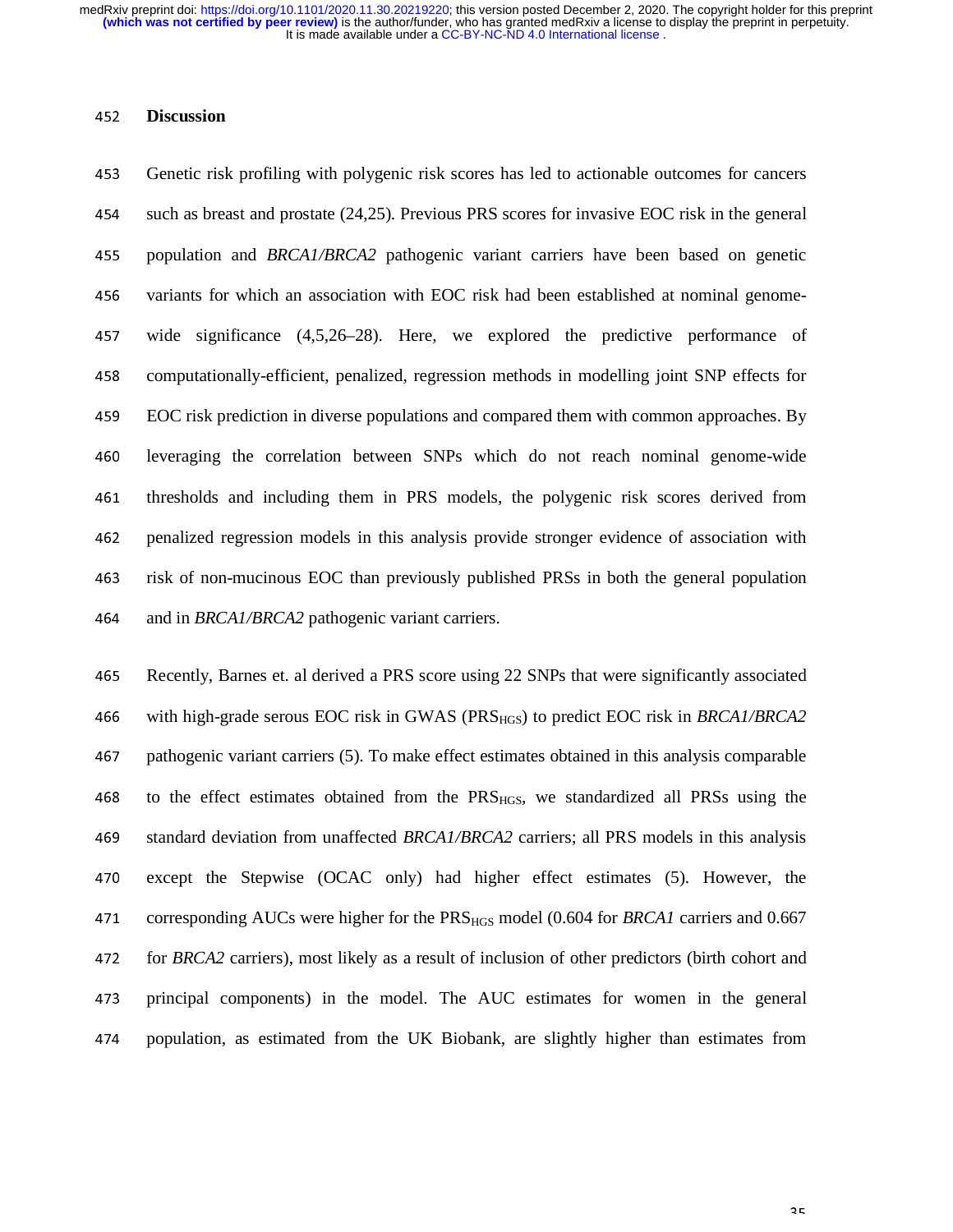475 previously published PRS models for overall EOC risk by Wei et al  $(AUC=0.57)$  and Yang et 476 al (AUC=0.58)  $(26,28)$ 

<sup>477</sup>In theory, polygenic risk profiling has the potential for clinical utility, being the earliest 478 measurable contributor to risk which may lead to actionable outcomes. The level of risk among women considered to have a high polygenic risk score, for example women in the  $95<sup>th</sup>$ 480 percentile, for all of the models we considered approaches the same level of risk conferred by 481 pathogenic variants in moderate penetrance genes such as *FANCM* (RR=2.1, 95%CI=1.1– <sup>482</sup>3.9) and *PALB2* (RR=2.91 95%CI=1.40–6.04) (29,30). The inclusion of other risk factors 483 such as family history of ovarian cancer, presence of rare pathogenic variants, age at <sup>484</sup>menarche, oral contraceptive use, hormone replacement therapy, parity, and endometriosis in 485 combination with the PRS models could potentially improve risk stratification as has been 486 implemented in the CanRisk tool (www.canrisk.org), which currently uses a PRS model 487 based on 36 SNPs with the potential to use other PRS models (31,32).

<sup>488</sup>An important consideration in the clinical utility of polygenic risk scores is the degree to 489 which results are applicable to diverse populations. We found that the discriminative ability 490 varied substantially by ancestral group. As expected, given that the model development 491 dataset consisted entirely of women of European ancestry, the models had greater 492 discriminative power in women of European ancestry, relative to women of African and East 493 Asian ancestry. We observed greater attenuation of discriminative ability in East Asian 494 populations than African populations. This finding is in contrast to what one would expect 495 given human demographic history, and results from genome wide association studies for <sup>496</sup>EOC (18,19,33,34). One possible explanation for this disparity is the small sample size and <sup>497</sup>imprecise effect estimates for women of African ancestry in this study, due to the larger 498 differences in allele frequency between this population and that of the cohort used to develop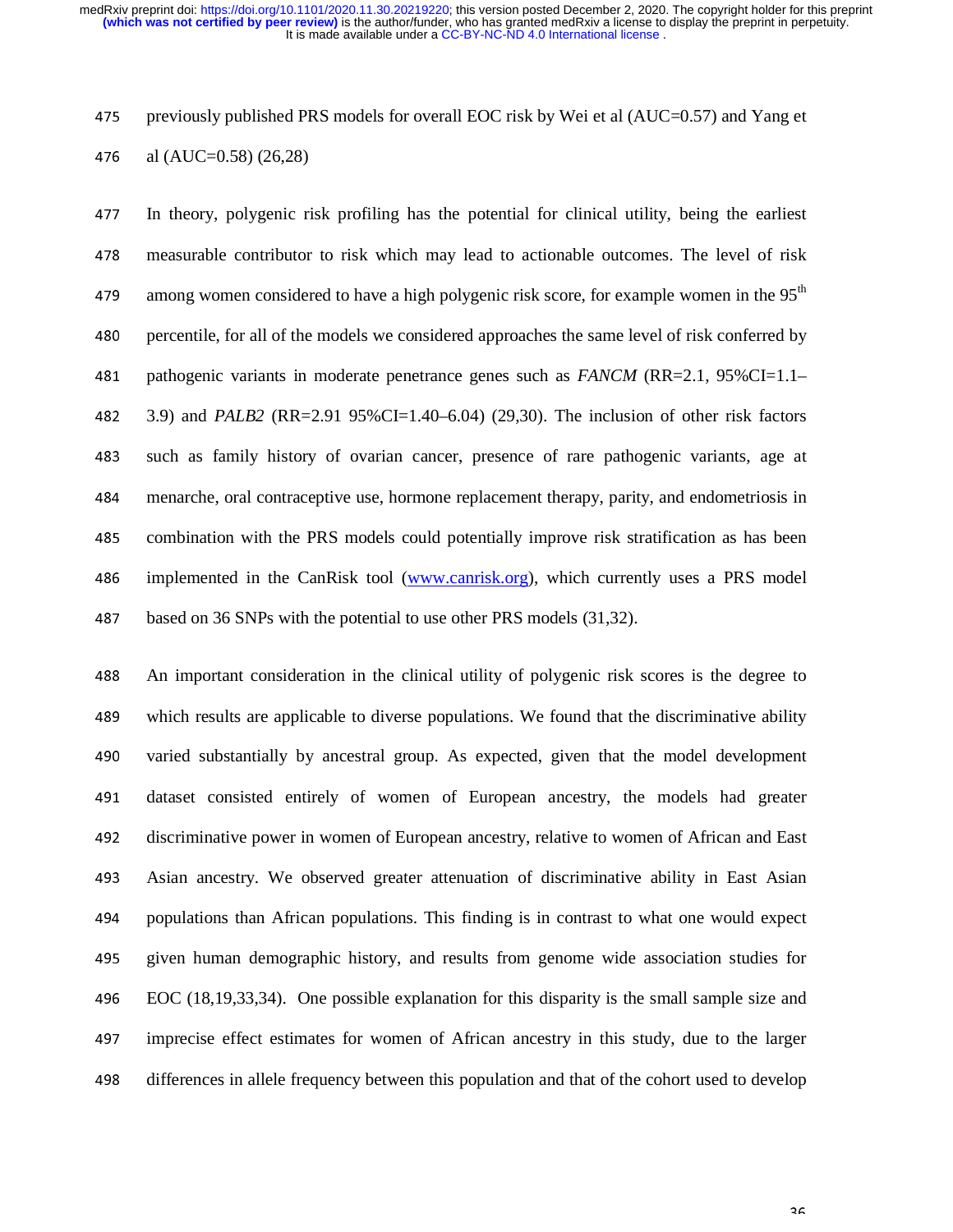499 the model. Although the model development data for this analysis was predominantly women 500 of European ancestry, the models developed using our approach performed substantially 501 better in women of African ancestry than a PRS model developed by combining 24 published 502 GWAS SNPS associated with non-mucinous EOC, for which the odds of EOC risk was 1.20 503 fold per standard deviation of PRS (19).

504 Further refinements to our models, by exploring other penalty functions, may improve the 505 predictive value of the PRS. However, this approach may be complicated by difficulties that 506 arise due to the correlation structure between SNPs. Another option to optimizing the models 507 could be varying the penalization function based on prior knowledge. In genomic regions that 508 are known to have variants associated with EOC, one is more likely to find other risk-509 associated variants. Therefore, varying the penalty function in these regions such that more <sup>510</sup>SNPs are selected into the model may improve the PRS. Finally, as more functional data 511 become available, modifying penalty functions to incorporate functional data may further 512 improve the PRS. Current approaches for incorporating functional annotation have resulted in 513 only modest gains in prediction accuracy for complex traits such as breast cancer, celiac 514 disease, type 2 diabetes and rheumatoid arthritis, much of which is attributed to the SNPs 515 selected in the models and not the functional annotation (35).

516 The UK Biobank, our model validation dataset for women in the general population, had a 517 small number of invasive EOC cases with a disproportionately high number of mucinous 518 cases (166 of the 823 invasive EOC cases or  $\sim$  20%). Furthermore, cases of the serous 519 histotype could not be classified as either high-grade or low-grade. Therefore, we could not 520 investigate EOC histotype-specific polygenic scores. As the serous histotype is the most 521 common, it is possible that a high-grade serous EOC specific polygenic score may have 522 better predictive value than a non-mucinous polygenic score.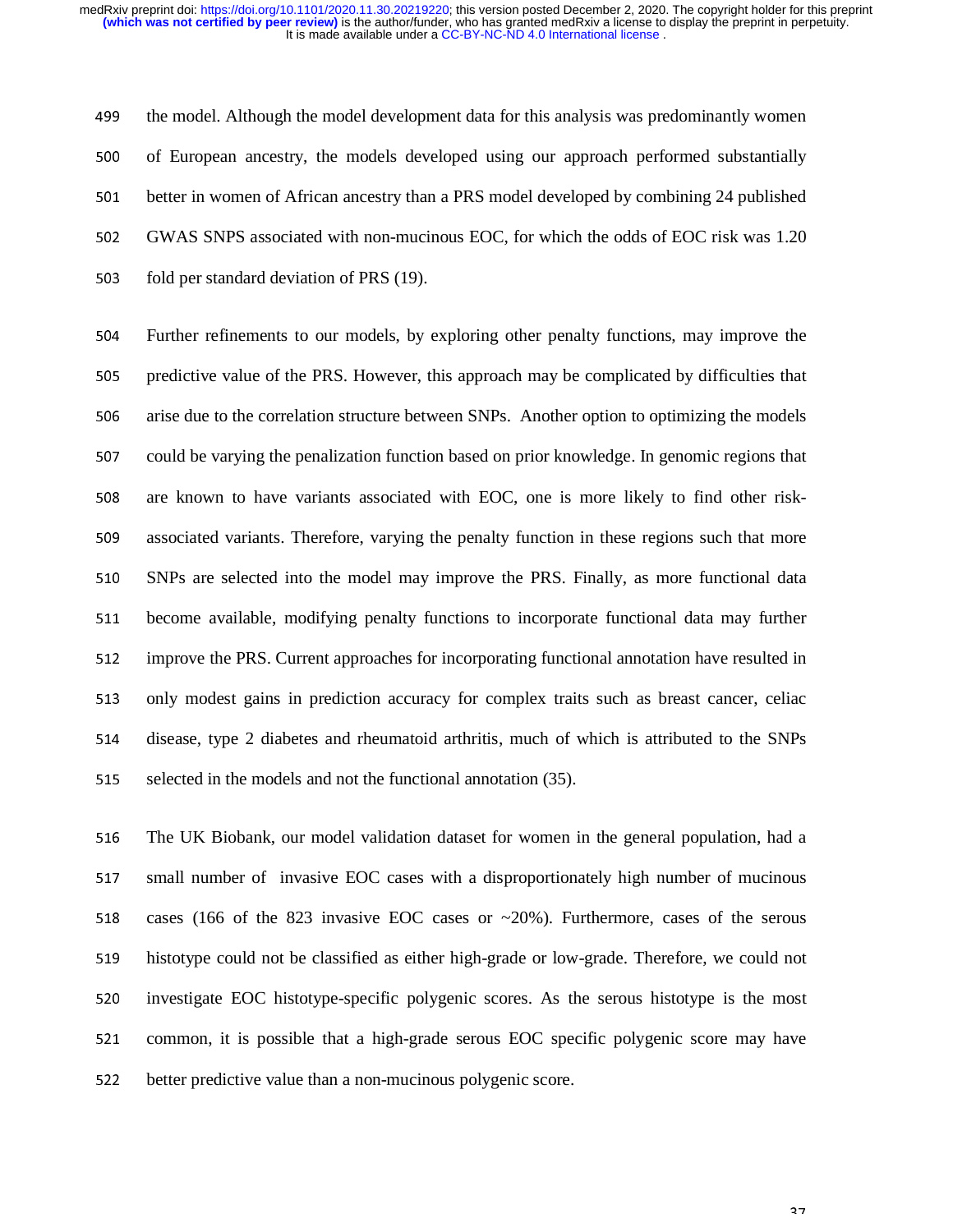#### <sup>523</sup>*Conclusion*

524 In conclusion, our results indicate that using the lasso model for individual level genotype 525 data and the S4 model for summary level data in polygenic risk score construction provide an 526 improvement in risk prediction for non-mucinous EOC over more common approaches. Our 527 approach overcomes the computational limitations in the use of penalized methods for large 528 scale genetic data, particularly in the presence of highly-correlated SNPs and the use of cross-529 validation for parameter estimation is preferred. In practical terms, the polygenic risk score 530 provides sufficient discrimination, particularly for women of European ancestry, to be 531 considered for inclusion in risk prediction and prevention approaches for EOC in the future. <sup>532</sup>Further studies are required to optimize these polygenic risk scores in ancestrally diverse 533 populations and to validate their performance with the inclusion of other genetic and lifestyle 534 risk factors.

<sup>535</sup>**Acknowledgements and Funding** 

536 Full acknowledgement and funding details are provided in the Supplementary Material

537<br>538

# <sup>538</sup>**Conflicts of Interest**

<sup>539</sup>Anna DeFazio has received a research grant from AstraZeneca, not directly related to the 540 content of this manuscript. Matthias W. Beckmann conducts research funded by Amgen, 541 Novartis and Pfizer. Peter A. Fashing conducts research funded by Amgen, Novartis and 542 Pfizer. He received Honoraria from Roche, Novartis and Pfizer. Allison W. Kurian reports 543 research funding to her institution from Myriad Genetics for an unrelated project. Usha <sup>544</sup>Menon owns stocks in Abcodia Ltd. Rachel A. Murphy is a consultant for Pharmavite. The 545 other authors declare no conflicts of interest.

#### <sup>546</sup>**References**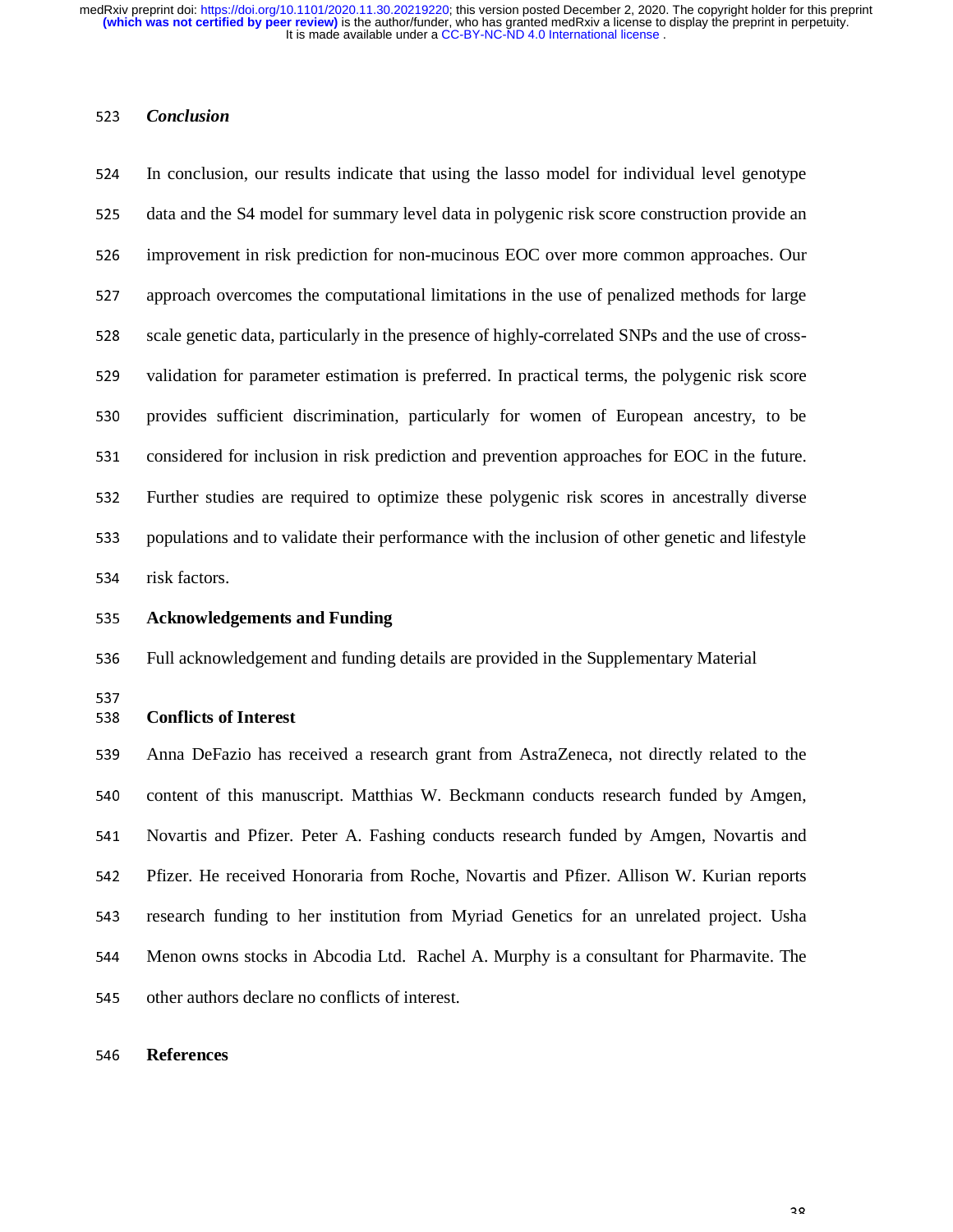547 1. Jones MR, Kamara D, Karlan BY, Pharoah PDP, Gayther SA. Genetic epidemiology of ovarian cancer and prospects for polygenic risk prediction. Gynecol Oncol. 548 ovarian cancer and prospects for polygenic risk prediction. Gynecol Oncol.<br>549 2017:147(3):705–13. <sup>549</sup>2017;147(3):705–13.

- 550 2. Lyra PCM, Rangel LB, Monteiro ANA. Functional Landscape of Common Variants<br>551 Associated with Susceptibility to Epithelial Ovarian Cancer. Curr Epidemiol Rep. 2020 551 Associated with Susceptibility to Epithelial Ovarian Cancer. Curr Epidemiol Rep. 2020<br>552 Mar 1:7(1):49–57. Mar 1;7(1):49–57.
- 553 3. Kar SP, Berchuck A, Gayther SA, Goode EL, Moysich KB, Pearce CL, et al. Common Genetic Variation and Susceptibility to Ovarian Cancer: Current Insights and Future 554 Genetic Variation and Susceptibility to Ovarian Cancer: Current Insights and Future<br>555 Directions. Cancer Epidemiol Biomark Prev Publ Am Assoc Cancer Res Cosponsored 555 Directions. Cancer Epidemiol Biomark Prev Publ Am Assoc Cancer Res Cosponsored<br>556 Am Soc Prev Oncol. 2018:27(4):395–404. Am Soc Prev Oncol. 2018;27(4):395-404.
- 557 4. Kuchenbaecker KB, McGuffog L, Barrowdale D, Lee A, Soucy P, Dennis J, et al.<br>558 Evaluation of Polygenic Risk Scores for Breast and Ovarian Cancer Risk Prediction in 558 Evaluation of Polygenic Risk Scores for Breast and Ovarian Cancer Risk Prediction in<br>559 BRCA1 and BRCA2 Mutation Carriers. J Natl Cancer Inst. 2017 01;109(7). <sup>559</sup>BRCA1 and BRCA2 Mutation Carriers. J Natl Cancer Inst. 2017 01;109(7).
- 560 5. Barnes DR, Rookus MA, McGuffog L, Leslie G, Mooij TM, Dennis J, et al. Polygenic<br>561 six scores and breast and epithelial ovarian cancer risks for carriers of BRCA1 and 561 risk scores and breast and epithelial ovarian cancer risks for carriers of BRCA1 and 562 BRCA2 pathogenic variants. Genet Med Off J Am Coll Med Genet. 2020 Jul 15; <sup>562</sup>BRCA2 pathogenic variants. Genet Med Off J Am Coll Med Genet. 2020 Jul 15;
- 563 6. Wray NR, Goddard ME, Visscher PM. Prediction of individual genetic risk to disease from genome-wide association studies. Genome Res. 2007 Oct:17(10):1520–8. from genome-wide association studies. Genome Res. 2007 Oct;17(10):1520–8.
- 565 7. International Schizophrenia Consortium, Purcell SM, Wray NR, Stone JL, Visscher PM,<br>566 0'Donovan MC, et al. Common polygenic variation contributes to risk of schizophrenia 566 <sup>O'</sup>Donovan MC, et al. Common polygenic variation contributes to risk of schizophrenia<br>567 and bipolar disorder. Nature. 2009 Aug 6:460(7256):748–52. and bipolar disorder. Nature. 2009 Aug 6;460(7256):748–52.
- <sup>568</sup>8. Abraham G, Kowalczyk A, Zobel J, Inouye M. Performance and robustness of 569 penalized and unpenalized methods for genetic prediction of complex human disease.<br>570 Genet Epidemiol. 2013 Feb:37(2):184–95. <sup>570</sup>Genet Epidemiol. 2013 Feb;37(2):184–95.
- 571 9. Habier D, Fernando RL, Kizilkaya K, Garrick DJ. Extension of the bayesian alphabet for genomic selection. BMC Bioinformatics. 2011 May 23:12:186. for genomic selection. BMC Bioinformatics. 2011 May 23;12:186.
- 573 10. Szymczak S, Biernacka JM, Cordell HJ, González-Recio O, König IR, Zhang H, et al.<br>574 Machine learning in genome-wide association studies. Genet Epidemiol. 2009:33 Suppl 574 Machine learning in genome-wide association studies. Genet Epidemiol. 2009;33 Suppl<br>575 1:S51-57. <sup>575</sup>1:S51-57.
- 576 11. Privé F, Aschard H, Blum MGB. Efficient Implementation of Penalized Regression for<br>577 Genetic Risk Prediction. Genetics. 2019;212(1):65–74. <sup>577</sup>Genetic Risk Prediction. Genetics. 2019;212(1):65–74.
- 578 12. Mak TSH, Porsch RM, Choi SW, Zhou X, Sham PC. Polygenic scores via penalized regression on summary statistics. Genet Epidemiol. 2017:41(6):469–80. <sup>579</sup>regression on summary statistics. Genet Epidemiol. 2017;41(6):469–80.
- <sup>580</sup>13. Perren TJ. Mucinous epithelial ovarian carcinoma. Ann Oncol. 2016 Apr 1;27:i53–7.
- 581 14. Cheasley D, Wakefield MJ, Ryland GL, Allan PE, Alsop K, Amarasinghe KC, et al. The<br>582 molecular origin and taxonomy of mucinous ovarian carcinoma. Nat Commun. 2019 582 molecular origin and taxonomy of mucinous ovarian carcinoma. Nat Commun. 2019<br>583 02;10(1):3935.  $02;10(1):3935.$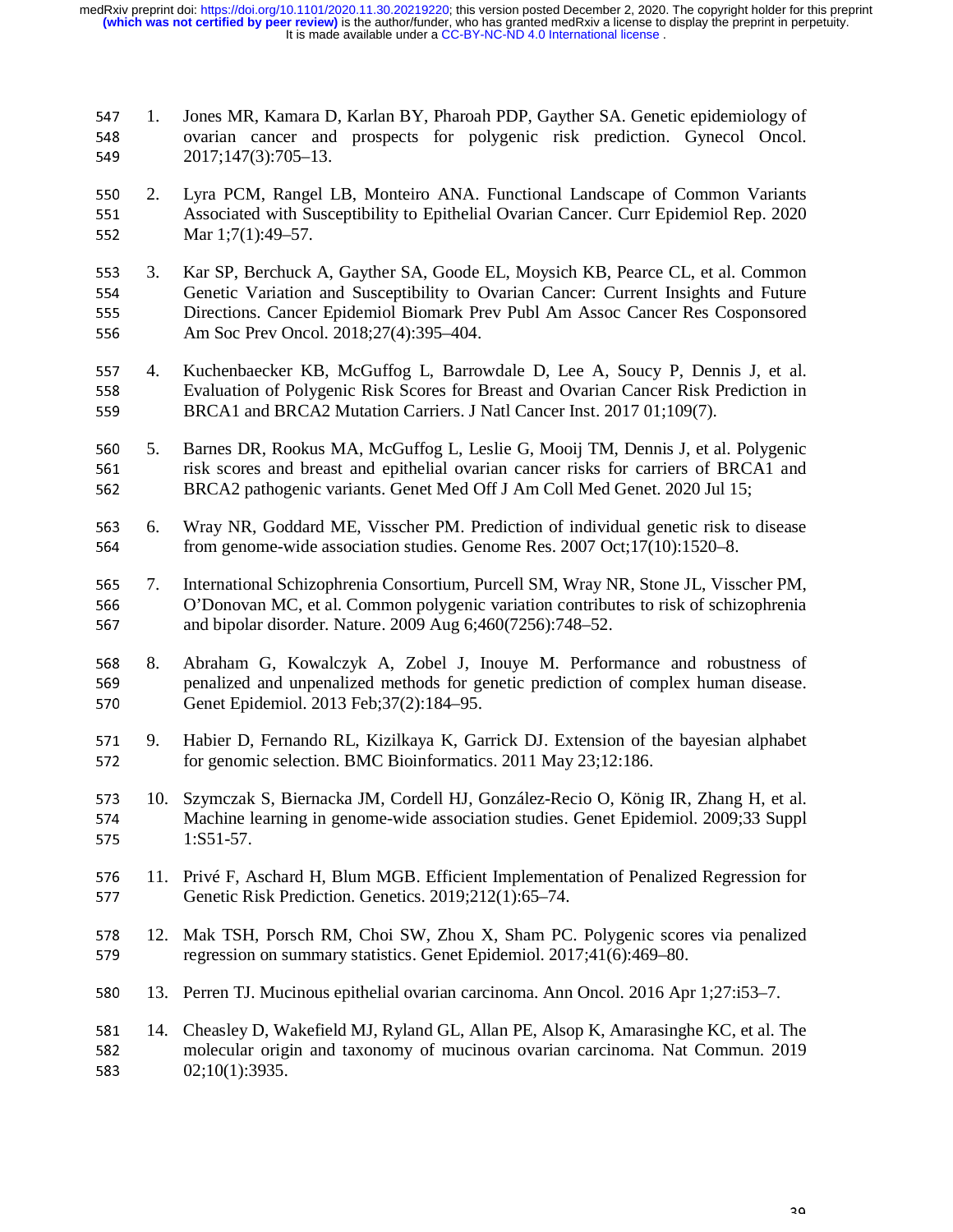584 15. Meagher NS, Wang L, Rambau PF, Intermaggio MP, Huntsman DG, Wilkens LR, et al.<br>585 A combination of the immunohistochemical markers CK7 and SATB2 is highly 585 A combination of the immunohistochemical markers CK7 and SATB2 is highly<br>586 sensitive and specific for distinguishing primary ovarian mucinous tumors from 586 sensitive and specific for distinguishing primary ovarian mucinous tumors from<br>587 colorectal and appendiceal metastases. Mod Pathol Off J U S Can Acad Pathol Inc. 587 colorectal and appendiceal metastases. Mod Pathol Off J U S Can Acad Pathol Inc.<br>588 2019:32(12):1834–46. <sup>588</sup>2019;32(12):1834–46.

- 589 16. Phelan CM, Kuchenbaecker KB, Tyrer JP, Kar SP, Lawrenson K, Winham SJ, et al.<br>590 Identification of 12 new susceptibility loci for different histotypes of epithelial ovarian 590 Identification of 12 new susceptibility loci for different histotypes of epithelial ovarian cancer. Nat Genet. 2017 May:49(5):680–91. <sup>591</sup>cancer. Nat Genet. 2017 May;49(5):680–91.
- 592 17. Bycroft C, Freeman C, Petkova D, Band G, Elliott LT, Sharp K, et al. The UK Biobank<br>593 resource with deep phenotyping and genomic data. Nature. 2018:562(7726):203–9. resource with deep phenotyping and genomic data. Nature. 2018;562(7726):203–9.
- 594 18. Lawrenson K, Song F, Hazelett DJ, Kar SP, Tyrer J, Phelan CM, et al. Genome-wide<br>595 sespective association studies identify susceptibility loci for epithelial ovarian cancer in east Asian 595 ssociation studies identify susceptibility loci for epithelial ovarian cancer in east Asian<br>596 women. Gynecol Oncol. 2019:153(2):343–55. women. Gynecol Oncol. 2019;153(2):343–55.
- 597 19. Manichaikul A, Peres LC, Wang X-Q, Barnard ME, Chyn D, Sheng X, et al.<br>598 Identification of novel epithelial ovarian cancer loci in women of African ancestry. Int J 598 Identification of novel epithelial ovarian cancer loci in women of African ancestry. Int J<br>599 Cancer. 2020 Jun 1;146(11):2987–98. Cancer. 2020 Jun 1;146(11):2987–98.
- <sup>600</sup>20. Yang J, Ferreira T, Morris AP, Medland SE, Genetic Investigation of ANthropometric 601 Traits (GIANT) Consortium, DIAbetes Genetics Replication And Meta-analysis<br>602 (DIAGRAM) Consortium et al. Conditional and ioint multiple-SNP analysis of GWAS <sup>602</sup>(DIAGRAM) Consortium, et al. Conditional and joint multiple-SNP analysis of GWAS 603 summary statistics identifies additional variants influencing complex traits. Nat Genet.<br>604 2012 Mar 18:44(4):369–75, S1-3. <sup>604</sup>2012 Mar 18;44(4):369–75, S1-3.
- <sup>605</sup>21. Vilhjálmsson BJ, Yang J, Finucane HK, Gusev A, Lindström S, Ripke S, et al. 606 Modeling Linkage Disequilibrium Increases Accuracy of Polygenic Risk Scores. Am J<br>607 Hum Genet. 2015 Oct 1;97(4):576–92. Hum Genet. 2015 Oct 1;97(4):576–92.
- 608 22. Ge T, Chen C-Y, Ni Y, Feng Y-CA, Smoller JW. Polygenic prediction via Bayesian regression and continuous shrinkage priors. Nat Commun. 2019 16:10(1):1776. regression and continuous shrinkage priors. Nat Commun. 2019 16;10(1):1776.
- 610 23. Kuchenbaecker KB, Hopper JL, Barnes DR, Phillips K-A, Mooij TM, Roos-Blom M-J,<br>611 et al. Risks of Breast, Ovarian, and Contralateral Breast Cancer for BRCA1 and BRCA2 611 et al. Risks of Breast, Ovarian, and Contralateral Breast Cancer for BRCA1 and BRCA2<br>612 Mutation Carriers. JAMA. 2017 20:317(23):2402–16. Mutation Carriers. JAMA. 2017 20;317(23):2402-16.
- 613 24. Mavaddat N, Michailidou K, Dennis J, Lush M, Fachal L, Lee A, et al. Polygenic Risk<br>614 Scores for Prediction of Breast Cancer and Breast Cancer Subtypes. Am J Hum Genet. 614 Scores for Prediction of Breast Cancer and Breast Cancer Subtypes. Am J Hum Genet.<br>615 2019 03:104(1):21–34. <sup>615</sup>2019 03;104(1):21–34.
- 616 25. Schumacher FR, Al Olama AA, Berndt SI, Benlloch S, Ahmed M, Saunders EJ, et al.<br>617 63 Association analyses of more than 140,000 men identify 63 new prostate cancer 617 Association analyses of more than 140,000 men identify 63 new prostate cancer<br>618 susceptibility loci. Nat Genet. 2018:50(7):928–36. susceptibility loci. Nat Genet.  $2018;50(7):928-36$ .
- 619 26. Jia G, Lu Y, Wen W, Long J, Liu Y, Tao R, et al. Evaluating the Utility of Polygenic<br>620 Risk Scores in Identifying High-Risk Individuals for Eight Common Cancers. JNCI 620 Risk Scores in Identifying High-Risk Individuals for Eight Common Cancers. JNCI<br>621 Cancer Spectr. 2020 Jun:4(3):pkaa021. Cancer Spectr. 2020 Jun;4(3):pkaa021.
- 622 27. Pearce CL, Stram DO, Ness RB, Stram DA, Roman LD, Templeman C, et al.<br>623 Population distribution of lifetime risk of ovarian cancer in the United States. Cancer <sup>623</sup>Population distribution of lifetime risk of ovarian cancer in the United States. Cancer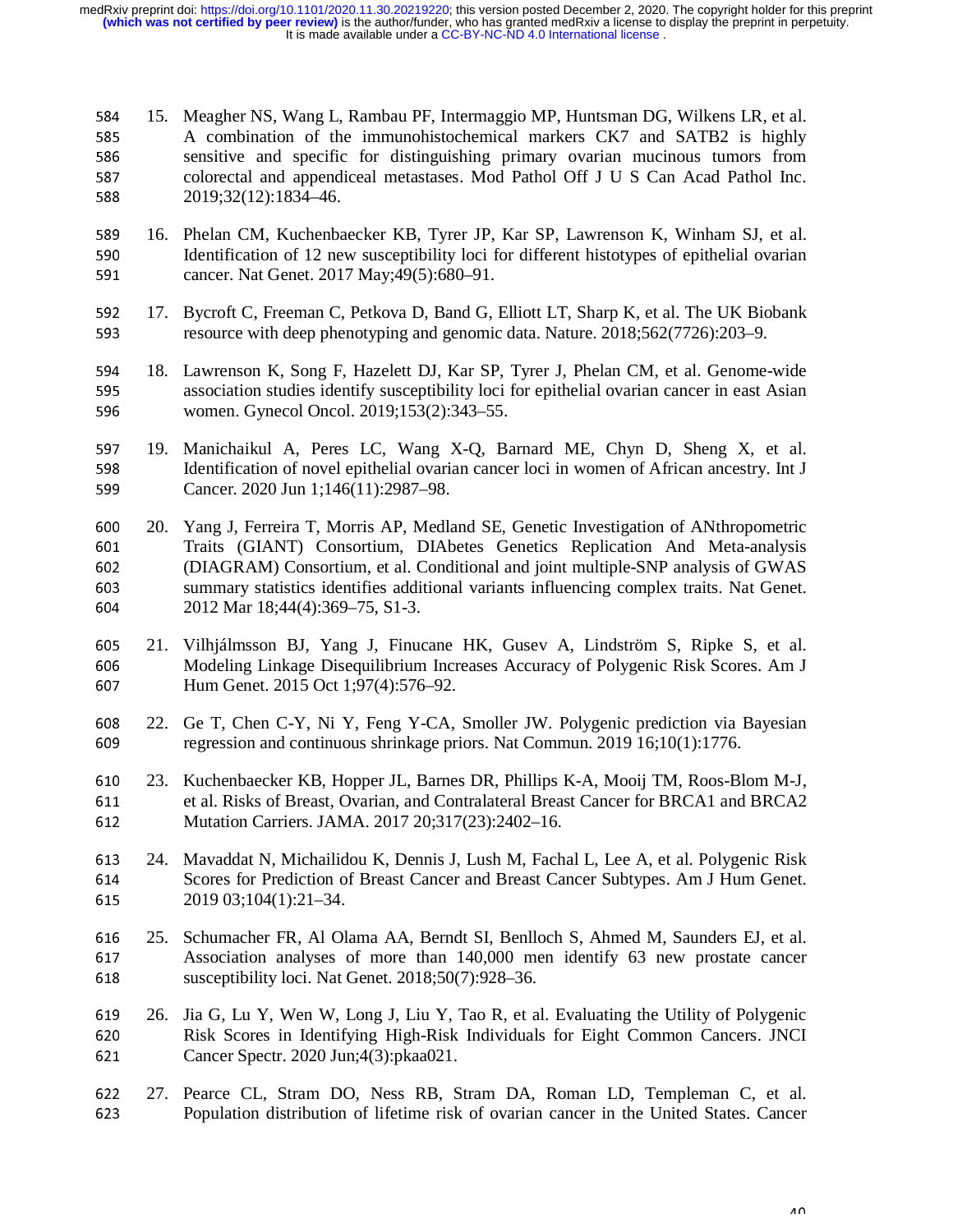624 Epidemiol Biomark Prev Publ Am Assoc Cancer Res Cosponsored Am Soc Prev Oncol.<br>625 2015 Apr:24(4):671–6. <sup>625</sup>2015 Apr;24(4):671–6.

- 626 28. Yang X, Leslie G, Gentry-Maharaj A, Ryan A, Intermaggio M, Lee A, et al. Evaluation of polygenic risk scores for ovarian cancer risk prediction in a prospective cohort study. 627 of polygenic risk scores for ovarian cancer risk prediction in a prospective cohort study.<br>628 J Med Genet. 2018;55(8):546–54. J Med Genet. 2018;55(8):546–54.
- 629 29. Yang X, Leslie G, Doroszuk A, Schneider S, Allen J, Decker B, et al. Cancer Risks<br>630 Associated With Germline PALB2 Pathogenic Variants: An International Study of 524 630 Associated With Germline PALB2 Pathogenic Variants: An International Study of 524<br>631 Families. J Clin Oncol Off J Am Soc Clin Oncol. 2020 Mar 1:38(7):674–85. Families. J Clin Oncol Off J Am Soc Clin Oncol. 2020 Mar 1;38(7):674–85.
- 632 30. Song H, Dicks EM, Tyrer J, Intermaggio M, Chenevix-Trench G, Bowtell DD, et al.<br>633 Population-based targeted sequencing of 54 candidate genes identifies PALB2 as a 633 Population-based targeted sequencing of 54 candidate genes identifies PALB2 as a susceptibility gene for high-grade serous ovarian cancer. J Med Genet. 2020 Jun 16: susceptibility gene for high-grade serous ovarian cancer. J Med Genet. 2020 Jun 16;
- 635 31. Lee A, Mavaddat N, Wilcox AN, Cunningham AP, Carver T, Hartley S, et al.<br>636 BOADICEA: a comprehensive breast cancer risk prediction model incorporating 636 BOADICEA: a comprehensive breast cancer risk prediction model incorporating genetic and nongenetic risk factors. Genet Med. 2019 Aug:21(8):1708–18. genetic and nongenetic risk factors. Genet Med. 2019 Aug;21(8):1708–18.
- 638 32. Welcome to CanRisk [Internet]. [cited 2020 Aug 31]. Available from:<br>639 https://www.canrisk.org/ https://www.canrisk.org/
- 640 33. Chen K, Ma H, Li L, Zang R, Wang C, Song F, et al. Genome-wide association study<br>641 identifies new susceptibility loci for epithelial ovarian cancer in Han Chinese women. 641 identifies new susceptibility loci for epithelial ovarian cancer in Han Chinese women.<br>642 Nat Commun. 2014 Aug 19:5:4682. Nat Commun. 2014 Aug 19;5:4682.
- 643 34. Watkins WS, Rogers AR, Ostler CT, Wooding S, Bamshad MJ, Brassington A-ME, et al. Genetic variation among world populations: inferences from 100 Alu insertion 644 al. Genetic variation among world populations: inferences from 100 Alu insertion<br>645 bolymorphisms. Genome Res. 2003 Jul:13(7):1607–18. polymorphisms. Genome Res.  $2003$  Jul;13(7):1607–18.
- 646 35. Hu Y, Lu Q, Powles R, Yao X, Yang C, Fang F, et al. Leveraging functional annotations<br>647 in genetic risk prediction for human complex diseases. PLoS Comput Biol. 2017 647 in genetic risk prediction for human complex diseases. PLoS Comput Biol. 2017<br>648 Jun;13(6):e1005589. Jun;13(6):e1005589.

649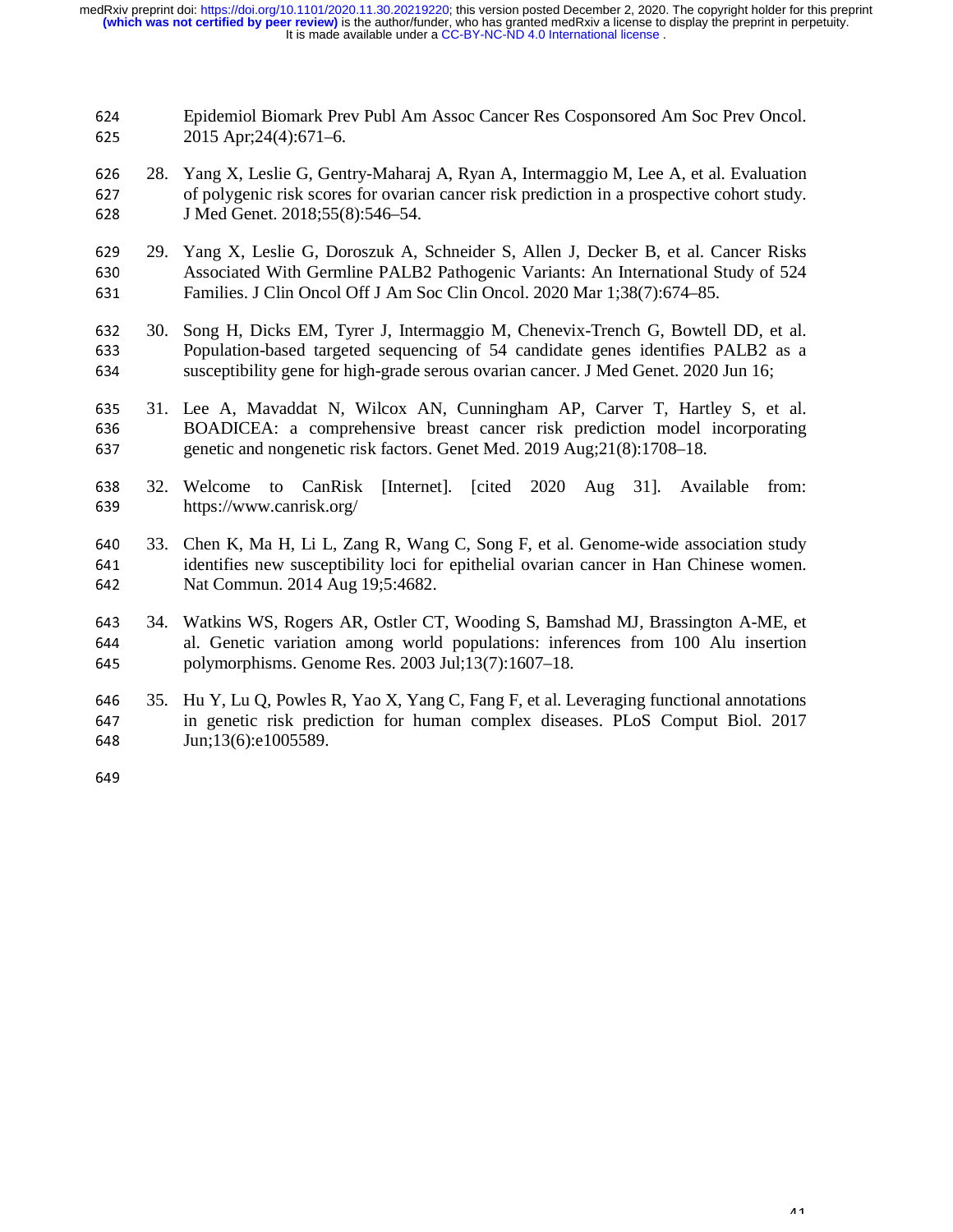## **Figure captions**

#### **Figure 1: PRS model development using penalized regression and LDPred Bayesian approach**

**Figure 2: Cumulative risk of ovarian cancer between birth and age 80 by PRS percentiles and PRS models**. Shown are the cumulative risk of ovarian cancer risk in UK women by polygenic risk score percentiles. The lasso (A) and elastic net (B) penalized regression models were applied to individual level genotype data, while the stepwise (C) and S4 (D) models were applied to summary level statistics**.** 

**Figure 3: Association between the PLR PRS models and non-mucinous ovarian cancer by PRS percentiles.** Shown are estimated odds ratios (OR) and confidence intervals for women of European ancestry by percentiles of polygenic risk scores derived from lasso (A), elastic net (B), stepwise (C) and S4 (D) models relative to the middle quintile.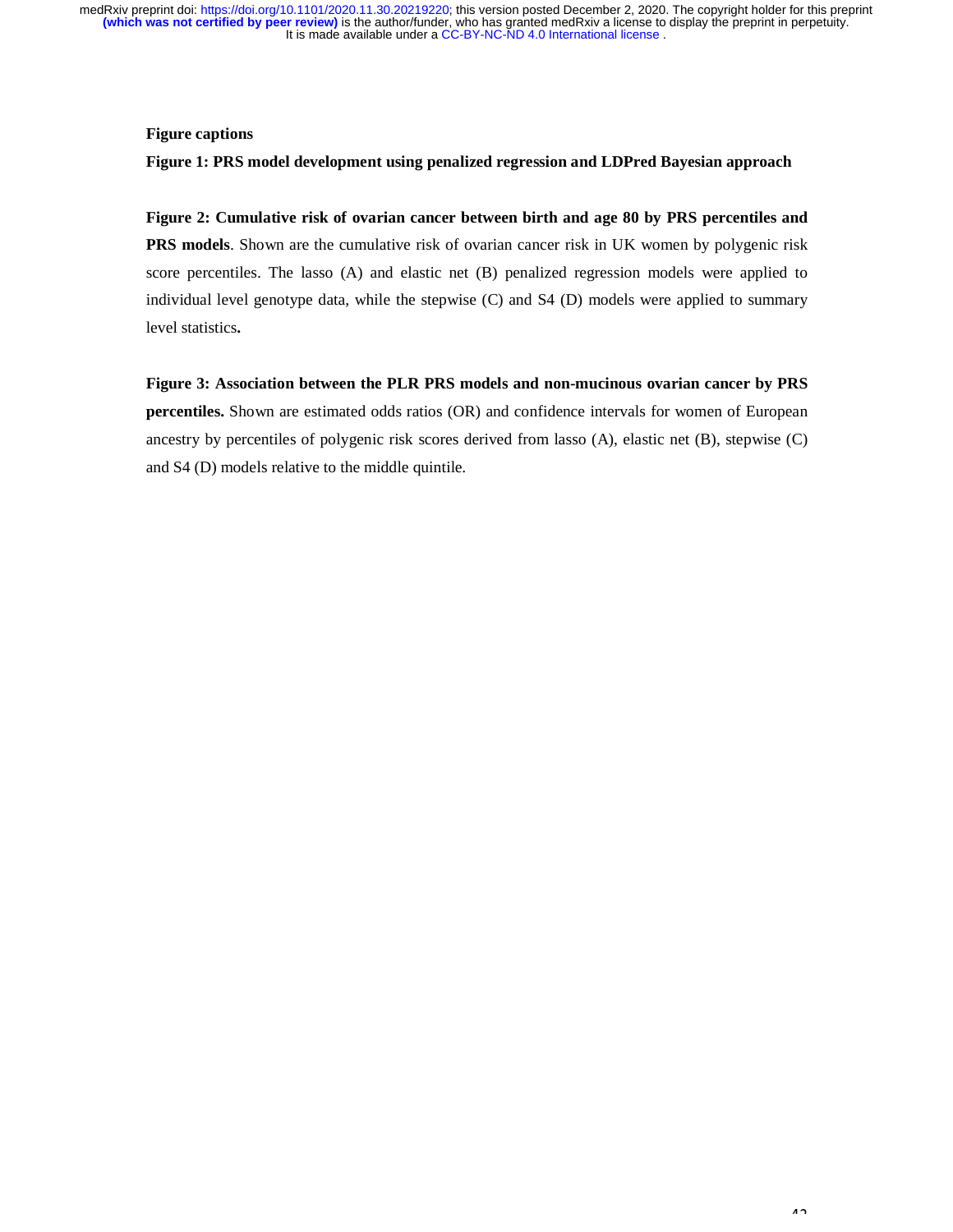# **Figure 1: PRS model development using penalized regression and LDPred Bayesian approach.**

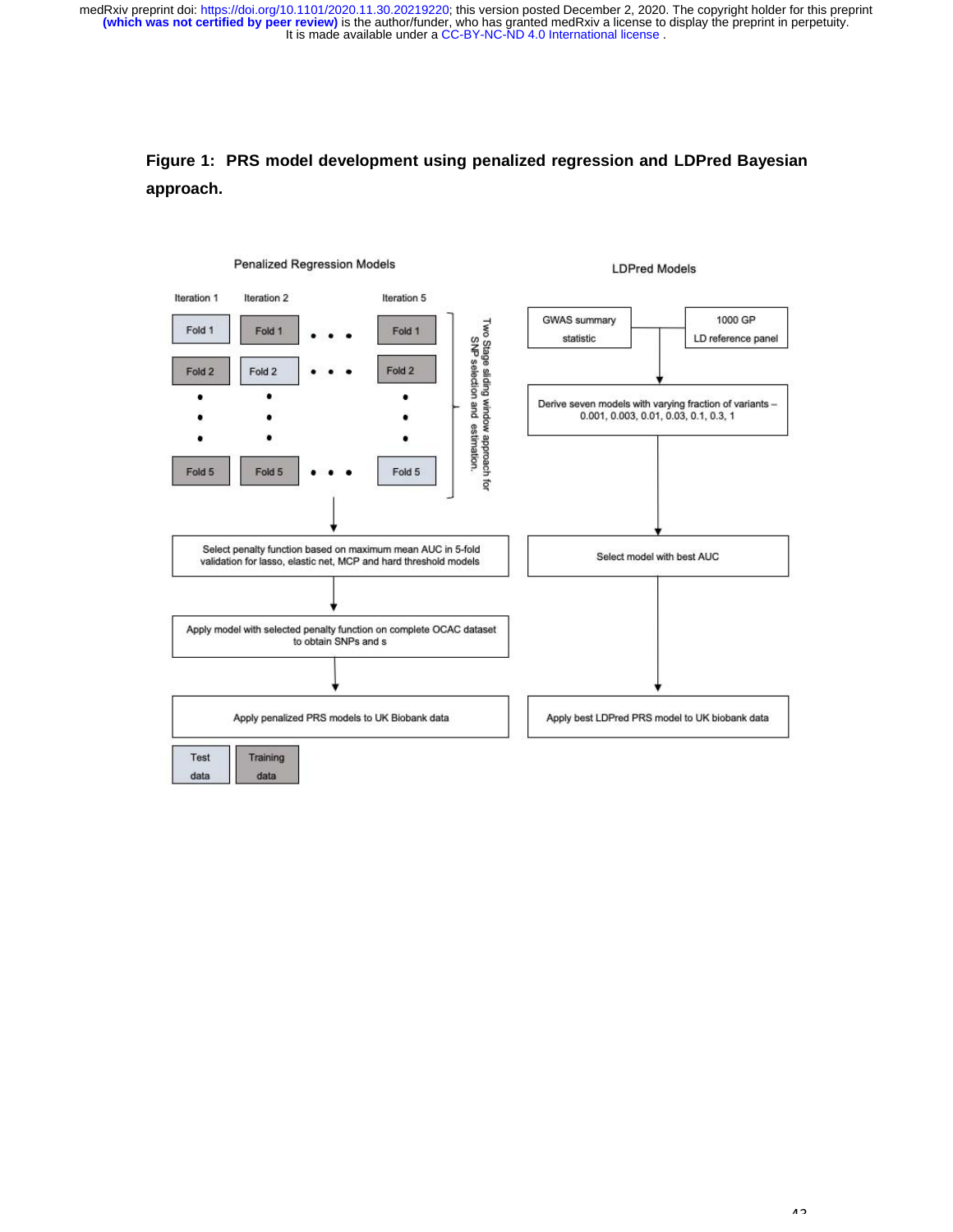**Figure 2: Cumulative risk of ovarian cancer between birth and age 80 by PRS percentiles and PRS models**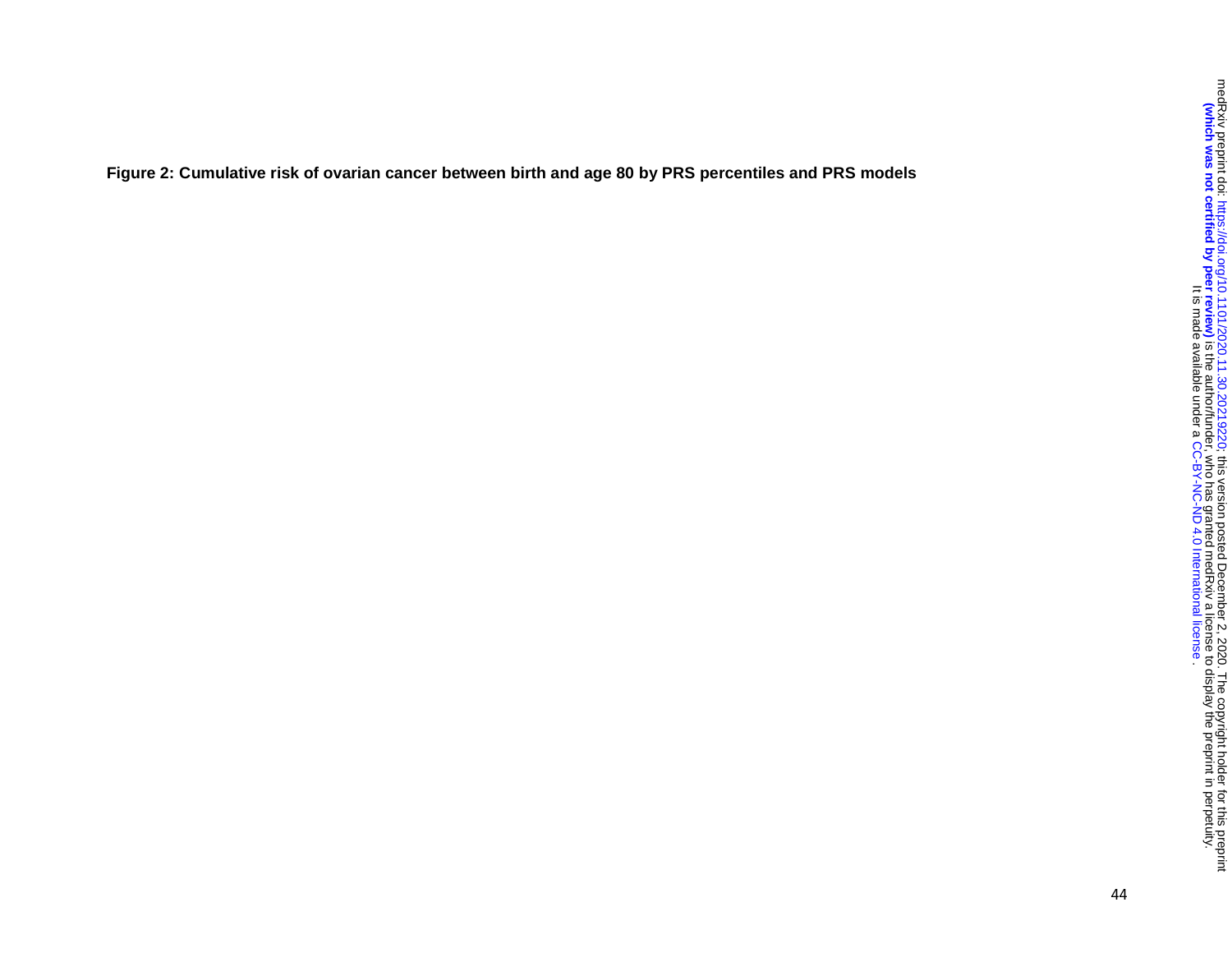